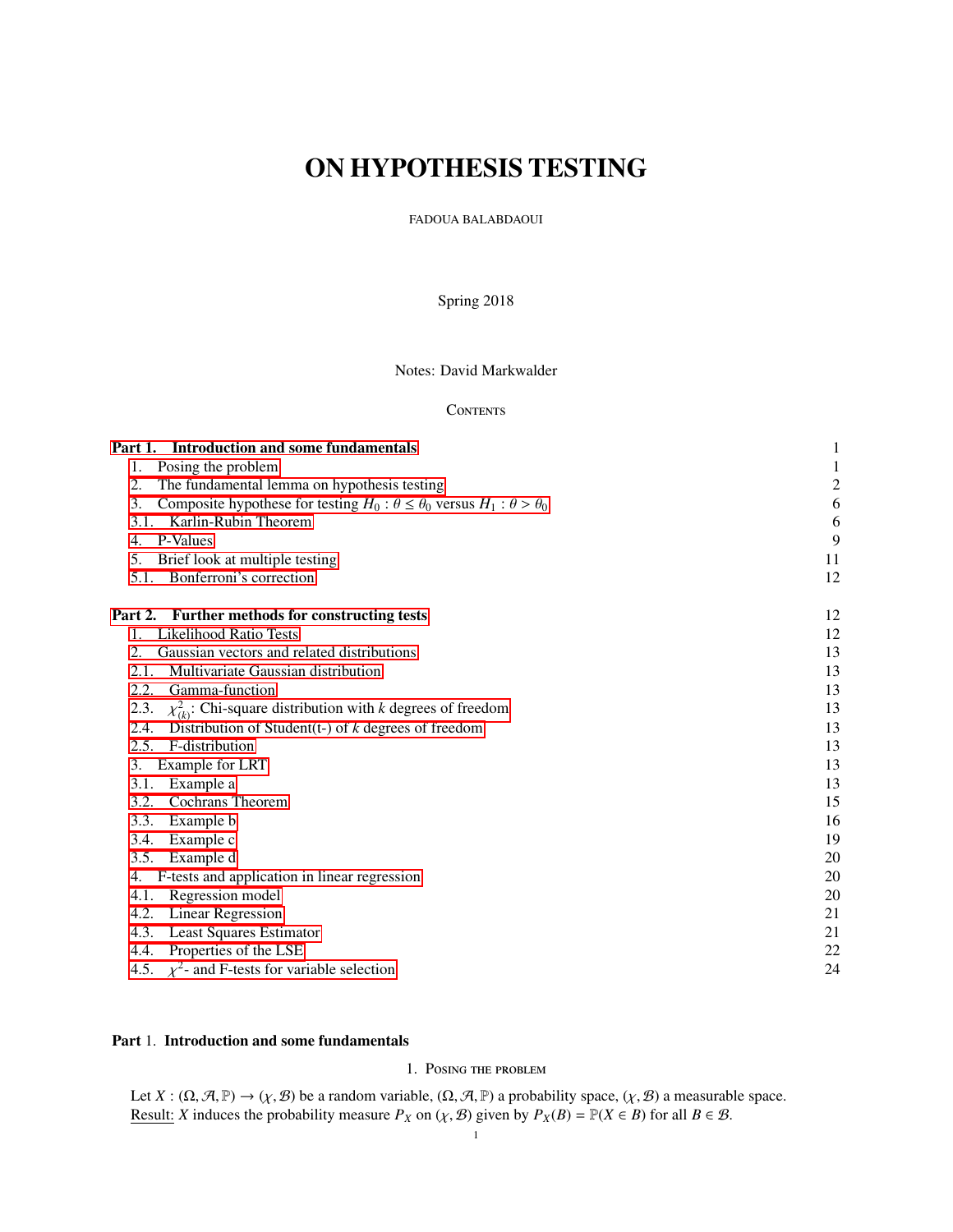Example: Suppose  $X \sim \mathcal{N}(\theta, 1)$  with  $\theta \in \mathbb{R}$ . Then

$$
P_X(B) = \int_B \frac{1}{\sqrt{2\pi}} \exp\left(-\frac{1}{2}(x-\theta)^2\right) dx, \qquad \forall B \in \mathcal{B}.
$$

 $\frac{1}{2}$   $\sqrt{2\pi}$   $\sqrt{2\pi}$   $\sqrt{2\pi}$   $\sqrt{2\pi}$   $\sqrt{2\pi}$   $\sqrt{2\pi}$  we are going to assume that *P<sub>X</sub>* belongs to some parametric family, that is, that there exists some parameter space Θ such that  $P_X$  ∈ { $P_\theta$  :  $\theta$  ∈ Θ}. Here, for all  $\theta$  ∈ Θ,  $P_\theta$  is a probability measure on (*χ*, *Β*). In the previous example,  $\Theta = \mathbb{R}$ .

Example:  $X \sim \text{Pois}(\theta)$ ,  $\theta \in (0, +\infty)$ . Then

$$
P_X(B) = \sum_{x \in B} \frac{\exp(\theta)x}{x!}, \qquad \forall \theta \in 2^{\mathbb{N}}
$$

the ensemble of all subsets of <sup>N</sup>.

Problem: Let  $\Theta_0$  and  $\Theta_1$  be two subsets of  $\Theta$  such that  $\Theta_0 \cap \Theta_1 = \emptyset$ .

Goal: We want, based on observed realisation of  $X_1$ , be able to decide between  $\Theta_0$  and  $\Theta_1$ . This is a testing problem which can be formalized as follows:

$$
H_0: \theta \in \Theta_0 \quad vs. \quad H_1: \theta \in \Theta_1,
$$

where  $H_0$  denotes the null- and  $H_1$  denotes the alternative hypothesis.

**Definition 1.1.** *critical function* We call a critical function any function  $\Phi$  such that  $\Phi(x) \in [0, 1]$  for all  $x \in \chi$ .

**Definition 1.2.** *test function* A *test function* is a critical function  $\Phi$  *such that for all*  $x \in \chi$  *we either accept*  $H_0$  *with probability*  $1 - \Phi(x)$  *or we reject*  $H_0$  *with probability*  $\Phi(x)$ *.* 

## Definition 1.3. *type-I error, power, type-II error*

- *(i) for*  $\theta \in \Theta_0$ *, the function*  $\theta \mapsto \mathbb{E}_{\theta} [\Phi(X)]$  *is called Type-I error.*
- *(ii)* for  $\theta \in \Theta_1$ *, the same function is called power (usually denoted by*  $\beta(\theta)$ )
- *(iii)*  $1 \beta(\theta)$  *is called type-II error.*

| Truth \Decision   Accept |               | Reject       |
|--------------------------|---------------|--------------|
| $\Theta_0$               |               | Type-I error |
| $\Theta_1$               | Type-II error |              |

The goal is to find a test function  $\Phi$  such that  $\left\{ \right.$ ſ  $\sup_{\theta \in \Theta_0} E_{\theta}(\Phi(X)) \leq \alpha$  for some given  $\alpha \in (0, 1)$  $β(θ)$  is maximal  $∀θ ∈ Θ<sub>1</sub>$ .<br>is controlled if and only

Goal: Find a function Φ such that Type-I error is controlled if and only if  $\sup_{\theta \in \Theta_0} E_{\theta} [\Phi(x)] \le \alpha$  (for some given  $E(\theta_0)$ )  $\alpha \in (0,1)$ ).

The power of  $\Phi$  is the largest among all other testing functions  $\Phi^*(x)$  satisfying  $\sup_{\theta \in \Theta_0} E_{\theta} [\Phi(x)] \le \alpha$  if and only if<br>for all  $\theta \in \Theta$ .  $B(\theta) - E_{\theta}(\Phi(x)) > E_{\theta}(\Phi^*(x)) - B^*(\theta)$ for all  $\theta \in \Theta_1$ ,  $\beta(\theta) = E_{\theta}(\Phi(x)) \ge E_{\theta}(\Phi^*(x)) = \beta^*(\theta)$ .

## **Definition 1.4.** We say that  $H_0$  or  $H_1$  is

- *(i)* simple if  $\Theta_0 = \{\theta_0\}$  or  $\Theta_1 = \{\theta_1\}$ .
- *(ii)* composite if card( $\Theta_0$ ) > 1 *or card*( $\Theta_1$ ) > 1*.*

Example:  $H_0: \theta = \theta_0$  *vs.*  $H_1: \theta = \theta_1$ 

$$
\theta_0 \neq \theta_1
$$

then we are testing a simple hypothesis against a simple hypothesis.

$$
H_0: \theta \le \theta_0 \quad vs. \quad H_1: \theta \ge \theta_1
$$

#### 2. The fundamental lemma on hypothesis testing

<span id="page-1-0"></span>**Definition 2.1.** *UMP A test* Φ *is is said to be uniformly most powerful of level* α *(UMP of level* α) *if*  $\sup_{\theta \in \Theta_0} E_{\theta} [\Phi(X)] \le \alpha$  and for any other test Φ<sup>\*</sup>, such that  $\sup_{\theta \in \Theta_0} E_{\theta} [\Phi(X)] \le \alpha$  we have  $\alpha$  *and for any other test*  $\Phi^{\star}$  *such that*  $\sup_{\theta \in \Theta_0} E_{\theta} [\Phi^{\star}(X)] \leq \alpha$  *we have* 

$$
E_{\theta}\left[\Phi^{\star}(X)\right] \leq E_{\theta}\left[\Phi(X)\right]
$$

*for all*  $\theta \in \Theta_1$ *.*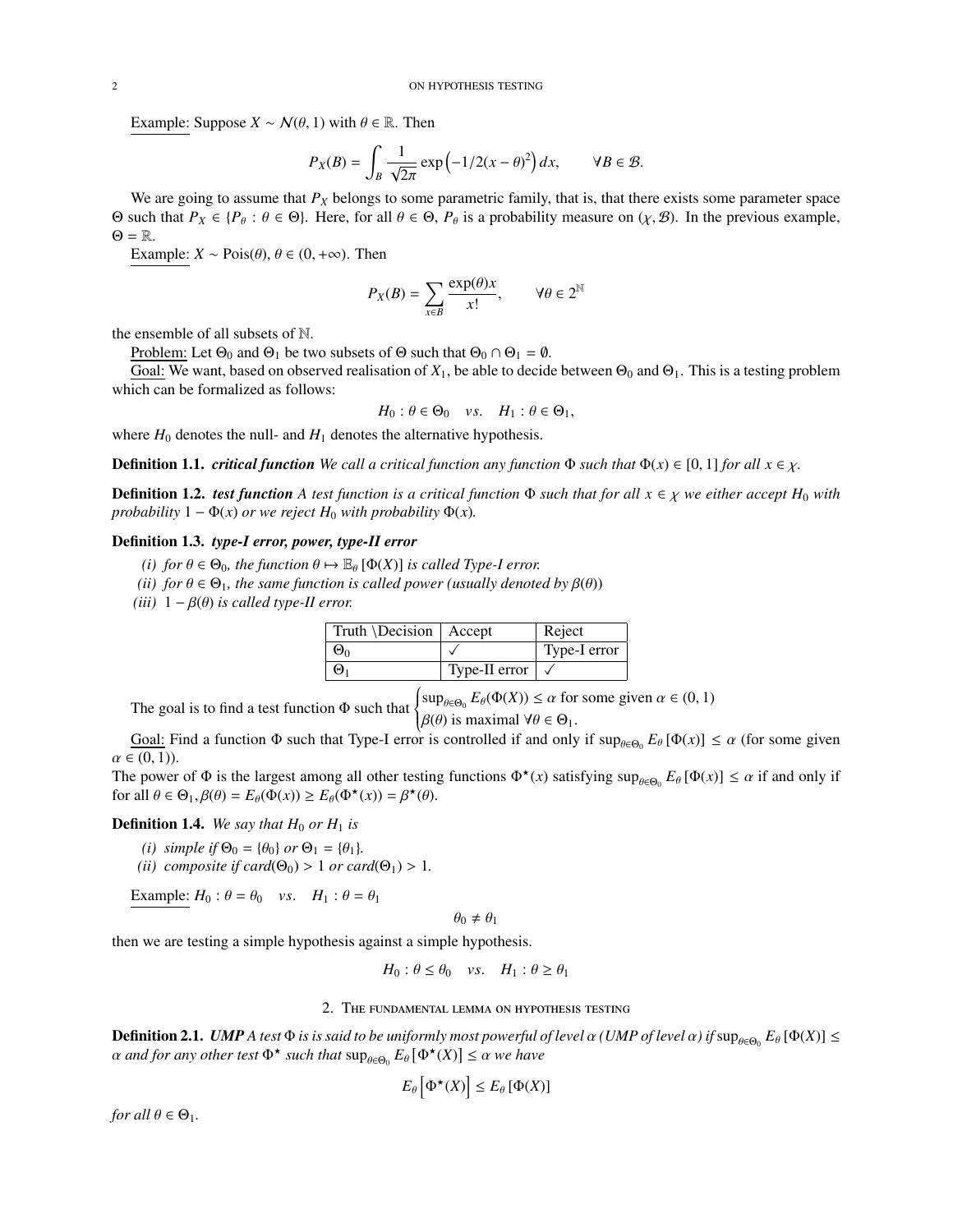**Theorem 2.2.** *Neyman-Pearson-Lemma Let*  $P_0$  *and*  $P_1$  *be two probability measures on*  $(\chi, \mathcal{B})$  *such that*  $P_0$  *and*  $P_1$ *admit densities*  $p_0$  *and*  $p_1$  *with respect to some*  $\sigma$ -*finite measure*  $\mu$ *. Let*  $\alpha \in (0, 1)$  *and consider the problem*  $H_0$  :  $p = p_0$ *vs.*  $H_1$  :  $p = p_1$ .

*(i)* There exists  $k_{\alpha} \in (0, \infty)$  *such that the test* 

<span id="page-2-0"></span>
$$
\Phi(x) := \begin{cases} 1 & \text{if } p_1(x) > k_\alpha p_0(x) \\ 0 & \text{if } p_1(x) < k_\alpha p_0(x) \end{cases} \tag{1}
$$

*satisfies*  $E_{p_0} [\Phi(x)] = \alpha$  *and*  $\Phi$  *is UMP of level*  $\alpha$  *(existence).*<br>If  $\Phi$  *is a UMP test of level*  $\alpha$  *(for the same problem), then it i* 

*(ii) If* <sup>Φ</sup> *is a UMP test of level* α *(for the same problem), then it must be given by* [\(1\)](#page-2-0) µ*-a.e. (uniqueness).*

**Lemma 2.3.** Let f be some measurable function on  $(\chi, \mathcal{B})$  such that  $f(x) > 0$  for all  $x \in S$  (s is a set  $\in \mathcal{B}$ ). Also let  $\mu$ *be some*  $\sigma$ -finite measure on  $(\chi, \mathcal{B})$ . Then  $\int_{S} f d\mu = 0 \Rightarrow \mu(S) = 0$ .

*Proof.* Define  $S_n := \{x \in S : f(x) \ge 1/n\}$ ,  $n > 0$ . By definition of  $S(f(x) > 0$  for all  $x \in S)$ , we have  $S \subset \bigcup_{n>0} S_n$ . But, using the properties of measures we see that  $\mu(S) \le \sum_{n>0} \mu(S_n)$ . But  $\mu(S_n) \le n \int_{S_n} f d\mu$  because  $f \ge \frac{1}{n} mS_n$  which implies  $\int_{S_n} f d\mu \ge \frac{1}{n} \mu(S)$ . So

$$
S_n \subset S \implies \int_{S_n} f d\mu \le \int_S f d\mu = 0
$$
  
0 if and only if  $u(S) = 0$ 

by assumption. We conclude that  $\mu(S) \le 0$  if and only if  $\mu(S) = 0$ .

*Proof.* We first show *i*) (existence) Consider the random variable  $Y = \frac{p_1(x)}{p_0(x)}$  which, under  $H_0$  is almost surely defined and we have  $P_0(p_0(x) = 0) = \int_X \mathbb{1}_{\{p_0(x) = 0\}} p_0(x) d\mu(x)$ . Let  $F_0$  be the cdf of Y under  $H_0: p = p_0$  and let  $k_\alpha = \inf\{y : E_0(x) > 1\}$  and he that  $(1, \infty)$  quantile of  $E_0$ . Let  $y$  consider the following test function  $F_0(y) \ge 1 - \alpha$ } be the  $(1 - \alpha)$  quantile of  $F_0$ . Let us consider the following test function

$$
\Phi(x) := \begin{cases}\n1 & \text{if } \frac{p_1(x)}{p_0(x)} > k_\alpha \\
\gamma_\alpha & \text{if } \frac{p_1(x)}{p_0(x)} = k_\alpha \\
0 & \text{if } \frac{p_1(x)}{p_0(x)} < k_\alpha\n\end{cases}
$$

such that  $\gamma_\alpha$  satisfies  $E_{p_0} [\Phi(x)] = \alpha$ . This means that

$$
1 \cdot P_{p_0} \left( \frac{p_1(x)}{p_0(x)} > k_\alpha \right) + \gamma_\alpha \cdot P_{p_0} \left( \frac{p_1(x)}{p_0(x)} = k_\alpha \right) + 0 \cdot P_{p_0} \left( \frac{p_1(x)}{p_0(x)} < k_\alpha \right) = \alpha
$$

or equivalently

$$
1 - F_0(k_{\alpha}) + \gamma_{\alpha} (F_0(k_{\alpha}) - F_0(k_{\alpha}-)) = \alpha.
$$

Now define

$$
\gamma_{\alpha} := \begin{cases} \frac{\alpha - (1 - F_0(k_{\alpha}))}{F_0(k_{\alpha}) - F_0(k_{\alpha} -)} & \text{if } F_0(k_{\alpha}) > F_0(k_{\alpha} -) \\ 0 & \text{if } F_0 \text{ is continuous in } k_{\alpha}. \end{cases}
$$

Now we show that  $Φ$  is UMP among all tests of level  $α$ . Take another test  $Φ^*$  such that  $E_{p_0} [Φ^*(x)] \leq α$ . The goal is to show that  $F_{p_0} [Φ^*(x)] > F_{p_0} [Φ^*(x)]$ to show that  $E_{p_1} [\Phi(x)] \ge E_{p_1} [\Phi^*(x)].$ 

$$
\int_{\chi} (\Phi(x) - \Phi^{\star}(x)) (p_1(x) - k_{\alpha}p_0(x)) d\mu(x) =
$$
\n
$$
= \int_{L} (\Phi(x) - \Phi^{\star}(x)) (p_1(x) - k_{\alpha}p_0(x)) d\mu(x) + \int_{M} (\Phi(x) - \Phi^{\star}(x)) (p_1(x) - k_{\alpha}p_0(x)) d\mu(x)
$$
\n
$$
= \int_{L} (\underbrace{1 - \Phi^{\star}(x)}_{\geq 0} \underbrace{(p_1(x) - k_{\alpha}p_0(x))}_{> 0} d\mu(x) + \int_{M} (\underbrace{-\Phi^{\star}(x)}_{\geq 0} (p_1(x) - k_{\alpha}p_0(x)) d\mu(x) \geq 0,
$$
\n
$$
= \int_{L} (\underbrace{1 - \Phi^{\star}(x)}_{\geq 0} \underbrace{(p_1(x) - k_{\alpha}p_0(x))}_{> 0} d\mu(x) + \int_{M} (\underbrace{-\Phi^{\star}(x)}_{\geq 0} (p_1(x) - p_1^{\star}(x)) (p_1(x) - k_{\alpha}p_0(x)) d\mu(x)
$$

where  $L := \{x : p_1(x) > k_\alpha p_0(x)\}\$ and  $M := \{x : p_1(x) < k_\alpha p_0(x)\}\$ . Hence,  $\int_{\chi} (\Phi(x) - \Phi^*(x)) (p_1(x) - k_\alpha p_0(x)) d\mu(x) \ge 0$  $\ddot{\phantom{0}}$ and thus we have

$$
E_{p_1} [\Phi(x)] - E_{p_1} [\Phi^{\star}(x)] \ge k_{\alpha} (E_{p_0} [\Phi(x)] - E_{p_0} [\Phi^{\star}(x)]) = k_{\alpha} (\underbrace{\alpha - E_{p_0} [\Phi^{\star}(x)]}_{\geq 0}).
$$

Therefore  $E_{p_1}[\Phi(x)] \geq E_{p_1}[\Phi^{\star}(x)]$ .<br>We now show *ii*) (uniqueness) Tak

We now show *ii*) (uniqueness). Take another test  $\Phi^*$  of level  $\alpha$  ( $E_{p_0}[\Phi^*(x)] \le \alpha$ ) and such that  $\Phi^*$  is UMP among all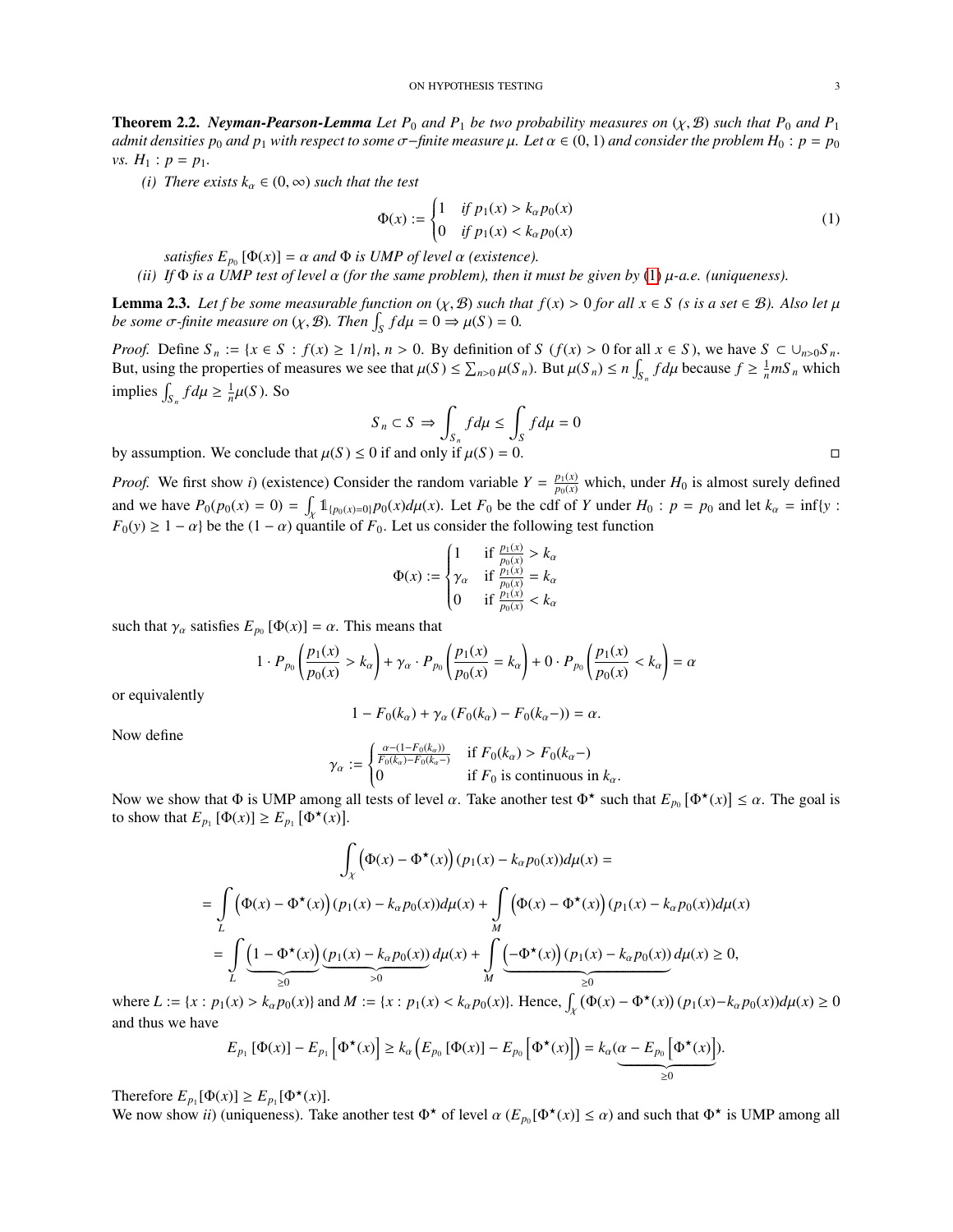tests of level  $\alpha$ . Let us consider the following set  $S = \{x \in \chi : \Phi^*(x) \neq \Phi(x)\} \cap \{x \in \chi : p_1(x) \neq k_\alpha p_0(x)\}$ . We want to show that  $\mu(S) = 0$ . Assume  $\mu(S) > 0$ . Consider  $f(x) = (\Phi(x) - \Phi^*(x))(p_1(x) - k)p_0(x))$ ,  $x \in \chi$ . Note that  $f$ show that  $\mu(S) = 0$ . Assume  $\mu(S) > 0$ . Consider  $f(x) = (\Phi(x) - \Phi^*(x))(p_1(x) - k_\alpha p_0(x))$ ,  $x \in \chi$ . Note that  $f(x) > 0$  for all  $x \in \chi$ . Ising lemma we conclude that  $\int f(x) du(x) > 0$ . Now for all  $x \in S$ . Using lemma we conclude that  $\int_{S} f(x) d\mu(x) > 0$ . Now,

$$
\int_{X} f(x) d\mu(x) = \int_{S} f(x) d\mu(x) + \int_{S^c} f(x) d\mu(x)
$$

where  $f(x) = 0$  on  $S^c$ . This implies that

$$
0 < \int_{\chi} f(x) d\mu(x) = \int_{\chi} \left( \Phi(x) - \Phi^{\star}(x) \right) (p_1(x) - k_{\alpha} p_0(x)) d\mu(x)
$$
\n
$$
= \left( E_{p_1}[\Phi(x)] - E_{p_1}[\Phi^{\star}(x)] \right) - k_{\alpha} \left( \alpha - E_{p_0}[\Phi^{\star}(x)] \right)
$$

which means that  $E_{p_1}[\Phi(x)] - E_{p_1}[\Phi^*(x)] > k_\alpha(\alpha - E_{p_0}[\Phi^*(x)) \ge 0$  It follows that  $E_{p_1}[\Phi(x)] > E_{p_1}[\Phi^*(x)]$  but this is impossible since by assumption  $\Phi^*$  is UMP. We conclude that  $\mu(S) = 0$  and that  $\mu$ –a.e.

$$
\Phi^{\star}(x) = \begin{cases} 1 & \text{if } \frac{p_1(x)}{p_0(x)} > k_{\alpha} \\ 0 & \text{if } \frac{p_1(x)}{p_0(x)} < k_{\alpha}. \end{cases}
$$

**Corollary 2.4.** *Let*  $\alpha \in (0, 1)$  *and*  $\beta = E_{p_1}[\Phi(x)]$ , *the power of the Neyman-Pearson test of level*  $\alpha$ *. Then*  $\alpha \leq \beta$  *(we* say that  $\Phi$  is unbiased) *say that* Φ *is unbiased).*

*Proof.* Consider the constant test  $\Phi^*(x) = \alpha$  for all  $x \in \chi$ .  $\Phi^*$  is a test of level  $\alpha$  and hence

$$
\beta = E_{p_1}[\Phi(x)] \ge E_{p_1}[\Phi^\star(x)] = \alpha \Leftrightarrow \alpha \le \beta.
$$

Remark: We can even show that  $\alpha < \beta$  ( $\Phi$  is strictly unbiased).

Remark: The arguments used to prove the Neyman-Pearson lemma can be used to show that for any pair  $(k, \gamma) \in$  $(0, \infty) \times [0, 1]$ , the test

$$
\Phi(x) = \begin{cases}\n1 & \text{if } \frac{p_1(x)}{p_0(x)} > k \\
\gamma & \text{if } \frac{p_1(x)}{p_0(x)} = k \\
0 & \text{if } \frac{p_1(x)}{p_0(x)} < k\n\end{cases}
$$
\n(2)

is UMP of level  $E_{p_0}[\Phi(x)] = P_{p_0}\left(\frac{p_1(x)}{p_0(x)}\right)$  $\frac{p_1(x)}{p_0(x)} > k$  + γ $P_{p_0} \left( \frac{p_1(x)}{p_0(x)} \right)$  $\frac{p_1(x)}{p_0(x)} = k$ .

Example: (Quality control) We have a batch of items whose (unknown) proportion of defectiveness is  $\theta \in (0, 1)$ . To  $\frac{1}{2}$  form a quality control, n items are sampled from this batch to check whether they are defective perform a quality control, *n* items are sampled from this batch to check whether they are defective or not. We want to test  $H_0: \theta = \theta_0$  *vs.*  $H_1: \theta = \theta_1$ ,  $(\theta_1 > \theta_0)$  at some level  $\alpha \in (0, 1)$ . For  $i \in \{1, ..., n\}$  define the random variable  $\begin{cases} 1 & \text{if the i-th sampled item is defective} \\ 0 & \text{otherwise} \end{cases}$ 

$$
X_i := \begin{cases} \text{if the real number} \\ 0 & \text{otherwise.} \end{cases}
$$
  
We have a random sequence

We have a random sample  $(X_1, \ldots, X_n)$  of iid Ber( $\theta$ ), i.e.  $\chi = \{0, 1\}^n = \{0, 1\} \times \cdots \times \{0, 1\}$ . We want to apply the Neyman-Pearson lemma to this testing problem. The joint density of  $(X_1, \ldots, X_n)$  is Neyman-Pearson lemma to this testing problem. The joint density of  $(X_1, \ldots, X_n)$  is

$$
p_{\theta}(x_1, ..., x_n) = \prod_{i=1}^n \theta^{x_i} (1 - \theta)^{1 - x_i}
$$
  
=  $\theta^{\sum_{i=1}^n x_i} (1 - \theta)^{n - \sum_{i=1}^n x_i}$ 

Under  $H_0$  we have

$$
p_{\theta_0}(x_1,\ldots,x_n) = \theta_0^{\sum_{i=1}^n x_i} (1-\theta_0)^{n-\sum_{i=1}^n x_i}
$$
  
= 
$$
\left(\frac{\theta_0}{1-\theta_0}\right)^{\sum_{i=1}^n x_i} (1-\theta_0)^n,
$$

 $\Box$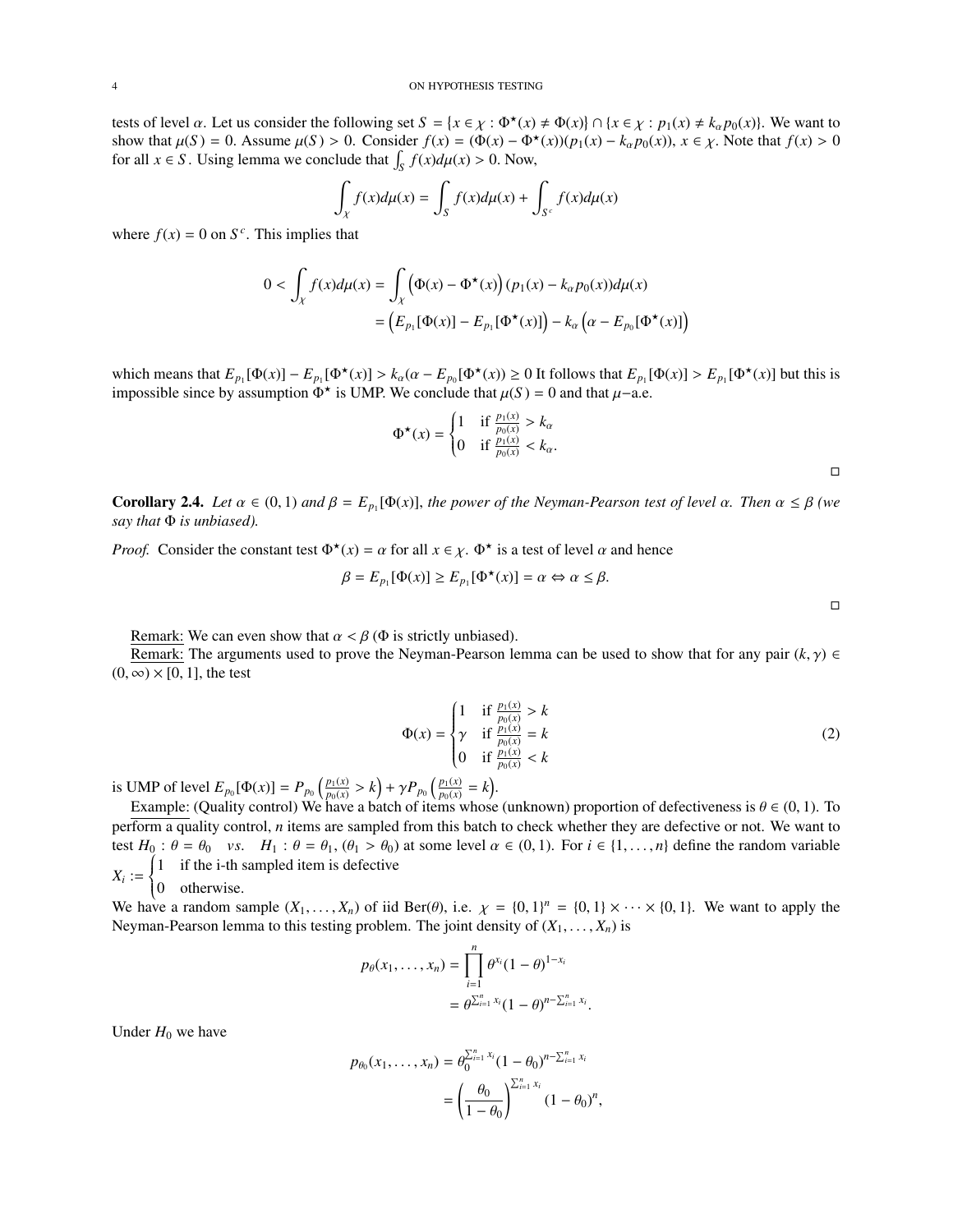and under  $H_1$  we have

$$
p_{\theta_1}(x_1,\ldots,x_n) = \theta_1^{\sum_{i=1}^n x_i} (1-\theta_1)^{n-\sum_{i=1}^n x_i}
$$
  
= 
$$
\left(\frac{\theta_1}{1-\theta_1}\right)^{\sum_{i=1}^n x_i} (1-\theta_1)^n.
$$

By applying the Neyman-Pearson lemma we know that the test Φ given by

$$
\Phi(x_1, ..., x_n) := \begin{cases} 1 & \text{if } \left[ \frac{\theta_1(1-\theta_0)}{\theta_0(1-\theta_1)} \right]_{i=1}^{\sum_{i=1}^n x_i} \left( \frac{1-\theta_1}{1-\theta_0} \right)^n > k_\alpha \\ \gamma_\alpha & \text{if } \left[ \frac{\theta_1(1-\theta_0)}{\theta_0(1-\theta_1)} \right]_{i=1}^{\sum_{i=1}^n x_i} \left( \frac{1-\theta_1}{1-\theta_0} \right)^n = k_\alpha \\ 0 & \text{if } \left[ \frac{\theta_1(1-\theta_0)}{\theta_0(1-\theta_1)} \right]_{i=1}^{\sum_{i=1}^n x_i} \left( \frac{1-\theta_1}{1-\theta_0} \right)^n < k_\alpha. \end{cases}
$$

Such that  $\gamma_{\alpha}$  satisfies  $E_{\theta_0}[\Phi(X_1, ..., X_n)] = \alpha$ . Note that  $\frac{\theta_1}{\theta_0} > 1$  implies  $\frac{\theta_1(1-\theta_0)}{\theta_0(1-\theta_1)} > 1$  which means that the function  $t \mapsto \left(\frac{\theta_1(1-\theta_0)}{\theta_0(1-\theta_0)}\right)$  $\theta_0(1-\theta_1)$  $\int^t \left( \frac{1-\theta_0}{1-\theta_1} \right)$  $\int_{0}^{n}$  is strictly increasing and continuous. Then the test  $\Phi$  can also be rewritten as

$$
\Phi(x_1, \dots, x_n) := \begin{cases}\n1 & \text{if } \sum_{i=1}^n x_i > t_\alpha \\
\gamma_\alpha & \text{if } \sum_{i=1}^n x_i = t_\alpha \\
0 & \text{if } \sum_{i=1}^n x_i < t_\alpha\n\end{cases}
$$

where  $t_{\alpha}$  is the  $(1 - \alpha)$ -quantile of  $\sum_{i=1}^{n} X_i$  under  $H_0$  and  $\gamma_{\alpha}$  satisfies  $E_{\theta_0}[\Phi(x)] = \alpha$ . Note that  $\sum_{i=1}^{n} X_i \sim \text{Bin}(n, \theta_0)$ under  $H_0$ . Let  $F_{\theta_0}$  be the cdf of  $\text{Bin}(n, \theta_0)$ :

$$
F_{\theta_0}(y) := \begin{cases} 0 & \text{if } y < 0 \\ (1 - \theta_0)^n & \text{if } 0 \le y < 1 \\ (1 - \theta_0)^n + n\theta_0 (1 - \theta_0)^{n-1} & \text{if } 1 \le y < 2 \\ \vdots & \vdots \\ \sum_{j=0}^{n-1} {n \choose j} \theta_0^j (1 - \theta_0)^{n-j} & \text{if } n - 1 \le y < n \\ 1 & \text{if } y \ge n. \end{cases}
$$

$$
\gamma_{\alpha} = \frac{F_{\theta_0}(k_{\alpha}) - (1 - \alpha)}{F_{\theta_0}(k_{\alpha}) - F_{\theta_0}(k_{\alpha} -)} \n= \frac{\sum_{j=0}^{k_{\alpha}} {n \choose j} \theta_0^j (1 - \theta_0)^{n-j} - (1 - \alpha)}{{n \choose k_{\alpha}} \theta_0^{k_{\alpha}} (1 - \theta_0)^{n-k_{\alpha}}}
$$

Graphical illustration:

A numerical illustration:  $\theta_0 = 0.2$  and  $\theta_1 = 0.4$ 

| $\alpha$           |  | $n = 10$   $n = 20$   $n = 30$   $n = 40$   $n = 50$ |  |
|--------------------|--|------------------------------------------------------|--|
| $\vert 0.05 \vert$ |  | 10                                                   |  |
| $ 0.01 $ 5         |  |                                                      |  |
|                    |  |                                                      |  |

Values of  $t_\alpha$  as a function of  $\alpha$  and  $n$ .

*H*<sub>0</sub> :  $\theta$  = 0.2 vs. *H*<sub>1</sub> :  $\theta$  = 0.4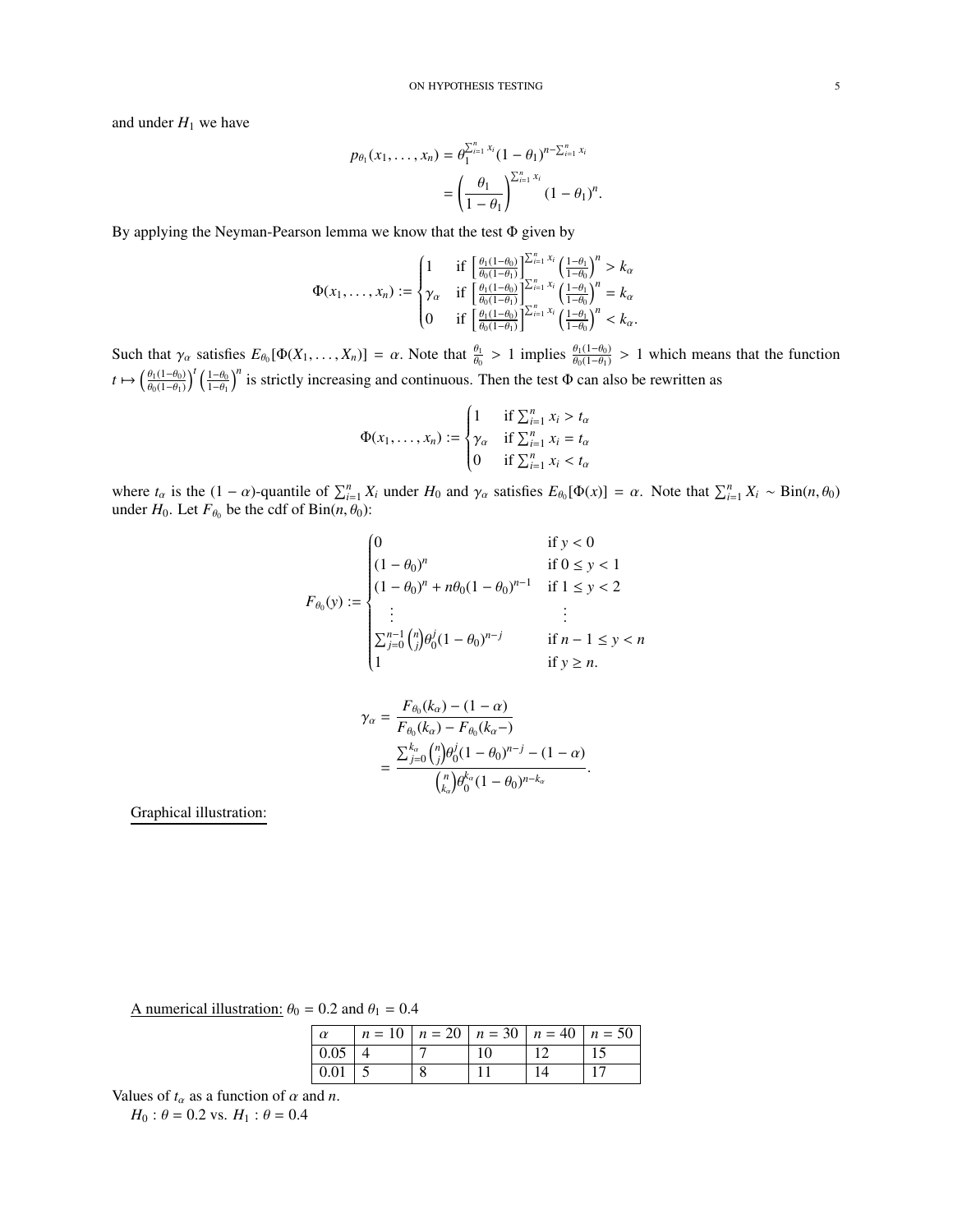| $\alpha$                | $n = 10$ $n = 20$ $n = 30$ $n = 40$ $n = 50$ |      |       |             |              |
|-------------------------|----------------------------------------------|------|-------|-------------|--------------|
| $\vert 0.05 \vert 0.41$ |                                              | 0.63 | 0.78  | $\pm 0.88$  | $\pm 0.93$   |
| $\vert 0.01 \vert 0.19$ |                                              | 0.40 | 10.57 | $\mid 0.70$ | $\vert 0.80$ |
|                         |                                              |      |       |             |              |

Power of  $\Phi$  as a function of *n* and  $\alpha$ .  $E_{\theta_1}[\Phi(X_1,\ldots,X_n)] = P_{\theta_1}\left(\sum_{i=1}^n X_i > t_\alpha\right) + \gamma_\alpha P_{\theta_1}\left(\sum_{i=1}^n X_i = t_\alpha\right)$ .

3. COMPOSITE HYPOTHESE FOR TESTING  $H_0: \theta \leq \theta_0$  versus  $H_1: \theta > \theta_0$ 

<span id="page-5-1"></span><span id="page-5-0"></span>3.1. Karlin-Rubin Theorem. We will start this section with two examples. Example 1: (Number of e-mails) The total number of e-mails that I received over a period of two weeks is

<sup>1</sup>, <sup>0</sup>, <sup>10</sup>, <sup>11</sup>, <sup>7</sup>, <sup>8</sup>, <sup>2</sup>, <sup>0</sup>, <sup>3</sup>, <sup>7</sup>, <sup>9</sup>, <sup>13</sup>, <sup>6</sup>, <sup>5</sup>, <sup>0</sup>.

Let  $X_i$  denote the number of daily e-mails received at day *i*, and denote by  $\theta = E[X]$ . Is it true that  $\theta > 5$ ?

Example 2: (Airplane noise) The law requires that the noise caused by airplanes take-off should not exceed a certain threshold  $\mu_0$ . From a sample of size *n* the noise intensity of airplanes was recorded. We want to test  $H_0: \mu \leq \mu_0$  versus  $H_1$ :  $\mu > \mu_0$ , where  $\mu$  is the true expectation of noise intensity.

**Definition 3.1.** *MLR* Consider the parametric model { $p_{\theta}$ :  $\theta \in \Theta$ } and let  $\Theta \subseteq \mathbb{R}$  be a parametric family of densities *defined on* (χ, <sup>B</sup>)*. This family is said to have a monotone likelihood ratio (MLR) if there exists a statistic T, and for any parameters*  $\theta_1 < \theta_2$  *there exists a continuous and strictly increasing function g such that*  $\frac{p_{\theta_2}(x)}{p_{\theta_1}(x)}$  $\frac{p_{\theta_2}(x)}{p_{\theta_1}(x)} = g(T(x))$  *for all*  $x \in \chi$  *such that*  $\frac{p_{\theta_2}(x)}{p_{\theta_1}(x)}$  $\frac{p_{\theta_2}(x)}{p_{\theta_1}(x)} \in (0, +\infty).$ 

Remark: Note that *g* can depend on  $\theta_1$  or  $\theta_2$ .

Example: (Quality Control with one sample) Let  $X \sim Bin(n, \theta)$ ,  $\theta \in \Theta = (0, 1)$ . For  $\theta_1 < \theta_2$ , we have

$$
\frac{p_{\theta_2}(x)}{p_{\theta_1}(x)} = \frac{C_n^x \theta_2^x (1 - \theta_2)^{n-x}}{C_n^x \theta_1^x (1 - \theta_1)^{n-x}} \n= \left(\frac{\theta_2 (1 - \theta_1)}{\theta_1 (1 - \theta_2)}\right)^x \left(\frac{1 - \theta_2}{1 - \theta_1}\right)^n
$$

for  $x \in \chi = \{1, ..., n\}$ . Put  $T(x) = x$  and  $g(t) = \left(\frac{\theta_2(1-\theta_1)}{\theta_1(1-\theta_2)}\right)$  $\overline{\theta_1(1-\theta_2)}$  $\int^t \left( \frac{1-\theta_2}{1-\theta_1} \right)$  $\int_0^n$ . Note that *g*(*t*) is continuous strictly increasing since  $\frac{\theta_2(1-\theta_1)}{\theta_1(1-\theta_2)}$  $\frac{\theta_2(1-\theta_1)}{\theta_1(1-\theta_2)} > 1.$  Example

Example: (Airplane noise with one sample) Suppose  $X \sim \mathcal{N}(\mu, \sigma_0^2)$ ,  $\sigma_0^2$  known and  $\mu \in \Theta = \mathbb{R}$ . We know that  $p_{\mu}(x) = \frac{1}{\sqrt{2\pi}\sigma_0}$  $\exp\left(-\frac{1}{2\sigma_0^2}(x-\mu)^2\right)$ . Let  $\mu_1 \le \mu_2$ :

$$
\frac{p_{\mu_2}(x)}{p_{\mu_1}(x)} = \exp\left\{-\frac{1}{2\sigma_0^2} \left( (x - \mu_2)^2 - (x - \mu_1)^2 \right) \right\}
$$
  
\n
$$
= \exp\left\{-\frac{1}{2\sigma_0^2} \left( x^2 - 2\mu_2 x + \mu_2^2 - x^2 + 2x\mu_1 - \mu_1^2 \right) \right\}
$$
  
\n
$$
= \exp\left\{-\frac{1}{2\sigma_0^2} \left( 2x(\mu_1 - \mu_2) + \mu_2^2 - \mu_1^2 \right) \right\}
$$
  
\n
$$
= \exp\left\{ \frac{x(\mu_2 - \mu_1)}{\sigma_0^2} - \frac{\mu_2^2 - \mu_1^2}{2\sigma_0^2} \right\}
$$

Put  $T(x) = x$  and  $g(t) = \exp\left(\frac{t(\mu_2 - \mu_1)}{c^2}\right)$  $\frac{1}{\sigma_0^2} - \frac{\mu_2^2 - \mu_1^2}{2\sigma_0^2}$ ). Note that  $g(t)$  is continuous and strictly increasing.

**Theorem 3.2.** *Karlin-Rubin Consider the testing problem*  $H_0: \theta \leq \theta_0$  *versus*  $H_1: \theta > \theta_0$  *and fix*  $\alpha \in (0,1)$ *. Suppose that*  $\{p_\theta : \theta \in \Theta\}$  *admits the MLR property and let us denote by*  $F_{\theta_0}$  *the cdf of*  $T(x)$  *under*  $\theta = \theta_0$ *.*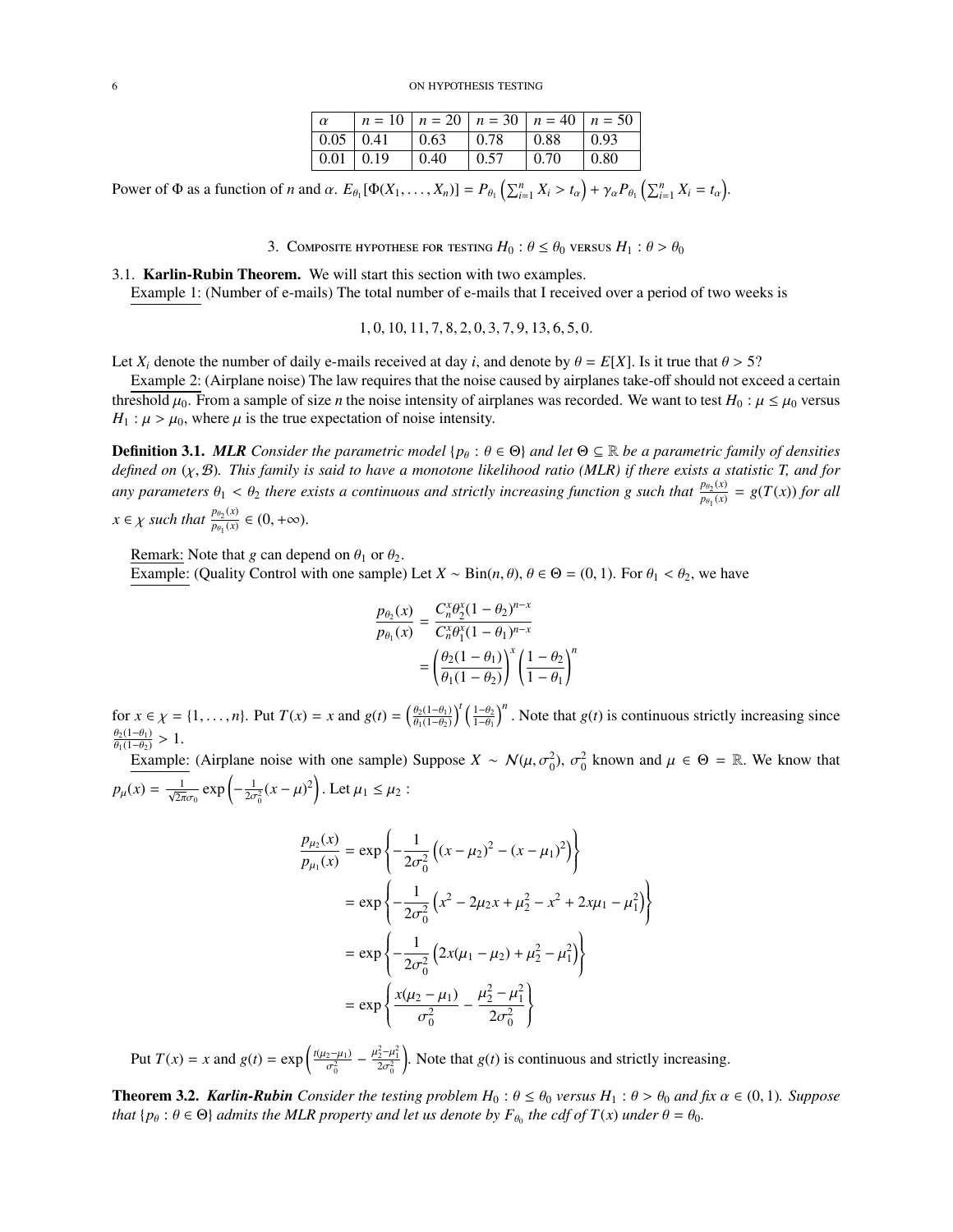(i) Then the test 
$$
\Phi
$$
 given by  $\Phi(x) = \begin{cases} 1 & \text{if } T(x) > t_{\alpha} \\ \gamma_{\alpha} & \text{if } T(x) = t_{\alpha} \\ 0 & \text{if } T(x) < t_{\alpha}, \end{cases}$   
\nwhereas  $t_{\alpha}$  is the  $(1 - \alpha) -$  quantile of  $F_{\theta_0}$  and  $\gamma_{\alpha}$  satisfies  
\n
$$
E_{\theta_0}[\Phi(X)] = P_{\theta_0}(T(X) > t_{\alpha}) + \gamma_{\alpha} P_{\theta_0}(T(X) = t_{\alpha})) + 0 P_{\theta_0}(T(X) < t_{\alpha}) = \alpha
$$

*is UMP of level* α*.*

- *(ii)* The function  $\theta \mapsto E_{\theta}[\Phi(X)]$  *is non-decreasing.*
- (*iii*) For all  $\theta'$ , the same test  $\Phi$  is UMP for testing  $H_0' : \theta \leq \theta'$  versus  $H_1' : \theta > \theta'$  at level  $\alpha' = E_{\theta'}[\Phi(X)]$ .<br>(*iv*) For any  $\theta < \theta_0$ , the same test  $\Phi$  minimizes  $E_{\phi}[\Phi(X)]$  among all tests  $\Phi^{\star}$  satis
- *(iv)* For any  $\theta < \theta_0$ , the same test  $\Phi$  *minimizes*  $E_{\theta}[\Phi(X)]$  *among all tests*  $\Phi^{\star}$  *satisfying*  $E_{\theta_0}[\Phi^{\star}(X)] = \alpha$ .

*Proof. i*) and *ii*) Consider first the testing problem  $H: \theta = \theta_0$  versus  $K: \theta = \theta_1$  with  $\theta_1 > \theta_0$ . By the Neyman-Pearson lemma, we know that the test

$$
\Phi(x) := \begin{cases} 1 & \text{if } \frac{p_{\theta_1}(x)}{p_{\theta_0}(x)} > k_\alpha \\ \gamma_\alpha & \text{if } \frac{p_{\theta_1}(x)}{p_{\theta_0}(x)} = k_\alpha \\ 0 & \text{if } \frac{p_{\theta_1}(x)}{p_{\theta_0}(x)} < k_\alpha, \end{cases}
$$

where  $k_{\alpha}$  is the  $(1 - \alpha)$  quantile of  $\frac{p_{\theta_1}(x)}{p_{\theta_0}(x)}$  $p_{\theta_0}(x)$  under  $\theta_0$  and  $\gamma_\alpha$  is such that  $E_{\theta_0}[\Phi(X)] = \alpha$ , is UMP of level  $\alpha$ . But  $\frac{p_{\theta_1}(x)}{p_{\theta_0}(x)}$  $\frac{p_{\theta_1}(x)}{p_{\theta_0}(x)}$  =  $g(T(x))$  is continuous and strictly increasing. Hence  $\Phi$  can be rewritten as

$$
\Phi(x) := \begin{cases}\n1 & \text{if } T(x) > t_{\alpha} \\
\gamma_{\alpha} & \text{if } T(x) = t_{\alpha} \\
0 & \text{if } T(x) < t_{\alpha}\n\end{cases}
$$

with  $t_{\alpha} = g^{-1}(k_{\alpha})$ , which is the  $(1 - \alpha)$ -quantile of  $T(x)$  under  $\theta_0$ , and  $\gamma_{\alpha}$  satisfies  $E_{\theta_0}[\Phi(X)] = \alpha$ . Since  $\Phi$  does not involve  $\theta_1$ , we conclude that  $\Phi$  must be UMP of level  $\alpha$  for testing  $H_0$ :  $\theta = \theta_0$  versus  $H_1$ :  $\theta > \theta_0$ . Let us now show *ii*). Pick arbitrary  $\theta'$  and  $\theta''$  such that  $\theta' < \theta''$ . The test  $\Phi$  is the test you  $H' : \theta = \theta'$  versus  $H'' : \theta = \theta''$  by applying the Neyman-Pearson lemma and thus  $\frac{P\theta''(x)}{P\theta'(x)}$  continuous and stri ' and  $\theta''$  such that  $\theta' < \theta''$ . The test  $\Phi$  is the test you get for the hypothesis<br>complying the Newman Bearson lemma and thus  $P^{\theta''(x)} = \tilde{\sigma}(T(x))$  where  $\tilde{\sigma}$  is  $\frac{p_{\theta''}(x)}{p_{\theta'}(x)} = \tilde{g}(T(x))$  where  $\tilde{g}$  is continuous and strictly increasing (and may depend  $\theta'$  and  $\theta'$ ). This implies that

$$
\Phi(x) := \begin{cases}\n1 & \text{if } \frac{p_{\theta'}(x)}{p_{\theta'}(x)} > k'_{\alpha} \\
\gamma_{\alpha} & \text{if } \frac{p_{\theta'}(x)}{p_{\theta'}(x)} = k'_{\alpha} \\
0 & \text{if } \frac{p_{\theta'}(x)}{p_{\theta'}(x)} < k'_{\alpha},\n\end{cases}
$$

Furthermore, using the remark after the proof of the Neyman-Pearson lemma, we conclude that Φ must be UMP of level  $\alpha' = E_{\theta'}[\Phi(X)]$ . Using Corollary 2.1, we have that

$$
\alpha' \le E_{\theta'}[\Phi(X)] \Leftrightarrow E_{\theta'}[\Phi(X)] \le E_{\theta''}[\Phi(X)]
$$

(we say that  $\Phi$  is unbiased). Since  $\theta'$  and  $\theta''$  were chosen arbitrarily it follows that  $\theta \mapsto E_{\theta}[\Phi(X)]$  is non-decreasing.<br>This in turn implies that the supremum is admitted at  $\theta_0$  i.e. suppose  $E_{\theta}[\Phi(X)] = E_{\theta}[\$ This in turn implies that the supremum is admitted at  $\theta_0$  i.e.  $\sup_{\theta \in \Theta_0} E_{\theta}[\Phi(X)] = E_{\theta_0}[\Phi(X)] = \alpha$  (recall that the level of a test  $\Phi$  for testing  $H_0 : \theta \in \Theta_0$  versus  $H_1 : \theta \in \Theta_0$  is sup a test  $\Phi$  for testing  $H_0: \theta \in \Theta_0$  versus  $H_1: \theta \in \Theta_1$  is  $\sup_{\theta \in \Theta_0} E_{\theta}[\Phi(X)]$ ). This concludes the proof that  $\Phi$  is UMP of level  $\alpha$  for testing  $H_2: \theta \leq \theta_0$  versus  $H_1: \theta \geq \theta_0$ level  $\alpha$  for testing  $H_0: \theta \leq \theta_0$  versus  $H_1: \theta \geq \theta_0$ .

*iv*) Fix  $\theta < \theta_0$ . By the MLR property, we know that there exists a strictly increasing and continuous function *g* such that  $\frac{p_{\theta_0}(x)}{p_0(x)}$  $p_{\theta}(\mathbf{x}) = g(T(\mathbf{x}))$ . Thus the Karlin-Rubin test can be also given by

$$
\Phi(x) := \begin{cases} 1 & \text{if } \frac{p_{\theta_0}(x)}{p_{\theta}(x)} > k_\alpha \\ \gamma_\alpha & \text{if } \frac{p_{\theta_0}(x)}{p_{\theta}(x)} = k_\alpha \\ 0 & \text{if } \frac{p_{\theta_0}(x)}{p_{\theta}(x)} < k_\alpha, \end{cases}
$$

where  $k_{\alpha}$  is linked to  $t_{\alpha}$  through  $k_{\alpha} = g(t_{\alpha})$ . Now

$$
\int (\Phi(x) - \Phi^{\star}(x)) (p_{\theta_0}(x) - k_{\alpha} p_{\theta}(x)) d\mu(x) \ge 0
$$

for any test  $\Phi^{\star}$ . Thus,  $E_{\theta_0}(\Phi(X)) - E_{\theta_0}(\Phi^{\star}(X)) \ge k_\alpha (E_{\theta}(\Phi(X)) - E_{\theta}(\Phi^{\star}(X)))$  and  $E_{\theta_0}(\Phi(X)) - E_{\theta_0}(\Phi^{\star}(X)) = 0$  if  $E_{\theta_0}(\Phi(X)) - 0$  Thus  $E_{\theta}(f(X)) \le E_{\theta}(\Phi^{\star}(X))$  $E_{\theta_0}(\Phi^{\star}(X)) = 0$ . Thus  $E_{\theta}(\Phi(X)) \leq E_{\theta}(\Phi^{\star})$ (*X*))).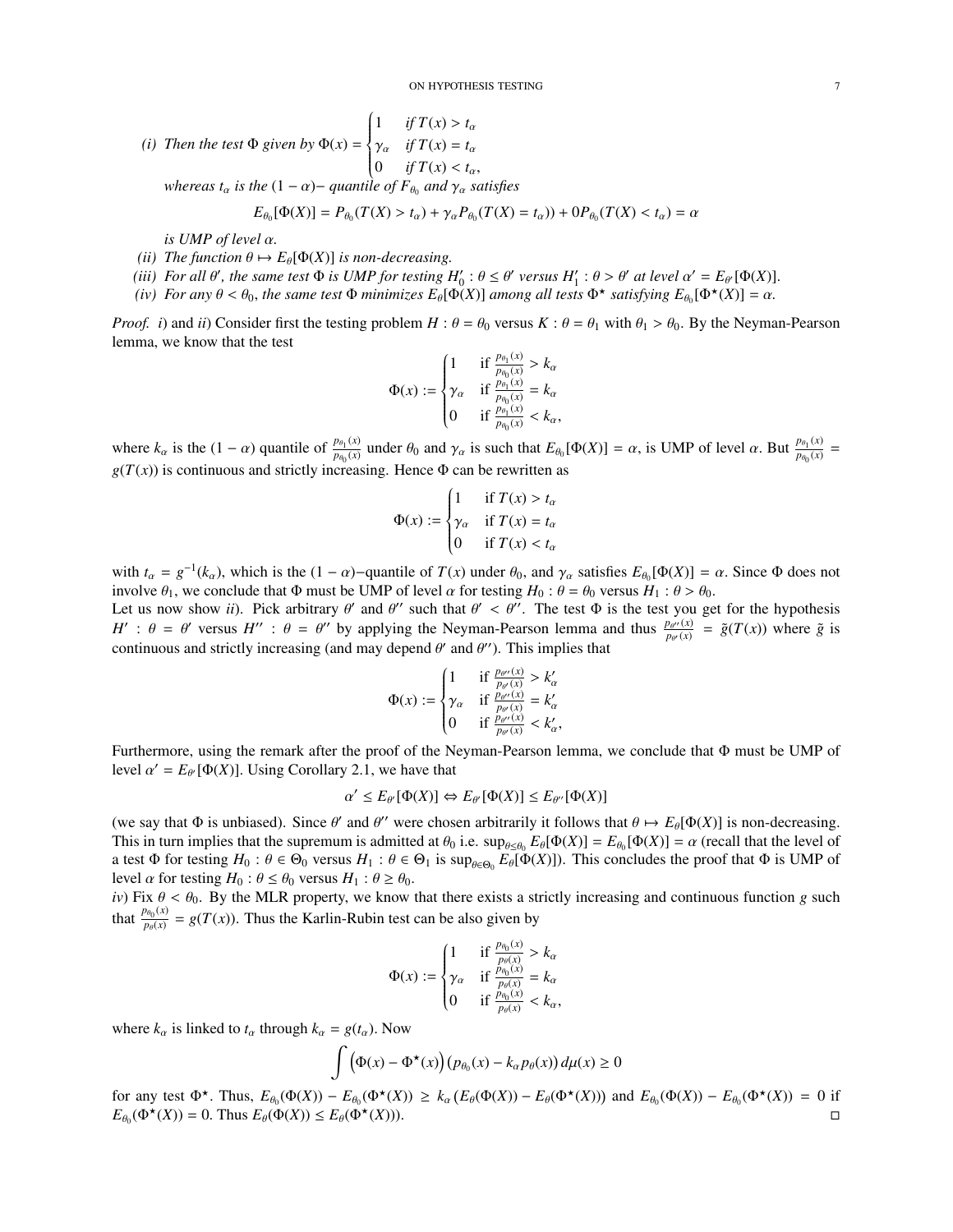**Corollary 3.3.** *application to exponential families Suppose that*  $p_{\theta}(x) = c(\theta)h(x) \exp(Q(\theta)T(x))$  *with*  $\theta \in \Theta \subseteq \mathbb{R}$  *(one dimensional parameter space). If*  $\theta \mapsto Q(\theta)$  *is continuous and strictly increasing, then* { $p_{\theta}$  :  $\theta \in \Theta$ } *admits the MLR property.*

We now go back to the introductory examples.

Example 1: (Number of e-mails) We want to test *H*<sub>0</sub> :  $\theta \le 5$  versus *H*<sub>1</sub> :  $\theta > 5$ . Here we assume that *X*<sub>1</sub>, ..., *X<sub>n</sub>*<sup>*iid*</sup> Pois( $\theta$ ) with *n* = 15. Hence we have density  $p_{\theta}(x) = \frac{e^{-\theta} \theta^x}{x!}$  $\frac{\partial u}{\partial x^{1}}$ ,  $x \in \{1, 2, \ldots\}$ . The joint density of  $(X_1, \ldots, X_n)$  is

$$
\prod_{i=1}^{n} p_{\theta}(x_i) = \frac{e^{-n\theta}}{\prod_{i=1}^{n} x_i!} \theta^{\sum_{i=1}^{n} x_i} = \frac{e^{-n\theta}}{\prod_{i=1}^{n} x_i!} \exp\left(\log(\theta) \sum_{i=1}^{n} x_i\right) = c(\theta)h(x_1, \dots, x_n) \exp(Q(\theta)T(x_1, \dots, x_n))
$$

with  $Q(\theta) = \log(\theta)$ ,  $\theta \in \Theta$  and  $T(x_1, \dots, x_n) = \sum_{i=1}^n x_i$ . Hence at a given level  $\alpha$ 

$$
\Phi(x) := \begin{cases}\n1 & \text{if } \sum_{i=1}^{n} x_i > t_\alpha \\
\gamma_\alpha & \text{if } \sum_{i=1}^{n} x_i = t_\alpha \\
0 & \text{if } \sum_{i=1}^{n} x_i < t_\alpha,\n\end{cases}
$$

with  $t_\alpha$  being the  $(1 - \alpha)$ -quantile of  $\sum_{i=1}^n x_i$  under  $\theta = \theta_0 = 5$  and  $\gamma_\alpha$  such that  $E_{\theta_0}[\Phi(x)] = \alpha$ , is UMP at level  $\alpha$ . We know that if  $X_1, \ldots, X_n \stackrel{\text{iid}}{\sim} \text{Pois}(\theta_0)$ , then  $\sum_{i=1}^n X_i \stackrel{\text{iid}}{\sim} \text{Pois}(n\theta_0)$ .  $t_\alpha$  is the  $(1-\alpha)$ -quantile of  $\text{Pois}(n\theta_0) \stackrel{n=15, \theta_0=5, \alpha=0.05}{=} 90$ .  $\gamma_{\alpha} = \frac{F_{n\theta_0}(t_{\alpha}) - (1-\alpha)}{P_{n\theta_0}(\sum_{i=1}^{15} X_i = t_{\alpha})}$  $\frac{F_{n\theta_0}(t_\alpha)-(1-\alpha)}{P_{n\theta_0}(\sum_{i=1}^{15}X_i=t_\alpha)}=\frac{0.960076-0.95}{0.0102}\approx 0.98.$ 

$$
\Phi(x_1, \dots, x_{15}) := \begin{cases}\n1 & \text{if } \sum_{i=1}^{15} x_i > 90 \\
0.98 & \text{if } \sum_{i=1}^{15} x_i = 90 \\
0 & \text{if } \sum_{i=1}^{15} x_i < 90,\n\end{cases}
$$

We have that  $\sum_{i=1}^{15} X_i = 82$  and thus we accept  $H_0: \theta \le 5$ .<br>Example 2: (Take-off poise) If we assume that the pois

Example 2: (Take-off noise) If we assume that the noise intensity follows  $\mathcal{N}(\mu, \sigma_0^2)$ ,  $\sigma_0 > 0$  known, then

$$
p_{\mu}(x_1,...,x_n) = \prod_{i=1}^n \frac{1}{\sqrt{2\pi}\sigma_0} \exp\left(-\frac{1}{2\sigma_0^2}(x_i - \mu)^2\right)
$$
  
\n
$$
= \frac{1}{(2\pi\sigma_0^2)^{n/2}} \exp\left(-\frac{1}{2\sigma_0^2} \sum_{i=1}^n (x_i - \mu)^2\right)
$$
  
\n
$$
= \frac{1}{(2\pi\sigma_0^2)^{n/2}} \exp\left(-\frac{1}{2\sigma_0^2} \left(\sum_{i=1}^n x_i^2 - 2\mu \sum_{i=1}^n x_i + n\mu^2\right)\right)
$$
  
\n
$$
= \frac{1}{(2\pi\sigma_0^2)^{n/2}} \exp\left(-\frac{\sum_{i=1}^n x_i^2}{2\sigma_0^2} + \frac{\mu}{\sigma_0^2} \sum_{i=1}^n x_i - \frac{n\mu^2}{2\sigma_0^2}\right)
$$
  
\n
$$
= \frac{1}{(2\pi\sigma_0^2)^{n/2}} \exp\left(-\frac{n\mu^2}{2\sigma_0^2}\right) \exp\left(-\frac{\sum_{i=1}^n x_i^2}{2\sigma_0^2}\right) \exp(Q(\mu)T(x_1,...,x_n))
$$

with  $T(x_1, ..., x_n) = \sum_{i=1}^n x_i$ ,  $Q(\mu) = \frac{\mu}{\sigma_i^2}$  $\frac{\mu}{\sigma_0^2}$  continuous and strictly increasing. A UMP test of level  $\alpha$  for testing  $H_0: \mu \leq$  $\mu_0$  versus  $H_1$  :  $\mu > \mu_0$  is given by

$$
\Phi(x_1,\ldots,x_n) = \begin{cases} 1 & \text{if } \sum_{i=1}^n x_i > t_\alpha \\ 0 & \text{if } \sum_{i=1}^n x_i \le t_\alpha \end{cases}
$$

with  $E_{\mu_0}[\Phi(X_1, \dots X_n)] = \alpha$  if and only if  $P_{\mu_0}\left(\sum_{i=1}^n X_i > t_\alpha\right) = \alpha$ .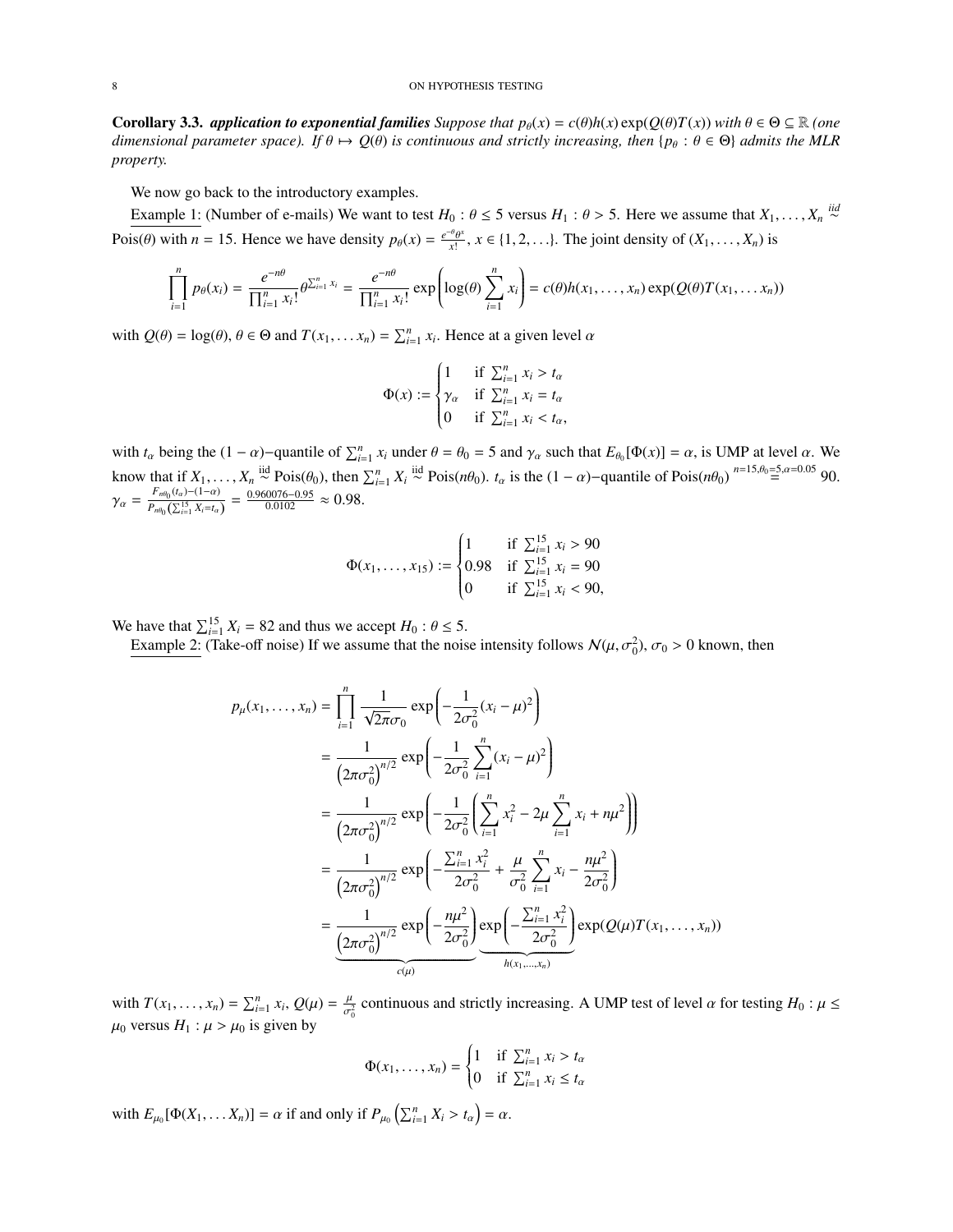$$
P_{\mu_0} \left( \sum_{i=1}^n X_i > t_\alpha \right) = \alpha \Leftrightarrow P_{\mu_0} \left( \overline{X_n} > t_\alpha/n \right) = \alpha
$$
\n
$$
\Leftrightarrow P_{\mu_0} \left( \overline{X_n} - \mu_0 > t_\alpha/n - \mu_0 \right) = \alpha
$$
\n
$$
\Leftrightarrow P_{\mu_0} \left( \frac{\overline{X_n} - \mu_0}{\sqrt{\sigma_0^2/n}} > \frac{t_\alpha/n - \mu_0}{\sqrt{\sigma_0^2/n}} \right) = \alpha
$$
\n
$$
\Leftrightarrow P \left( Z > \frac{t_\alpha/n - \mu_0}{\sqrt{\sigma_0^2/n}} \right) = \alpha
$$

where  $Z \sim \mathcal{N}(0, 1)$ . Hence  $\frac{\sqrt{n}(t_a/n-\mu_0)}{\sigma_0}$  $\frac{\alpha_1}{\sigma_0} = \zeta_\alpha$  the  $(1 - \alpha)$ -quantile of  $\mathcal{N}(0, 1)$ .

$$
\Phi(x_1,\ldots,x_n) = \begin{cases} 1 & \text{if } \frac{\sqrt{n}(\bar{x}_n-\mu_0)}{\sigma_0} > \zeta_\alpha \\ 0 & \text{otherwise.} \end{cases}
$$

Now chose  $\alpha = 0.05$  then (you can compute with software)  $\zeta_{\alpha} \approx 1.64$ . Let  $n = 100$ ,  $\sigma_0 = 7$  and  $\mu_0 = 78$ . Then, again using software, we compute  $\mu_0 + \frac{\sigma_0}{\sqrt{n}} \zeta_\alpha \approx 79.15$ . We observe  $\overline{x}_n = 82 > 79.15$  and hence decide to reject  $H_0$ . Remark:

As  $n \to \infty$ , the power of  $\Phi$  increases to 1 for any fixed alternative. Indeed let  $\mu \in \Theta_1 = (\mu_0, +\infty)$ 

$$
\beta(\mu) = E_{\mu}[\Phi(X_1, ..., X_n)]
$$
  
\n
$$
= P_{\mu}(\overline{X}_n > \mu_0 + \frac{\sigma_0}{\sqrt{n}}\zeta_\alpha)
$$
  
\n
$$
= P_{\mu}\left(\frac{\sqrt{n}(\overline{X}_n - \mu)}{\sigma_0} > \frac{\sqrt{n}(\mu_0 - \mu)}{\sigma_0} + \zeta_\alpha\right)
$$
  
\n
$$
= P\left(Z > \frac{\sqrt{n}(\mu_0 - \mu)}{\sigma_0} + \zeta_\alpha\right)
$$
  
\n
$$
= 1 - P\left(Z \le \frac{\sqrt{n}(\mu_0 - \mu)}{\sigma_0} + \zeta_\alpha\right)
$$
  
\n
$$
= 1 - F_Z\left(-\frac{\sqrt{n}(\mu - \mu_0)}{\sigma_0} + \zeta_\alpha\right).
$$

But since  $\lim_{n\to\infty} -\frac{\sqrt{n}(\mu-\mu_0)}{\sigma_0}$  $\zeta_{\sigma_0}(\mu-\mu_0) + \zeta_\alpha = -\infty$  we conclude that  $\lim_{n \to \infty} 1 - F_Z \left( -\frac{\sqrt{n}(\mu-\mu_0)}{\sigma_0} \right)$  $\left(\frac{\mu-\mu_0}{\sigma_0} + \zeta_\alpha\right) = 1$ . We say that the test  $\Phi$  is consistent.

## 4. P-Values

<span id="page-8-0"></span>Suppose we have an observation  $\theta$  and want to make a decision whether  $\theta \in \Theta_0$  or  $\theta \in \Theta_1$ . To do so we use a statistical procedure (a test) which we either accept or reject. Let us revisit Example 2 and suppose that we observed a mean  $\bar{x}_n = 100$ . This would not change our initial decision of rejecting  $H_0$  but this somehow looks 'more convincing' or may seem like we have 'more' evidence against  $H_0: \mu \leq \mu_0$ . This leads to the notion of p-values. Assume we are in a simple setting:  $H_0: \theta = \theta_0$  against  $H_1: \theta \in \Theta_1$  (which may be composite but  $\theta_0 \notin \Theta_1$ ). Consider a test function  $\Phi(x) =$  $\left\{ \right.$  $\overline{\mathcal{L}}$ 1 if *T*(*x*) > *t*<sub>α</sub> where *t*<sub>α</sub> denotes the (1 − α)-quantile of *T*(*X*) under *H*<sub>0</sub> :  $θ = θ$ <sub>0</sub>. Assume that  $F_{θ_0}$ , the cdf of otherwise,

 $T(X)$  under  $\theta = \theta_0$ , is continuous and strictly increasing, that is bijective.

**Definition 4.1.** *p-value Let*  $\mathcal{R}_{\alpha} = \{x' \in \chi : T(x') > t_{\alpha}\}$  *be a rejection region for some fixed*  $\alpha$ *. We define the p-value of* an observation  $x \in \chi$  with respect to  $\Phi$  by  $n_{\epsilon}(x) = \inf{\alpha : x \in \mathcal{R}}$  *\ an observation*  $x \in \chi$  *with respect to*  $\Phi$  *by*  $p_{\Phi}(x) = \inf{\alpha : x \in \mathcal{R}_{\alpha}}$ *.* 

**Lemma 4.2.** *For the test*  $\Phi$  *given above, it holds that*  $p_{\Phi}(x) = P_{\theta_0}(T(X) \ge T(x))$ *.*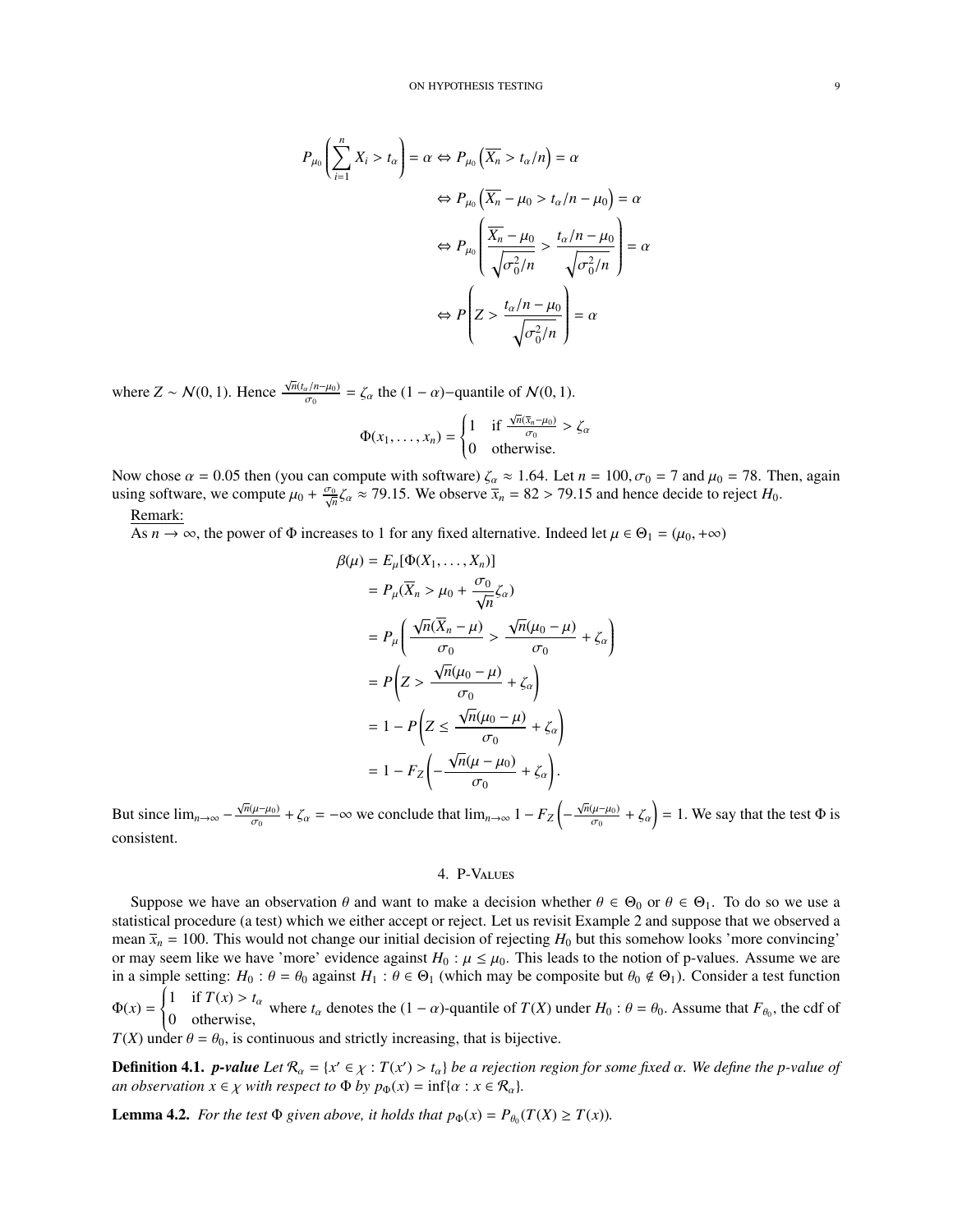*Proof.* Recall that  $\Phi(x) =$  $\left\{ \right.$  $\overline{\mathcal{L}}$ 1 if  $T(x) \ge t_\alpha$ <sup>1</sup> If  $I(x) \leq t_\alpha$  with  $t_\alpha = F_{\theta_0}^{-1}$ <br>
0 otherwise  $\theta_0^{-1}(1-\alpha)$  (we have assumed that  $F_{\theta_0}$  is bijective).

$$
b(x) = \inf{\alpha : x \in \mathcal{R}_{\alpha}}
$$
  
=  $\inf{\alpha : T(x) > F_{\theta_0}^{-1}(1 - \alpha)}$   
=  $\inf{\alpha : F_{\theta_0}(T(x)) > (1 - \alpha)}$   
=  $\inf{\alpha : \alpha > 1 - F_{\theta_0}(T(x))}$   
=  $\inf{\{1 - F_{\theta_0}(T(x)), +\infty\}}$   
=  $1 - F_{\theta_0}(T(x))$   
=  $P_{\theta_0}(T(X) > T(x))$ 

whereas the last equality holds because  $F_{\theta_0}$  is the cdf of  $T(X)$  under  $\theta = \theta_0$ .

**Lemma 4.3.**  $p_{\Phi}(X) \sim \mathcal{U}([0, 1])$  *under*  $H_0 : \theta = \theta_0$ .

*Proof.* We know that  $p_{\Phi}(X) = 1 - F_{\theta_0}(T(X))$ . Recall that if *Y* is some random variable with cdf equal to *F*, and *F* is bijective than  $U = F(Y) - qU(0, 1)$ . Indeed, since  $F(Y) \leq u$  if and only if  $Y \leq F^{-1}(u)$ , we see that bijective, then  $U = F(Y) \sim U([0, 1])$ . Indeed, since  $F(Y) \le u$  if and only if  $Y \le F^{-1}(u)$ , we see that the cdf of *U* is 0 if  $u < 0$ 

 $P(U \le u) =$  $\int$  $\overline{\mathcal{L}}$ *u* if 0 ≤ *u* < 1<br>
1 if *u* ≥ 1 , because *u* = *F*(*F*<sup>-1</sup>(*u*)) = *P*(*Y* ≤ *F*<sup>-1</sup>(*u*)) and thus *F*(*Y*) ∼  $\mathcal{U}([0, 1])$ . Thus  $F_{\theta_0}(T(X))$  ∼

 $\mathcal{U}([0, 1])$  and therefore  $1 - F_{\theta_0}(T(X)) \sim \mathcal{U}([0, 1]).$  $(T(X)) \sim U([0,1]).$ 

Recall that we have considered a simple setting. P-values can also be defined through the following definition

**Definition 4.4.** *proper p-value* Consider testing  $H_0: \theta \in \Theta_0$  versus  $H_1: \theta \in \Theta_1$  such that  $\Theta_0 \cap \Theta_1 = \emptyset$ . A p-value  $p(X)$  *is said to be valid (or proper) if for all*  $\theta \in \Theta_0$  *and for all*  $t \in [0,1]$  *we have*  $P_\theta(p(X) \le t) \le t$ *. This means that p*(*X*) *is a valid p-value if it is stochastically larger than*  $U \sim \mathcal{U}([0, 1])$  *<i>under any*  $\theta \in \Theta_0$ *.* 

Remark: Note that Definition (in the simple setting) gives a p-value that is stochastically equal to  $U \sim \mathcal{U}([0, 1])$ . Example: Let *T* be some statistic used for testing  $H_0: \theta \in \Theta_0$  versus  $H_1: \theta \in \Theta_1$ . Define  $p(x) = \sup_{\theta \in \Theta_0} P_{\theta}(T(X) \ge$  $T(\overline{x})$ ). We want to check that this defines a valid p-value. For that, we will need the following result.

Lemma 4.5. *Let Z be any random variable with distribution function F (not necessarily continuous or strictly increasing*). Then  $U = F(Z)$  *satisfies*  $P(U \le u) \le u$  *for all*  $u \in [0, 1]$ *.* 

*Proof.* We either have

$$
F(\zeta) \le u \Leftrightarrow \zeta \le \zeta_u
$$

or

$$
F(\zeta) \le u \Leftrightarrow \zeta < \zeta_u.
$$
\n
$$
P(F(Z) \le u) = \begin{cases} P(Z \le \zeta_u) & \text{if } F(\zeta_u) = u \\ P(Z < \zeta_u) & \text{if } F(\zeta_u) > u \end{cases} = \begin{cases} F(\zeta_u) = u \\ F(\zeta_u -) \le u \end{cases}
$$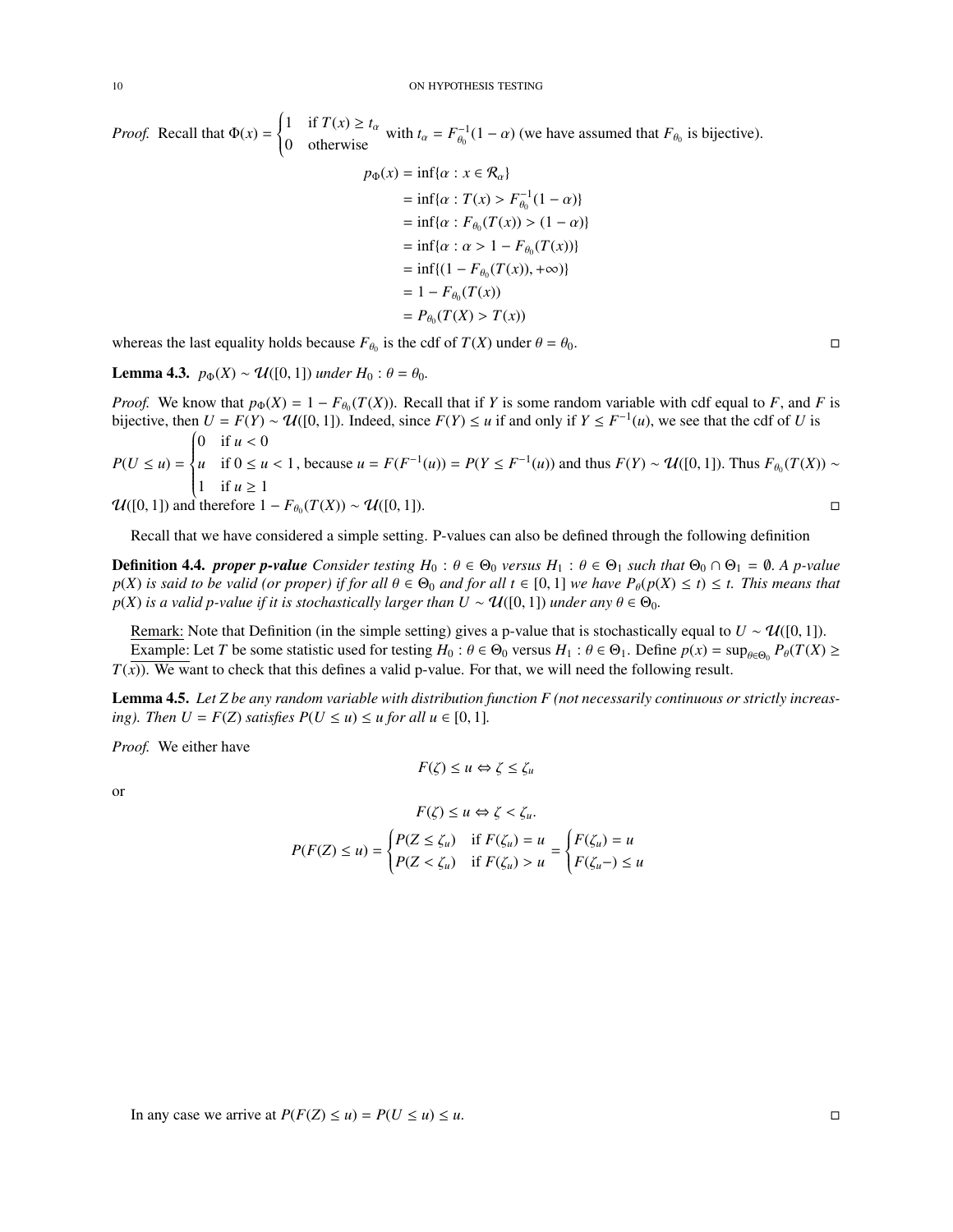Remark: This is saying for any distribution function *F*,  $F(z)$  is stochastically larger than  $U \sim \mathcal{U}([0, 1])$  with  $Z \sim F$ . Now let us return to  $p(x) = \sup_{\theta \in \Theta_0} P_{\theta}(T(X) \ge T(x))$ . We will check that this defines a valid p-value.

*Proof.* Fix  $\theta \in \Theta_0$  and denote by  $F_\theta$  the cdf of  $-T(X)$ . Define

$$
p_{\theta}(x) = P_{\theta}(T(X) \ge T(x))
$$
  
=  $P_{\theta}(-T(X) \le -T(x)) = F_{\theta}(-T(x)).$ 

Using Lemma we know that  $p_{\theta}(X)$  is stochastically larger than  $\mathcal{U}([0, 1])$ . For  $\tilde{\theta} \in \Theta_0$ :

$$
P_{\tilde{\theta}}(p(X) \le t) = P_{\tilde{\theta}}\left(\sup_{\theta \in \Theta_0} F_{\theta}(-T(X)) \le t\right)
$$
  
=  $P_{\tilde{\theta}}(\forall \theta \in \Theta_0 \ F_{\theta}(-T(X)) \le t)$   
 $\le P_{\tilde{\theta}}(F_{\tilde{\theta}}(-T(X)) \le t)$   
=  $P_{\tilde{\theta}}(p_{\tilde{\theta}}(X) \le t) \le t$ .

In conclusion:  $\forall t \in [0, 1]$ ,  $\forall \theta \in \Theta_0$ :  $P_{\theta}(p(X) \le t) \le t \Leftrightarrow \sup_{\theta \in \Theta_0} P_{\theta}(p(X) \le t) \le t$  which means that  $p(X)$  is indeed a valid p-value valid p-value.  $\Box$ 

What is the link between a valid p-value and testing? Given any valid p-value, we can construct the following test <sup>Φ</sup> at a given level α: <sup>Φ</sup>(*x*) <sup>=</sup> 1 if and only if *<sup>p</sup>*(*x*) <sup>≤</sup> α.

Type-1 error  $\sup_{\theta \in \Theta_0} E_{\theta}[\Phi(x)] = \sup_{\theta \in \Theta_0} P_{\theta}(\Phi(x) = 1) = \sup_{\theta \in \Theta_0} P_{\theta}(p(x) \le \alpha) \le \alpha$ .

## 5. Brief look at multiple testing

<span id="page-10-0"></span>Consider multiple hypothesis that we want to test at the same time. Call these (null) hypotheses  $H_0^{(1)}$  $H_0^{(1)}$ ,  $H_0^{(2)}$  $h_0^{(2)}, \ldots, H_0^{(m)}$  $\boldsymbol{0}$ for some integer  $m \ge 2$ . Suppose for all  $i \in \{1, 2, ..., m\}$  we have a test  $\Phi_i$  for testing  $H_0^{(i)}$ .<br>Consider the combined test  $\Phi$  which misstakes and  $H^{(i)}$  is  $\Phi$ , does I at us suppose  $\Phi$ .  $\theta_0^{(i)}$  versus  $H_1^{(i)}$  $_1^{(1)}$  (some alternative). Consider the combined test  $\Phi$  which rejects/accepts  $H_0^{(i)}$ <sup>(*t*)</sup> if  $\Phi$ <sub>*i*</sub> does. Let us suppose  $\Phi$ <sub>*i*</sub> has level  $\alpha$  and that these tests are independent.

$$
H_0 = H_0^{(1)} \cap H_0^{(2)} \cap \ldots \cap H_0^{(m)}
$$

The Type-I error of

$$
\Phi = P_{H_0}(\text{rejecting at least one } H_0^{(i)} \text{ for some } i \in \{1, ..., m\})
$$
\n
$$
= 1 - P_{H_0}(\text{accepting } H_0^{(1)} \text{ and } H_0^{(2)} \text{ and } ... \text{ and } H_0^{(m)})
$$
\n
$$
= 1 - \prod_{i=1}^m P_{H_0}(\text{accepting } H_0)
$$
\n
$$
= 1 - \prod_{i=1}^m P_{H_0}(\Phi_i \text{accepts } H_0^{(i)})
$$
\n
$$
= 1 - \prod_{i=1}^m P_{H_0^{(i)}}(\Phi_i \text{accepts } H_0^{(i)})
$$
\n
$$
= 1 - (1 - \alpha)^m
$$

Numerical illustration:

```
m = 10  \alpha = 0.05  Type-I error = 0.4
m = 50  \alpha = 0.01  Type-I error = 0.39
```
This means that we need to be more strict when choosing the levels of the individual tests.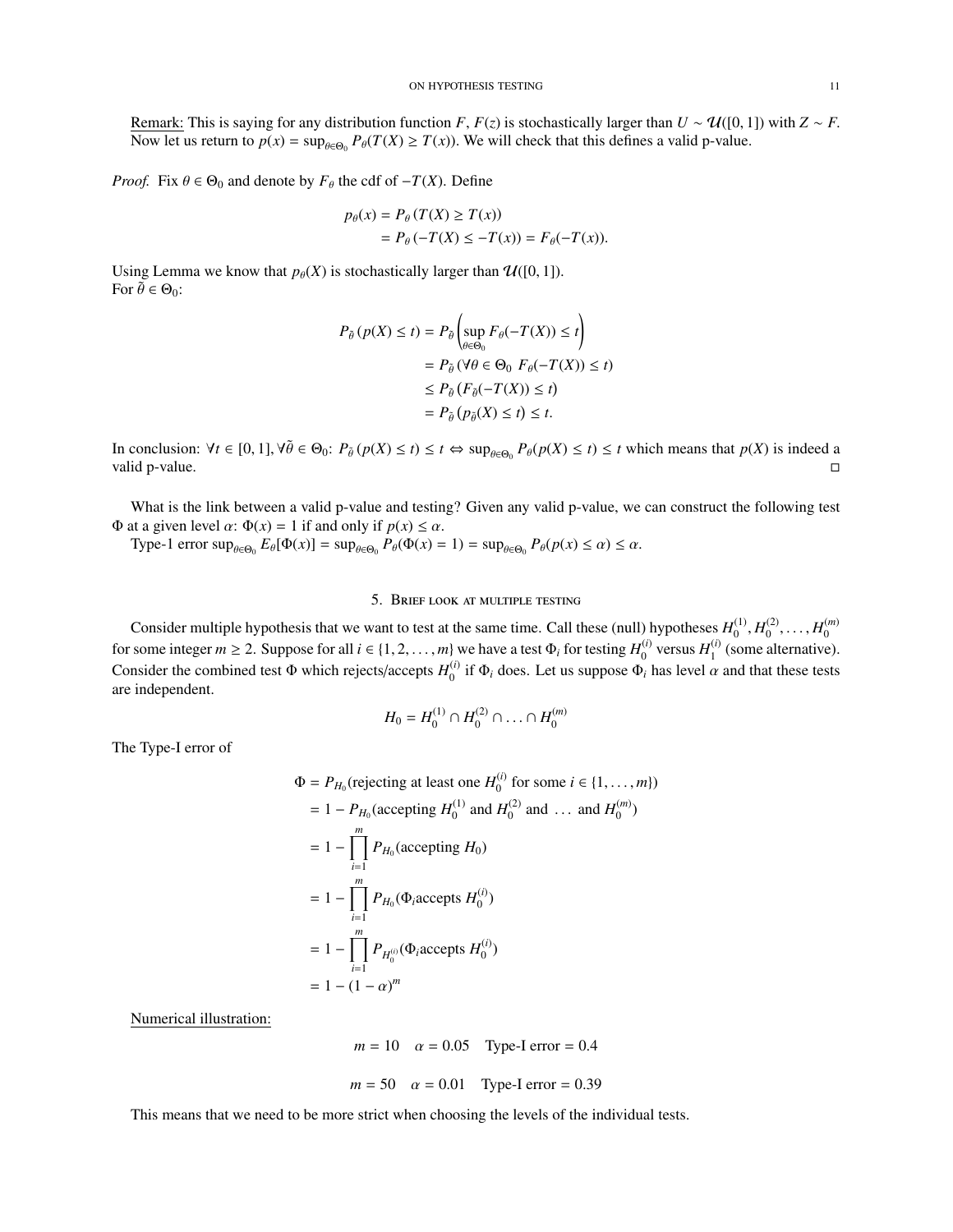<span id="page-11-0"></span>5.1. Bonferroni's correction. gives a solution to this problem. Here we are not going to assume that tests Φ*<sup>i</sup>* are independent.

$$
P_{H_0}\left(\text{rejecting at least } H_0^{(i)} \text{ for some } i \in \{1, \dots, m\}\right) = P_{H_0}\left(\exists i \in \{1, \dots, m\} : \Phi \text{ rejects } H_0^{(i)}\right)
$$
  
\n
$$
= P_{H_0}\left(\cup_{1 \le i \le m} \{\Phi \text{ rejects } H_0^{(i)}\}\right)
$$
  
\n
$$
\le \sum_{i=1}^m P_{H_0}\left(\Phi \text{ rejects } H_0^{(i)}\right)
$$
  
\n
$$
= \sum_{i=1}^m P_{H_0}\left(\Phi_i \text{ rejects } H_0^{(i)}\right)
$$
  
\n
$$
= \sum_{i=1}^m P_{H_0^{(i)}}\left(\Phi \text{ rejects } H_0^{(i)}\right)
$$

If we chose the level of each test  $\Phi_i$  to be  $\frac{a}{m}$ , then the Type-I error of  $\Phi \le m\frac{a}{m} = \alpha$ . Alternatively, we can require in<br>a correction to bave  $\alpha$ , (the level of  $\Phi_i$ ) satisfy  $\nabla^m \cdot \alpha_i \le \alpha$  (this will im this correction to have  $\alpha_i$  (the level of  $\Phi_i$ ) satisfy  $\sum_{i=1}^m \alpha_i \le \alpha$  (this will imply that the Type-I error of  $\Phi \le \sum_{i=1}^m \alpha_i \le \alpha$ ).

## <span id="page-11-2"></span><span id="page-11-1"></span>Part 2. Further methods for constructing tests

### 1. Likelihood Ratio Tests

**Definition 1.1.** *likelihood* Let  $X_1, \ldots, X_n$  be iid random variables admitting a density assumed to belong to the para*metric family*  $\{p_{\theta}, \theta \in \Theta\}$ 

• *We call likelihood the function*

$$
\Theta \to [0, \infty)
$$

$$
\theta \mapsto L_n(\theta) = \prod_{i=1}^n p_{\theta}(X_i)
$$

• *We call log-likelihood the function*

$$
\Theta\to\mathbb{R}
$$

$$
\theta \mapsto l_n(\theta) = \log \left( L_n(\theta) \right)
$$

**Definition 1.2.** MLE The maximum likelihood estimator (MLE) is any  $\hat{\theta}_n$  satisfying  $L_n(\hat{\theta}_n) = \sup_{\theta \in \Theta} L_n(\theta)$  and since the logarithm is continuous and increasing  $L(\hat{\theta}) = \sup_{\theta \in \Theta} L(\theta)$ *the logarithm is continuous and increasing*  $l_n(\hat{\theta}_n) = \sup_{\theta \in \Theta} l_n(\theta)$ 

Remarks:

- The MLE does not have to exist.
- If the MLE exists it is not necessarily unique.
- For any subset  $\Theta' \subset \Theta$  we can define the restricted MLE which maximises  $\theta \mapsto L_n(\theta)$  (or  $\theta \mapsto l_n(\theta)$ ) over  $\Theta'$ .

**Definition 1.3.** *likelihood ratio statistic Let*  $\Theta_0$  *and*  $\Theta_1$  *be two subsets of*  $\Theta$  *such that*  $\Theta_0 \cap \Theta_1 = \emptyset$   $(\Theta_0 \cup \Theta_1 = \Theta)$  *and*  $f(x) = f(x)$  *consider the testing problem*  $H_0: \theta \in \Theta_0$  *versus*  $H_1: \theta \in \Theta_1$  *The likelihood ratio statistic is defined as*  $\Lambda_n = \frac{\sup_{\theta \in \Theta} L_n(\theta)}{\sup_{\theta \in \Theta_0} L_n(\theta)}$ .

Definition 1.4. *LRT The likelihood ratio test for a given level* α *is given by*

$$
\Phi(X_1,\ldots,X_n) = \begin{cases} 1 & \text{if } \Lambda_n > \lambda_\alpha \\ \gamma_\alpha & \text{if } \Lambda_n = \lambda_\alpha \\ 0 & \text{if } \Lambda_n < \lambda_\alpha \end{cases}
$$

*where*  $\gamma_{\alpha}$  *and*  $\lambda_{\alpha}$  *are such that*  $\sup_{\theta \in \Theta} E_{\theta}[\Phi(X_1, \dots, X_n)] \leq \alpha$ *.* 

Remark: The idea behind the definition of LRT is to reject  $H_0: \theta \in \Theta_0$  when  $\frac{\sup_{\theta \in \Theta_1} L_n(\theta)}{\sup_{\theta \in \Theta_0} L_n(\theta)}$  is large. (see exercise)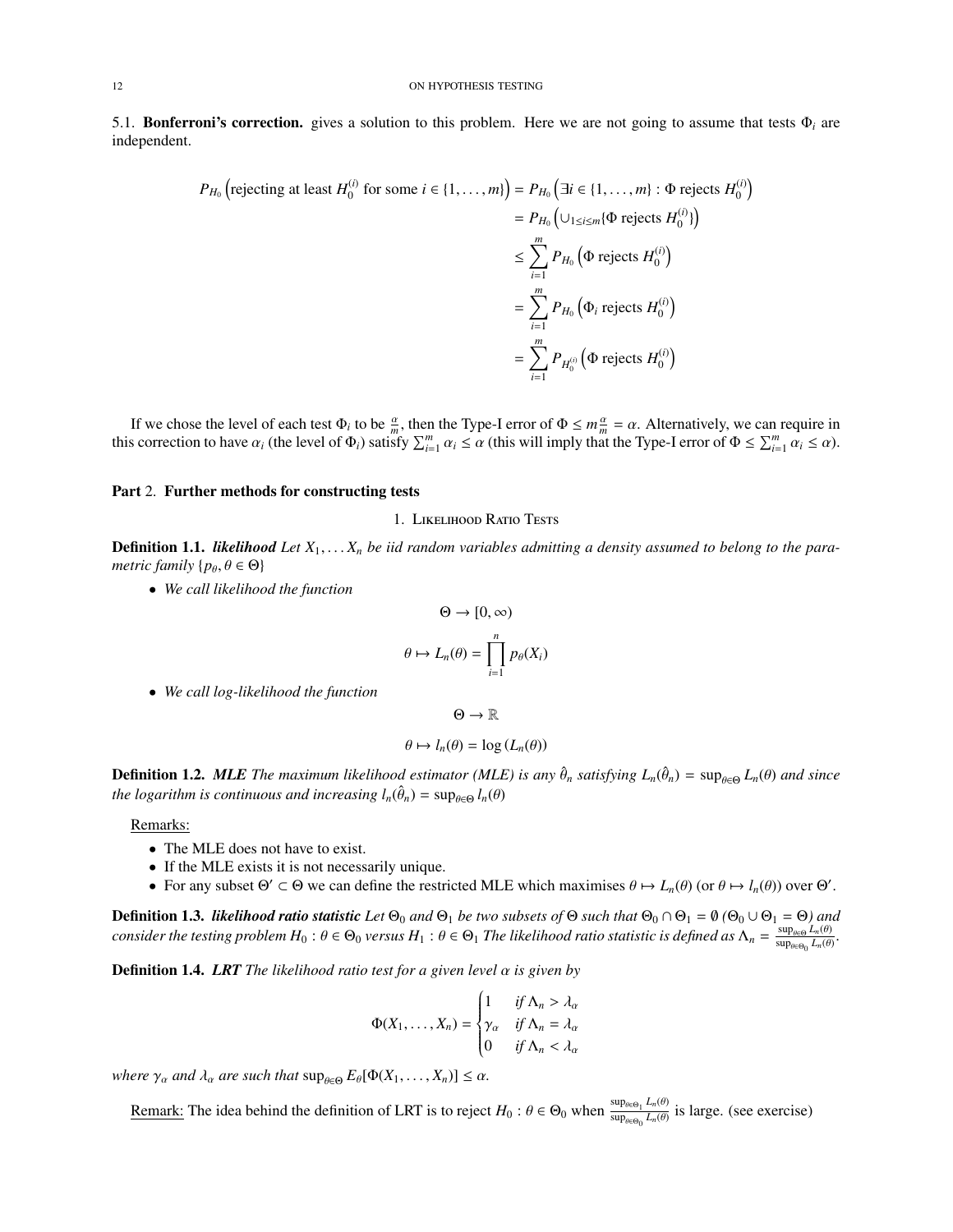#### ON HYPOTHESIS TESTING 13

#### 2. Gaussian vectors and related distributions

## <span id="page-12-1"></span><span id="page-12-0"></span>2.1. Multivariate Gaussian distribution.

- Let  $X = (X_1, \ldots, X_d) \in \mathbb{R}^d$ . We say that *X* is Gaussian if any linear combination of components,  $X_j$  1  $\leq j \leq d$ , has a Gaussian distribution: For all  $a_j \in \mathbb{R}$  for  $j \in \{1, ..., d\}$   $\sum_{i=1}^d a_j X_j$  is a normal random variable.<br>Two Gaussian vectors  $X = (X, ..., X)$  and  $Y = (Y, ..., Y)$  are independent if and only if  $Cov(1)$
- Two Gaussian vectors  $X = (X_1, \ldots, X_d)$  and  $Y = (Y_1, \ldots, Y_m)$  are independent if and only if  $Cov(X_i, Y_j) = 0$  for all  $(i, j) \in \{1, \ldots, d\} \times \{1, \ldots, m\}$ for all  $(i, j) \in \{1, ..., d\} \times \{1, ..., m\}.$
- If *X* ∼ N(μ, Σ) with  $\mu \in \mathbb{R}^d$  and  $\Sigma \in \text{Mat}(\mathbb{R}^d \times \mathbb{R}^d)$  then for any matrix  $A \in \mathbb{R}^{m \times d}$  (*m* ≥ 1) we have  $\Delta Y \sim N(d\mu \Delta \Sigma \Delta T)$  $AX \sim N(A\mu, A\Sigma A^{\dagger})$ <br>If  $Y \sim M(\mu, \Sigma)$  and
- If  $X \sim \mathcal{N}(\mu, \Sigma)$  and  $\Sigma$  is invertible, then *X* admits density  $f_X(x) = \frac{1}{(2\pi)^{d/2} |\Sigma|^{1/2}} \exp\left(-\frac{1}{2}(x \mu)^{\top} \Sigma^{-1}(x \mu)\right)$ .

<span id="page-12-2"></span>2.2. Gamma-function. The gamma function is defined for all complex numbers except the non-positive integers. For complex numbers with a positive real part, it is defined via a convergent improper integral  $\Gamma(z) = \int_0^\infty x^{z-1} e^{-x} dx$ . Note that if  $n \in \mathbb{Z}_{>0}$  then  $\Gamma(n) = (n-1)!$ ,  $\Gamma(1) = 1$  and  $n\Gamma(n) = \Gamma(n+1)$ .

<span id="page-12-3"></span>2.3.  $\chi^2_{(k)}$ : Chi-square distribution with *k* degrees of freedom. We say that  $Y \sim \chi^2_{(k)}$  if we can find  $X = (X_1, \ldots, X_k) \sim$  $N(0, 1_k)$  such that  $Y = \sum_{j=1}^k X_j^2 = ||X||_2^2$  (the square of the euclidean norm of *X*). *Y* admits a density

$$
f_Y(y) = \frac{1}{2^{k/2} \Gamma(k/2)} y^{k/2 - 1} \exp(-y/2) 1_{y > 0}.
$$
 (3)

We recognize that *Y* ∼ Gamma  $\left(\frac{k}{2}, \frac{1}{2}\right)$ . Moreover if *X* ∼ *J*<br>exercise)  $\frac{1}{2}$ ). Moreover if *X* ∼ *N*(*μ*, Σ) and Σ is invertible then  $(x - μ)^{T} \Sigma^{-1} (x - μ) \sim \chi^2$ <sub>(*k*)</sub> (see exercise).

<span id="page-12-4"></span>2.4. Distribution of Student(t-) of *k* degrees of freedom. We say that *T* follows a *t*−distribution with *k* degrees of freedom if we can find independent random variables *X* and *Y* with  $X \sim \mathcal{N}(0, 1)$  and  $Y \sim \chi^2_{(k)}$  such that  $T = \frac{X}{\sqrt{Y/k}}$ . We write  $T \sim T_{\text{av}}$  *T* admits density given by write  $T \sim \mathcal{T}_{(k)}$ . *T* admits density given by

<span id="page-12-8"></span>
$$
f_T(t) = \frac{\Gamma\left(\frac{k+1}{2}\right)}{\sqrt{k}\Gamma\left(\frac{k}{2}\right)\Gamma\left(\frac{1}{2}\right)} \frac{1}{\left(1 + \frac{t^2}{k}\right)^{(k+1)/2}}, \quad t \in \mathbb{R}.
$$
 (4)

Note that  $T_{(1)}$  is the Cauchy distribution.

<span id="page-12-5"></span>2.5. **F-distribution.** We say that *Y* admits an F-distribution with  $(p, q)$  degrees of freedom if we can find two random variables *U* and *V* such that *U* and *V* are independent *U* and <sup>2</sup> by  $\frac{V}{r}$  and *Y* and *V* variables *U* and *V* such that *U* and *V* are independent,  $U \sim \chi^2_{(p)}, V \sim \chi^2_{(q)}$  and  $Y \sim \frac{U/p}{V/q}$ *V*/*p*  $\frac{V}{V/q}$ . We will write *Y* ∼ F<sub>*p*,*q*</sub>. *Y* admits density given by

<span id="page-12-9"></span>
$$
f_Y(y) = \frac{\Gamma(\frac{p+q}{2})}{\Gamma(p/2)\Gamma(q/2)} p^{1/2} q^{1/2} \frac{y^{1/2-1}}{(q+py)^{(p+q)/2}} 1_{y>0}.
$$
 (5)

3. Example for LRT

<span id="page-12-7"></span><span id="page-12-6"></span>3.1. **Example a.** Let  $X_1, ..., X_n \stackrel{\text{iid}}{\sim} \mathcal{N}(\theta, \sigma_0^2)$ , where  $\theta \in \mathbb{R}$  and  $\sigma_0 > 0$  is known. We want to test

 $H_0$ :  $\theta = \theta_0$  versus  $H_1$ :  $\theta \neq \theta_0$ .

Hence we have  $\Theta_0 = \{\theta_0\}$  (a simple hypothesis) and  $\Theta_1 = \mathbb{R} \setminus \{\theta_0\}$  (a composite hypothesis) such as  $\Theta = \Theta_0 \cup \Theta_1 = \mathbb{R}$ . Recall that  $\Lambda_n = \frac{\sup_{\theta \in \Theta} L_n(\theta)}{\sup_{\theta \in \Theta_0} L_n(\theta)} = \frac{\sup_{\mu \in \mathbb{R}} L_n(\theta)}{L_n(\theta_0)}$  $\frac{\mu\in\mathbb{R}}{L_n(\theta_0)}$ .

$$
L_n(\theta) = \prod_{i=1}^n p_{\theta}(X_i)
$$
  
= 
$$
\prod_{i=1}^n \frac{1}{\sqrt{2\pi}\sigma_0} \exp\left(-\frac{1}{2\sigma_0^2}(X-\theta)^2\right)
$$
  
= 
$$
\frac{1}{(2\pi)^{n/2}\sigma_0^n} \exp\left(-\frac{1}{2\sigma_0^2}\sum_{i=1}^n (X-\theta)^2\right).
$$
  

$$
l_n(\theta) = \log(L_n(\theta)) = \text{ constant } -\frac{1}{2\sigma_0^2}\sum_{i=1}^n (X_i-\theta)^2
$$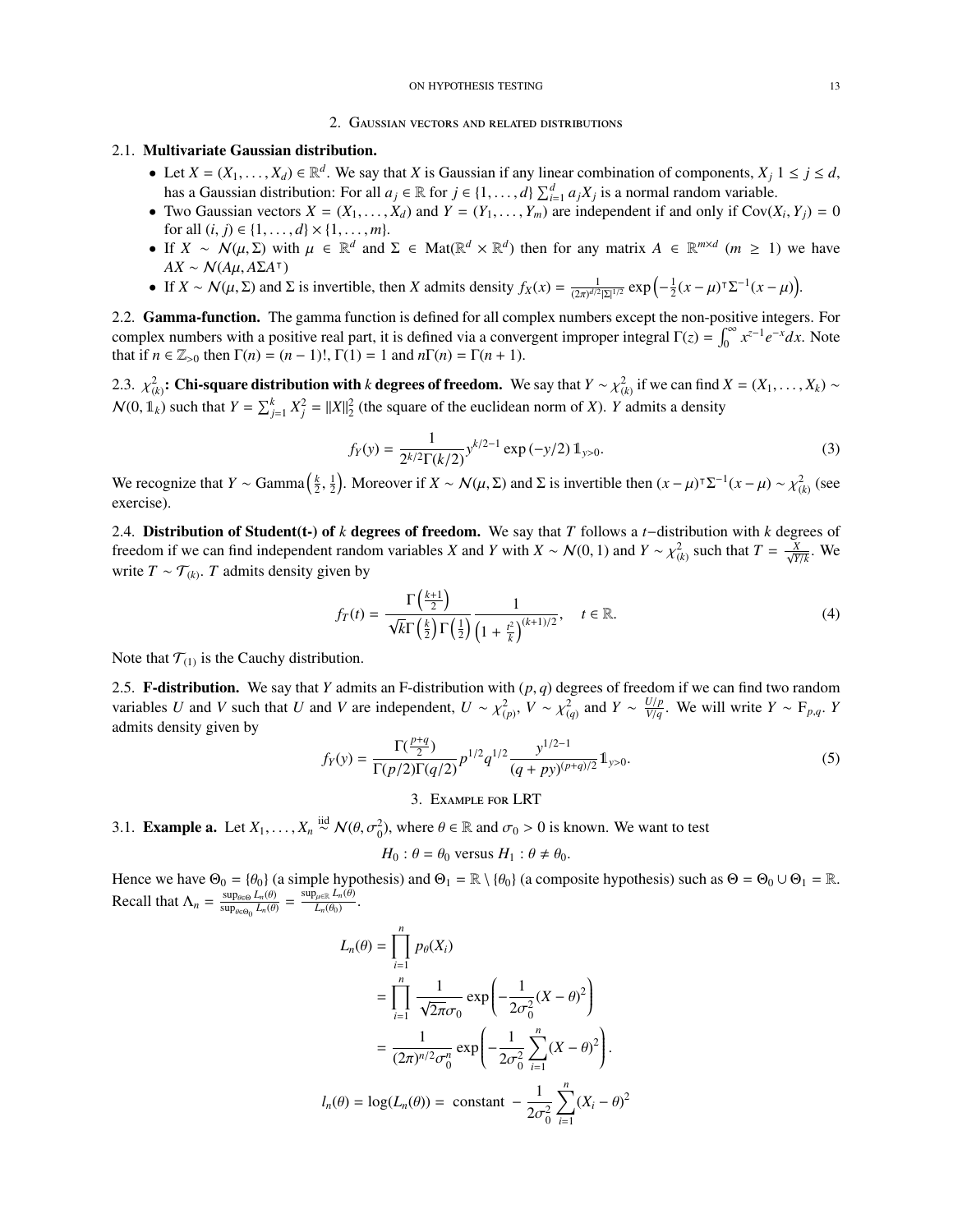#### 14 ON HYPOTHESIS TESTING

We want to show that  $\arg \max_{\theta \in \mathbb{R}} L_n(\theta) = \overline{X}_n$ . Our goal is to maximize  $\theta \mapsto \exp \left(-\frac{1}{2\sigma_0^2} \sum_{i=1}^n (X_i - \theta)^2\right)$  over R or equivalently maximize  $-\frac{1}{2\sigma_0^2} \sum_{i=1}^n (X_i - \theta)^2$  over R.

$$
\frac{d}{d\theta} \left( -\frac{1}{2\sigma_0^2} \sum_{i=1}^n (X_i - \theta)^2 \right) = -2 \sum_{i=1}^n (X_i - \theta) = 0 \Leftrightarrow \theta = \overline{X}_n \tag{6}
$$

and

$$
\frac{d^2}{d\theta^2} \left( -\frac{1}{2\sigma_0^2} \sum_{i=1}^n (X_i - \theta)^2 \right) = 2n > 0
$$

which means that the function is convex on  $\mathbb R$  and hence  $\overline{X}_n$  gives the global maximum of  $L_n$ .

$$
\begin{split} \Lambda_n &= \frac{L_n(\overline{X}_n)}{L_n(\theta_0)} \\ &= \frac{\exp\left(-\frac{1}{2\sigma_0^2} \sum_{i=1}^n (X_i - \overline{X}_n)^2\right)}{\exp\left(-\frac{1}{2\sigma_0^2} \sum_{i=1}^n (X_i - \theta_0)^2\right)} \\ &= \exp\left(-\frac{1}{2\sigma_0^2} \sum_{i=1}^n (X_i - \overline{X}_n)^2 + \frac{1}{2\sigma_0^2} \sum_{i=1}^n (X_i - \theta_0)^2\right) \end{split}
$$

Recall that the event  $\{\Lambda_n = \lambda_\alpha\}$  happens with probability equal to zero and hence the LRT is given by  $\Phi(X_1, \ldots, X_n)$  $\left\{ \right.$  $\overline{\mathcal{L}}$ 1 if  $\Lambda_n > \lambda_\alpha$ **i** if  $\Lambda_n \leq \lambda_\alpha$  almost surely and we are going to find  $\lambda_\alpha$  such that  $E_{\theta_0}(\Phi(X_1, \ldots, X_n)) = \alpha$ . Note that if  $\Lambda_n \leq \lambda_\alpha$ 

$$
\Lambda_n \text{ is 'large'} \Leftrightarrow \sum_{i=1}^n (X_i - \theta_0)^2 - \sum_{i=1}^n (X_i - \overline{X}_n)^2 \text{ is 'large'}
$$
  
\n
$$
\Leftrightarrow \sum_{i=1}^n (X_i - \overline{X}_n + \overline{X}_n - \theta_0)^2 - \sum_{i=1}^n (X_i - \overline{X}_n)^2 \text{ is 'large'}
$$
  
\n
$$
\Leftrightarrow \sum_{i=1}^n (X_i - \overline{X}_n)^2 + 2 \left( \sum_{i=1}^n (X_i - \overline{X}_n) \right) \cdot (\overline{X}_i - \theta_0) + n(\overline{X}_n - \theta_0)^2 - \sum_{i=1}^n (X_i - \overline{X}_n)^2 \text{ is 'large'}
$$
  
\n
$$
\Leftrightarrow n(\overline{X}_n - \theta_0)^2 \text{ is 'large'}
$$
  
\n
$$
\Leftrightarrow \frac{n(\overline{X}_n - \theta_0)^2}{\sigma_0^2} \text{ is 'large'}
$$
  
\n
$$
\Leftrightarrow \frac{\sqrt{n}|\overline{X}_n - \theta_0|}{\sigma_0} \text{ is 'large'}
$$

 $\Phi(X_1,\ldots,X_n)=$  $\left\{ \right.$  $\overline{\mathcal{L}}$ 1 if  $\frac{\sqrt{n}|\overline{X}_n-\theta_0|}{\sqrt{n}}$  $\inf \frac{\sqrt{n} |X_n - \theta_0|}{\sigma_0} > q_\alpha$  such that  $E_{\theta_0}(\Phi(X_1, \dots, X_n)) = P_{\theta_0}$ <br>0 otherwise  $\frac{\sqrt{n}|\overline{X}_n-\theta_0|}{\sigma_n}$  $\frac{\overline{X}_n - \theta_0}{\sigma_0} > q_\alpha$  =  $\alpha$ . We need to determine

the quantile  $q_\alpha$ . Recall  $X_1, \ldots, X_n \stackrel{iid}{\sim} \mathcal{N}(\theta_0, \sigma_0^2)$  under  $H_0$  which means that  $\overline{X}_n \sim \mathcal{N}(\theta_0, \sigma_0^2/n) \Leftrightarrow \frac{\sqrt{n}(\overline{X}_n - \theta_0)}{\sigma_0}$  $\sigma_0$ *d* = *Z* ∼  $N(0, 1)$ .

$$
P_{\theta_0} \left( \frac{\sqrt{n} |\overline{X}_n - \theta_0|}{\sigma_0} > q_\alpha \right) = P(|Z| > q_\alpha)
$$
  
=  $P(Z > q_\alpha) + P(Z < -q_\alpha)$   
=  $P(Z > q_\alpha) + P(-Z > q_\alpha)$   
=  $2P(Z > q_\alpha)$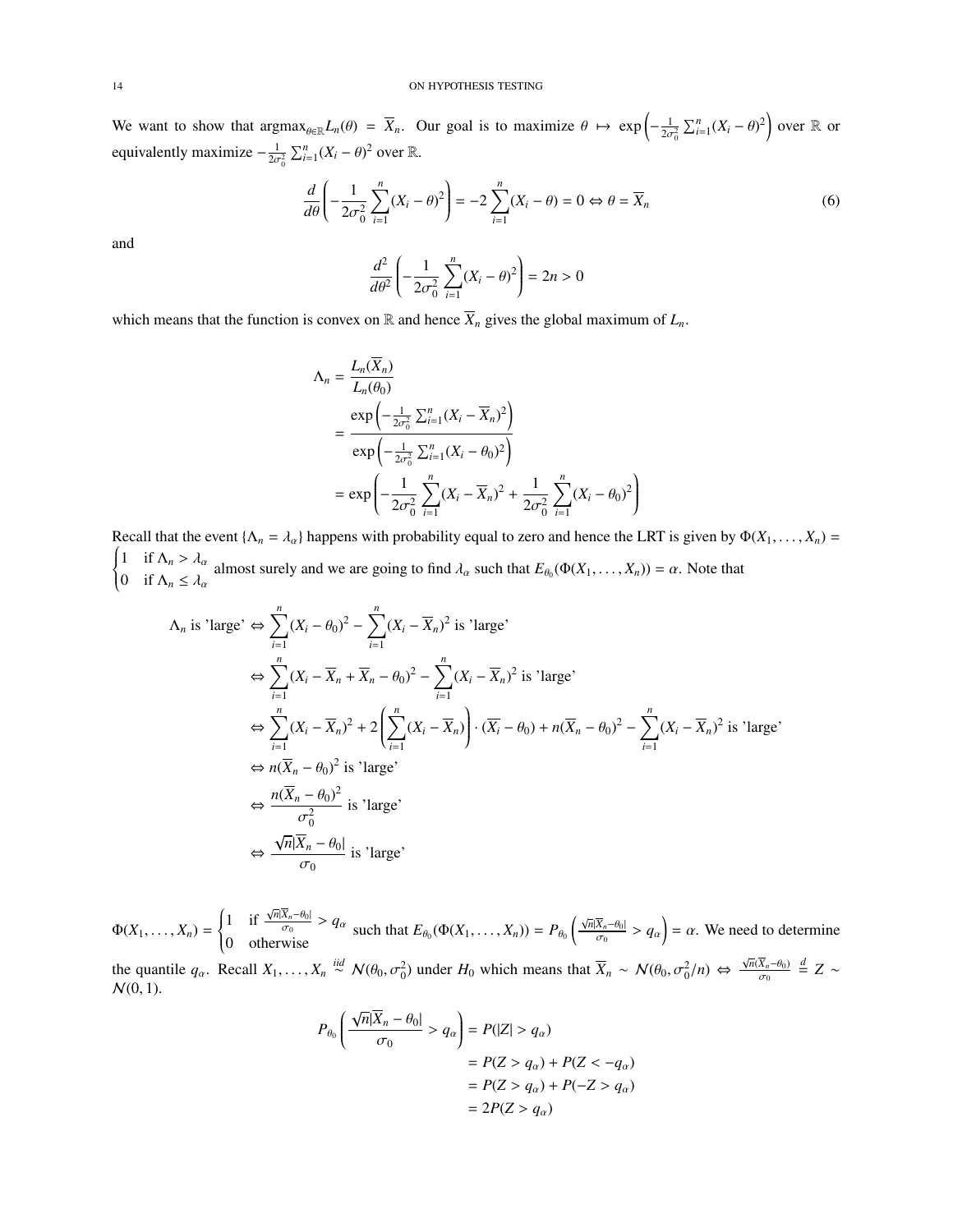by symmetry around zero of the *Z* distribution. Hence,

$$
\alpha = P_{\theta_0}(\Phi \text{ rejects } H_0)
$$
  
= 2P(Z > q\_\alpha)  

$$
\Leftrightarrow P(Z > q_\alpha) = \alpha/2
$$
  

$$
\Leftrightarrow F_Z(q_\alpha) = 1 - \alpha/2
$$

therefore  $\Phi(X_1, \ldots, X_n)$  =  $\left\{ \right.$  $\overline{\mathcal{L}}$ 1 if  $\frac{\sqrt{n}|\overline{X}_n-\theta_0|}{\sqrt{n}}$  $\frac{1}{\sigma_0}$  in  $\frac{d\sigma_0}{d\sigma_0}$  >  $\zeta_{1-\alpha/2}$  where  $\zeta_{1-\alpha/2} = q_\alpha = (1 - \alpha/2)$ -quantile of  $\mathcal{N}(0, 1)$  and  $F_Z(\zeta) = 0$  otherwise  $\int_{-\infty}^{\zeta} \frac{1}{\sqrt{2\pi}} e^{-x^2/2} dx.$ 2

## <span id="page-14-0"></span>3.2. Cochrans Theorem.

**Theorem 3.1.** *Cochran Let*  $(X_1, \ldots, X_d) = X \sim N_d(0, 1)$  *be a Gaussian vector. Let*  $A_1, \ldots, A_J$  *be*  $d \times d$  *matricies such that*  $\sum_{i=1}^{J} rank(A_i) \leq d$  *and for all*  $i \in \{1, ..., J\}$ 

- *(i)*  $A_i$  *is symmetric and*  $A_i^2 = A_i$ .
- *(ii)*  $A_i A_j = A_j A_i = 0$  *for all i*  $\neq j$ .

*Then,*

- *(i)*  $A_i X \sim N(0, A_i)$  *for all i* ∈ {1, . . . *J*} *and*  $A_1 X, \ldots, A_J X$  *are mutually independent.*
- *(ii)* The random variables  $||A_iX||^2 \sim \chi^2_{rank(A_i)}$  and they are mutually independent.

*Proof. i*) We know that  $X \sim N(\mu, \Sigma)$  implies  $AX \sim N(A\mu, A\Sigma A^{\dagger})$ . Thus  $A_i X \sim N(0, A_i A_i^{\dagger})$  $\int_{i}^{T} \frac{d}{r} \mathcal{N}(0, A_i)$ . Then, showing mutual independence of  $A_iX, \dots A_JX$  is equivalent to showing  $Cov(A_iX, A_jX) = 0$  for all  $i \neq j$ . Let  $E[X] = \mu$  and recall that

$$
Cov (AX, BX) = E [A(X – \mu)(B(X – \mu))\top]
$$
  
= E [A(X – \mu)(X – \mu)<sup>\top</sup> B<sup>\top</sup>]  
= AE [(X – \mu)(X – \mu)<sup>\top</sup>] B<sup>\top</sup>  
= A\Sigma B<sup>\top</sup>.

Hence in our case for  $i \neq j \in \{1, ..., J\}$  we have

$$
Cov(A_iX, A_jX) = A_i1A_j^T
$$
  
=  $A_iA_j^T$   
=  $A_iA_j$   
= 0

by assumption.

*ii*)  $A_1X, \ldots, A_JX$  mutually independent implies  $f(A_1X), \ldots, f(A_JX)$  mutually independent for some measurable function *f*. In particular, this is true for  $f(a) = ||a||^2$   $(a \in \mathbb{R}^d)$  continuous on  $\mathbb{R}^d$  and hence measurable. We now show that  $||A_i X||^2 \sim \chi^2_{(\text{rank}(A_i))}$ . *A<sub>i</sub>* is symmetric. We can orthogonalize *A<sub>i</sub>* in an orthonormal basis. There exists an orthogonal matrix *P* so that we can decompose  $A_i = P^{\dagger}$  $\begin{pmatrix} \lambda_1 & 0 & \dots & 0 \end{pmatrix}$   $0 \quad \therefore \quad \therefore$  $\begin{matrix} . & . & \cdots & 0 \\ . & . & 0 & . \\ . & . & 0 & . \end{matrix}$ Í  $\sqrt{\frac{1}{2}}$ *P* where  $\lambda_1, \ldots, \lambda_d$  denote the eigenvalues of  $A_i$ .

Using the assumption  $A_i^2 = A_i$ , we conclude that  $\lambda_1, \ldots, \lambda_d \in \{0, 1\}$ . Further we can decompose  $A_i^2$  in the following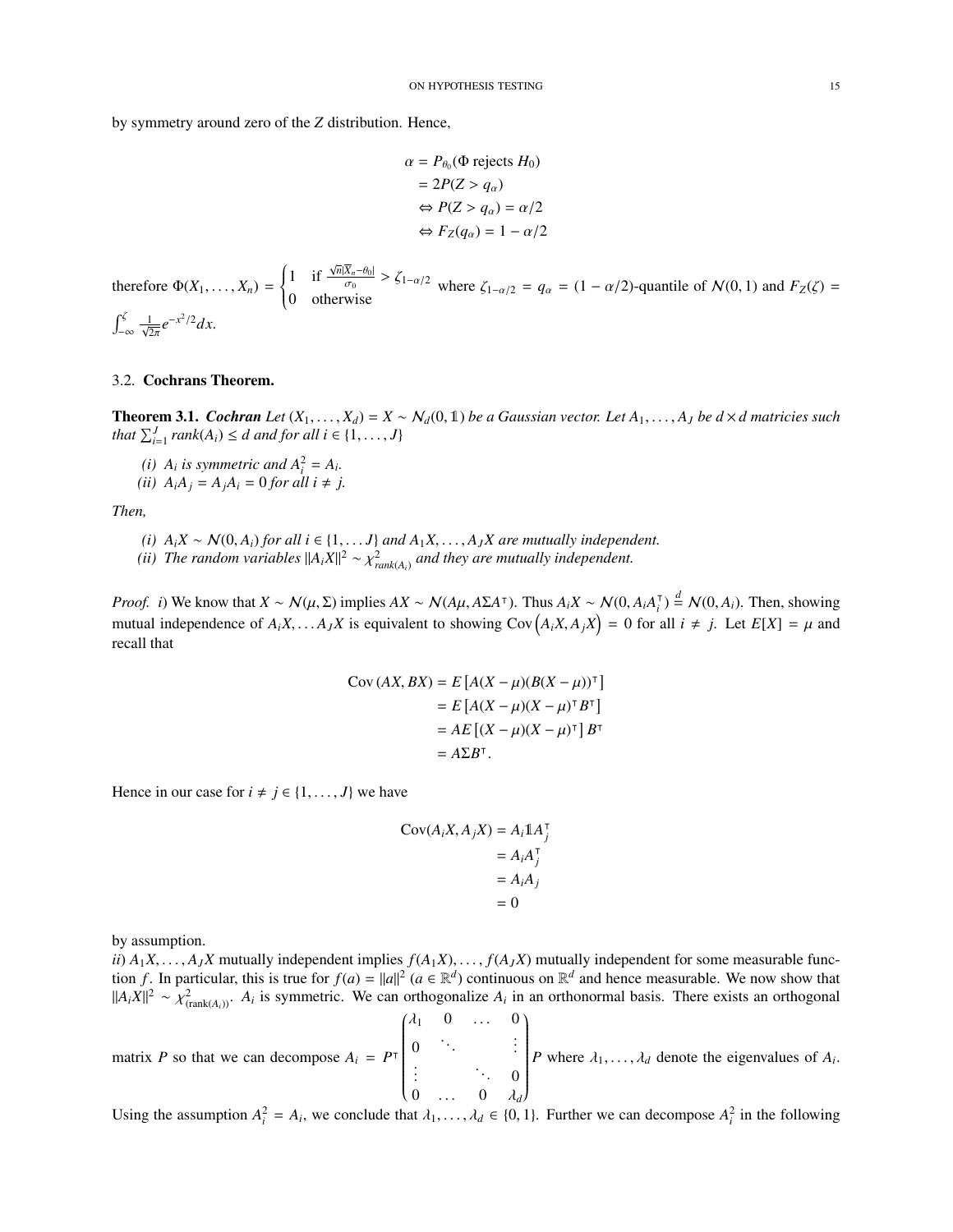way

$$
A_i^2 = P^{\mathsf{T}} \begin{pmatrix} \lambda_1 & 0 & \dots & 0 \\ 0 & \ddots & & \vdots \\ \vdots & & \ddots & 0 \\ 0 & \dots & 0 & \lambda_d \end{pmatrix} P P^{\mathsf{T}} \begin{pmatrix} \lambda_1 & 0 & \dots & 0 \\ 0 & \ddots & & \vdots \\ \vdots & & \ddots & 0 \\ 0 & \dots & 0 & \lambda_d \end{pmatrix} P
$$

$$
= P^{\mathsf{T}} \begin{pmatrix} \lambda_1^2 & 0 & \dots & 0 \\ 0 & \ddots & & \vdots \\ \vdots & & \ddots & 0 \\ 0 & \dots & 0 & \lambda_d^2 \end{pmatrix} P = A_i
$$

which means that  $\lambda_i^2 = \lambda_i$  for all  $i \in \{1, ..., d\}$  and hence there are only two solutions. We can also write  $A_i =$  $P^{\top} \begin{pmatrix} 1 & 0 \\ 0 & 0 \end{pmatrix} P$ . Then 1 has size equal to the rank of  $A_i$ .

$$
||A_i X||^2 = (A_i X)^{\top} A_i X
$$
  
\n
$$
= X^{\top} A_i^{\top} A_i X
$$
  
\n
$$
= X^{\top} A_i^2 X
$$
  
\n
$$
= X^{\top} P^{\top} \begin{pmatrix} 1 & 0 \\ 0 & 0 \end{pmatrix} P X
$$
  
\n
$$
= (PX)^{\top} \begin{pmatrix} 1 & 0 \\ 0 & 0 \end{pmatrix} P X
$$
  
\n
$$
= Y^{\top} \begin{pmatrix} 1 & 0 \\ 0 & 0 \end{pmatrix} Y
$$
  
\n
$$
= \sum_{j=1}^{\text{rank}(A_i)} Y_j^2.
$$

On the other hand,  $Y = PX \sim N(0, P1P^{\mathsf{T}})$ . Hence  $||A_iX||^2$  = the norm of a squared vector ~  $N(0, 1_{\text{rank}(A_i)})$ ; in other words *Y*<sub>1</sub>, . . . , *Y*<sub>rank(*A*<sub>*i*</sub>)</sub> are <sup>iid</sup>  $N(0, 1)$ . □

<span id="page-15-0"></span>3.3. **Example b.** Let *X*<sub>1</sub>, . . . , *X<sub>n</sub>* <sup>iid</sup>  $\mathcal{N}(\theta, \sigma^2)$  with  $\theta \in \mathbb{R}$  and  $\sigma \in (0, \infty)$  both unknown. Here  $\sigma$  is acting as a nuisance parameter. We want to test parameter. We want to test

$$
H_0: \theta = \theta_0 \text{ versus } H_1: \theta \neq \theta_0
$$

whereas  $\Theta_0 = \{(\theta_0, \sigma) : \sigma \in (0, \infty)\} = \{\theta_0\} \times (0, \infty)$  and  $\Theta = \{(\theta, \sigma) : \theta \in \mathbb{R} \text{ and } \sigma \in (0, \infty)\} = \mathbb{R} \times (0, \infty)$ . Since  $\sigma$  is unknown, we have

$$
\Lambda_n = \frac{\sup_{\theta \in \Theta} L_n(\theta)}{\sup_{\theta \in \Theta_0} L_n(\theta)}
$$

and

$$
L_n(\theta,\sigma)=\frac{1}{(2\pi)^{n/2}\sigma^n}\exp\left(-\frac{1}{2\sigma^2}\sum_{i=1}^n(X_i-\theta)^2\right).
$$

We need to maximize  $(\theta, \sigma) \mapsto L_n(\theta, \sigma)$  over  $\Theta$ . This is equivalent to maximizing

$$
l_n(\theta, \sigma) = -n/2 \log(2\pi) - n \log(\sigma) - 1/(2\sigma^2) \sum_{i=1}^n (X_i - \theta)^2.
$$

3.3.1. *Maximisation via profiling:* Let us fix  $\sigma \in (0, ∞)$  and define the function  $g_{\sigma}(\theta) = -\frac{1}{2\sigma^2} \sum_{i=1}^n (X_i - \theta)^2$  which we are going to maximize over **R**<sub>i</sub>. Since  $\frac{1}{2}$  is a constant here. We can use pr 3.3.1. *Maximisation via projuing*. Let us in  $\sigma \in (0, \infty)$  and define the function  $g_{\sigma}(0) = -\frac{1}{2\sigma^2} \sum_{i=1}^{\infty} (A_i - \sigma)$  which we are going to maximize over R. Since  $-\frac{1}{2\sigma^2}$  is a constant here. We can use previ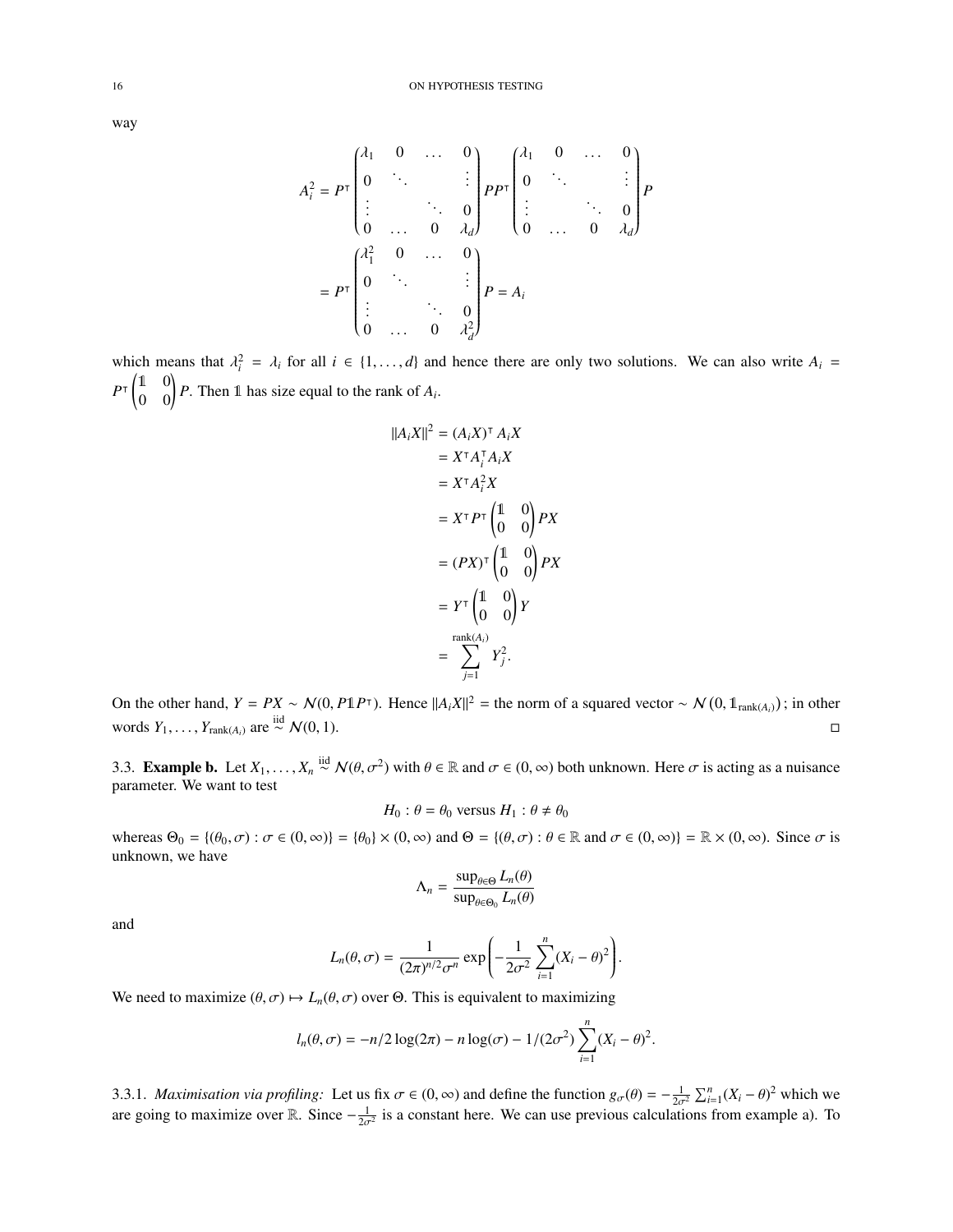show that the minimum is attained at  $\theta = \overline{X}_n$ .  $\sup_{\theta \in \mathbb{R}} L_n(\theta, \sigma) = L_n(\overline{X}_n, \sigma)$  for any fixed  $\sigma \in (0, \infty)$ . Now, we go back to the log-likelihood and plug in  $\overline{X}_n$ : define the function

$$
h(\sigma) = l_n(\overline{X}_n, \sigma) = -n/2 \log(2\pi) - n \log(\sigma) - \frac{1}{2\sigma^2} \sum_{i=1}^n (X_n - \overline{X}_n)^2
$$

which we want to maximize over  $(0, \infty)$ .

$$
h'(\sigma) = -n/\sigma + 1/\sigma^3 \sum_{i=1}^n (X_i - \overline{X}_n)^2 = 0
$$
  

$$
\Leftrightarrow \sigma^2 = 1/n \sum_{i=1}^n (X_i - \overline{X}_n)^2
$$
  

$$
\Leftrightarrow \sigma = \hat{\sigma} = \left[ \frac{1}{n} \sum_{i=1}^n (X_i - \overline{X}_n)^2 \right]^{1/2}
$$
 (7)

and

<span id="page-16-0"></span>
$$
h''(\sigma) = n/\sigma^2 - 3/\sigma^4 \sum_{i=1}^n (X_i - \overline{X}_n)^2
$$

$$
= n/\sigma^2 - 3/\sigma^4 n\hat{\sigma}^2
$$

$$
= n/\sigma^2 - \frac{3n\hat{\sigma}^2}{\sigma^4}
$$

$$
= n/\sigma^4 (\sigma^2 - 3\hat{\sigma}^2).
$$

The function *h* has a local maximum at [\(7\)](#page-16-0). But, since *h* has a unique critical point, the function cannot go up to a larger value (>  $h(\hat{\sigma})$ ) because otherwise *h* has to go down to reach another critical point. Therefore, [\(7\)](#page-16-0) must be the global maximizer of *h* over  $(0, \infty)$ . We need to compute  $\sup_{(\theta, \sigma) \in \Theta_0} L_n(\theta, \sigma) = \sup_{\sigma \in (0, \infty)} L_n(\theta_0, \sigma)$ . Using similar arguments as for showing that [\(7\)](#page-16-0) is the global maximizer of the function  $\sigma \mapsto l_n(\overline{X}_n, \sigma)$  we can show that  $\sup_{\sigma \in (0,\infty)} L_n(\theta_0, \sigma) = L_n(\theta_0, \hat{\sigma}_0)$  with

$$
\hat{\sigma}_0 = \left(\frac{1}{n}\sum_{i=1}^n (X_i - \theta_0)^2\right)^{1/2}.\tag{8}
$$

$$
\begin{split}\n\Lambda_{n} &= \frac{\sup_{(\theta,\sigma)\in\Theta} L_{n}(\theta,\sigma)}{\sup_{(\theta,\sigma)\in\Theta_{0}} L_{n}(\theta,\sigma)} \\
&= \frac{L_{n}(\overline{X}_{n},\hat{\sigma})}{L_{n}(\theta_{0},\hat{\sigma}_{0})} \\
&= \frac{\frac{1}{(2\pi)^{n/2}} \frac{1}{\hat{\sigma}^{n}} \exp\left(-\frac{1}{2\hat{\sigma}^{2}} \sum_{i=1}^{n} (X_{i} - \overline{X}_{n})^{2}\right)}{\frac{1}{(2\pi)^{n/2}} \frac{1}{\hat{\sigma}^{n}} \exp\left(-\frac{1}{2\hat{\sigma}^{2}} \sum_{i=1}^{n} (X_{i} - \theta_{0})^{2}\right)} \\
&= \frac{\frac{1}{\hat{\sigma}^{n}} \exp\left(-n/2\right)}{\frac{1}{\hat{\sigma}^{n}_{0}} \exp\left(-n/2\right)} \\
&= \left(\frac{\hat{\sigma}_{0}}{\hat{\sigma}}\right)^{n} = \left(\frac{\hat{\sigma}_{0}^{2}}{\hat{\sigma}^{2}}\right)^{n/2}.\n\end{split}
$$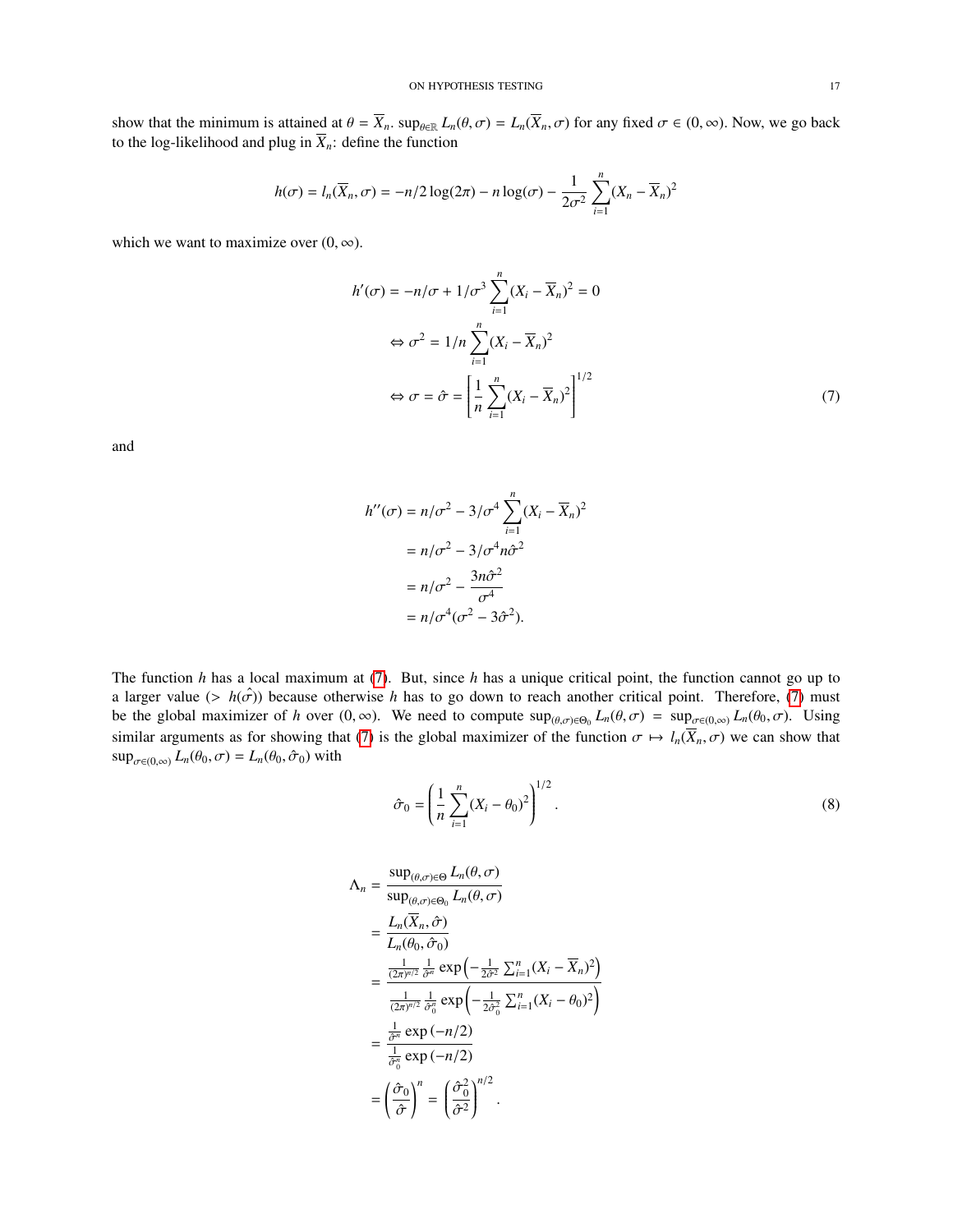We reject when  $\Lambda_n$  is 'large' but

$$
\Lambda_n \text{ is 'large'} \Leftrightarrow \frac{\hat{\sigma}_0^2}{\hat{\sigma}^2} \text{ is 'large'}\n\Leftrightarrow \frac{1/n \sum_{i=1}^n (X_i - \theta_0)^2}{1/n \sum_{i=1}^n (X_i - \overline{X}_n)^2} \text{ is 'large'}\n\Leftrightarrow \frac{\sum_{i=1}^n (X_i - \overline{X}_n)^2 + n(\overline{X}_n - \theta_0)^2}{\sum_{i=1}^n (X_i - \overline{X}_n)^2} \text{ is 'large'}\n\Leftrightarrow 1 + \frac{n(\overline{X}_n - \theta_0)^2}{\sum_{i=1}^n (X_i - \overline{X}_n)^2} \text{ is 'large'}\n\Leftrightarrow \frac{\sqrt{n}|\overline{X}_n - \theta_0|}{\sqrt{\sum_{i=1}^n (X_i - \overline{X}_n)^2}} \text{ is 'large'}\n\Leftrightarrow \frac{\sqrt{n}|\overline{X}_n - \theta_0|}{\sqrt{n}|\overline{X}_n - \theta_0|} \text{ is 'large'}\n\Leftrightarrow \frac{\sqrt{n}|\overline{X}_n - \theta_0|}{\sqrt{\frac{1}{n-1} \sum_{i=1}^n (X_i - \overline{X}_n)^2}} \text{ is 'large'}.
$$

We can find the distribution of  $T_n$  :=  $\frac{\sqrt{n}(\overline{X}_n-\theta_0)}{\sqrt{\frac{1}{n-1}\sum_{i=1}^n (X_i-\overline{X}_n)^2}}$  under  $H_0: \theta = \theta_0$  using Cochrans theorem. If  $(X_1,\ldots,X_n)$ *n*−1

 $X \sim N_n(\theta_0, \sigma^2 1)$  then  $(\frac{X_1 - \theta_0}{\sigma_0}, \ldots, \frac{X_n - \theta_0}{\sigma_0}) = Y \sim N_n(0, 1)$ . Define  $A_1 = \frac{1}{n}$  $\begin{pmatrix} 1 & \cdots & 1 \\ \vdots & \ddots & \vdots \end{pmatrix}$  $\overline{\phantom{a}}$  $\vdots$   $\vdots$   $\vdots$ <br>1 ... 1 Í  $\begin{array}{c} \hline \end{array}$ and  $A_2 = 1 - A_1$ . We have to

check that *A*<sup>1</sup> and *A*<sup>2</sup> fulfil the assumptions of Cochrans theorem.

$$
A_1^2 = \frac{1}{n^2} \begin{pmatrix} 1 & \cdots & 1 \\ \vdots & & \vdots \\ 1 & \cdots & 1 \end{pmatrix} \cdot \begin{pmatrix} 1 & \cdots & 1 \\ \vdots & & \vdots \\ 1 & \cdots & 1 \end{pmatrix} = \frac{1}{n^2} \begin{pmatrix} n & \cdots & n \\ \vdots & & \vdots \\ n & \cdots & n \end{pmatrix} = \frac{1}{n} \begin{pmatrix} 1 & \cdots & 1 \\ \vdots & & \vdots \\ 1 & \cdots & 1 \end{pmatrix} = A_1
$$

and  $A_2 = 1 - A_1 A_1 (1 - A_1) = A_1 - A_1^2 = 0 = (1 - 1)A_1 \text{ rank}(A_1) = 1$  and  $\text{rank}(A_2) = n - 1$ . Therefore, by Cochrans theorem, we know that *A*<sub>1</sub>*Y* is independent of *A*<sub>2</sub>*Y* and  $||A_2Y||_2^2 \sim \chi^2_{(n-1)}$ 

$$
A_1 Y = \frac{1}{n} \begin{pmatrix} 1 & \cdots & 1 \\ \vdots & & \vdots \\ 1 & \cdots & 1 \end{pmatrix} \begin{pmatrix} \frac{X_1 - \theta_0}{\sigma_0} \\ \vdots \\ \frac{X_n - \theta_0}{\sigma_0} \end{pmatrix} = \frac{\overline{X}_n - \theta_0}{\sigma_0} \begin{pmatrix} 1 \\ \vdots \\ 1 \end{pmatrix}
$$

$$
A_2 Y = (\mathbb{1} - A_1) Y = Y - A_1 Y = \begin{pmatrix} \frac{X_1 - \theta_0}{\sigma_0} \\ \vdots \\ \frac{X_n - \theta_0}{\sigma_0} \end{pmatrix} - \frac{\overline{X}_n - \theta_0}{\sigma_0} \begin{pmatrix} 1 \\ \vdots \\ 1 \end{pmatrix} = \begin{pmatrix} \frac{X_1 - \overline{X}_n}{\sigma_0} \\ \vdots \\ \frac{X_n - \overline{X}_n}{\sigma_0} \end{pmatrix}
$$

so that  $||A_2Y||^2 = \frac{1}{\sigma^2} \sum_{i=1}^n (X_i - \overline{X}_n)^2$ . .... Now  $A_1Y \perp A_2Y \Rightarrow A_1Y \perp ||A_2Y||^2 \Leftrightarrow \frac{\overline{X}_n - \theta_0}{\sigma} \perp \frac{1}{\sigma^2} \sum_{i=1}^n (X_i - \overline{X}_n)^2$ 

$$
\Rightarrow \underbrace{\frac{\sqrt{n}(\overline{X}_n - \theta_0)}{\sigma}}_{\sim N(0,1)} \perp \underbrace{\frac{1}{\sigma^2} \sum_{i=1}^n (X_i - \overline{X}_n)^2}_{\sim \chi^2_{(n-1)}}
$$

and using [\(4\)](#page-12-8)

$$
\Rightarrow \frac{\frac{\sqrt{n}(\overline{X}_n - \theta_0)}{\sigma}}{\sqrt{\frac{1}{n-1} \frac{1}{\sigma^2} \sum_{i=1}^n (X_i - \overline{X}_n)^2}} \sim \mathcal{T}_{(n-1)} \text{ under } H_0.
$$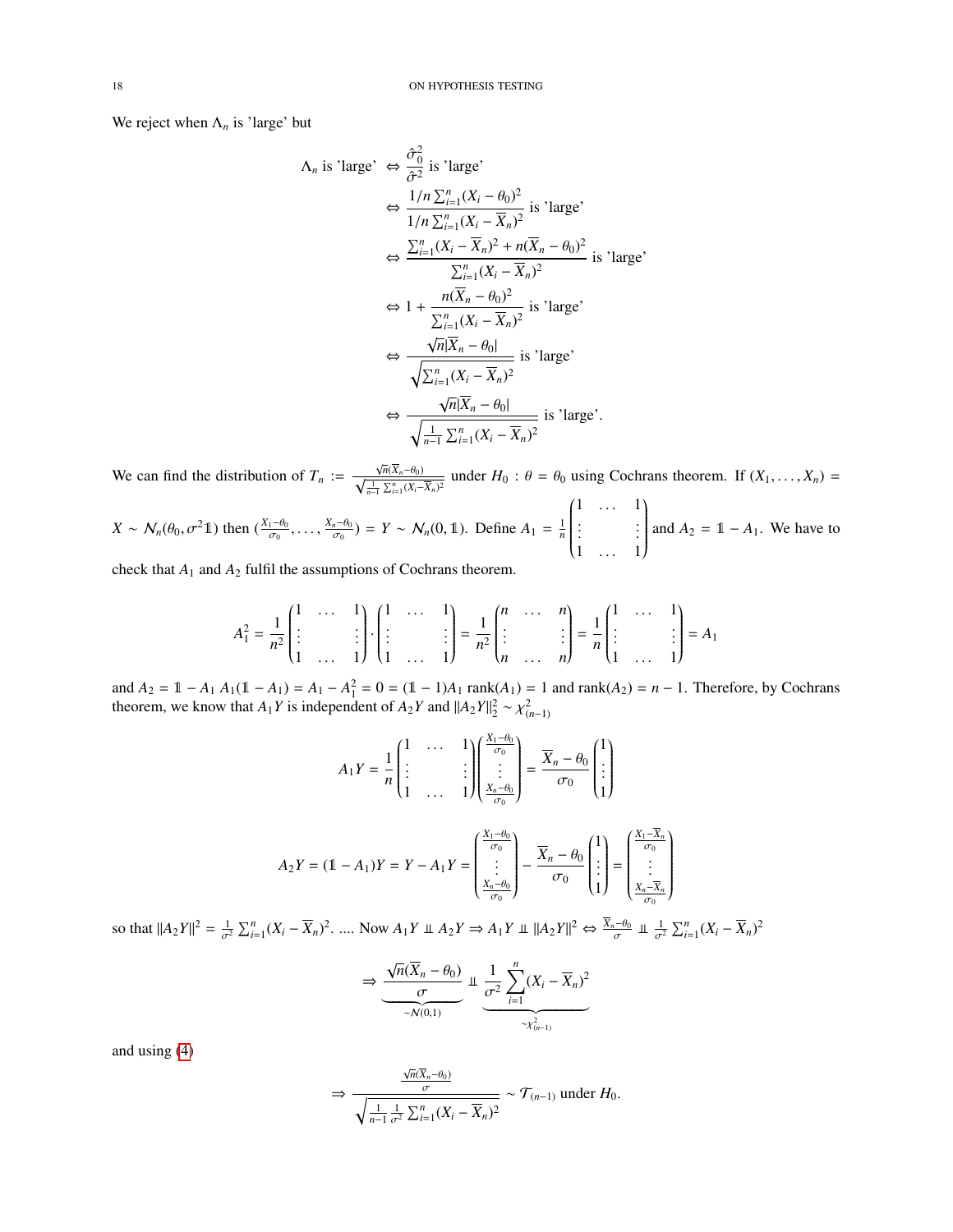Note that the obtained statistic  $T_n =$  $\frac{\sqrt{n}(\overline{X}_n - \theta_0)}{T}$  $\sqrt{\frac{1}{n-1} \sum_{i=1}^{n} \frac{(X_i - \overline{X}_n)^2}{\sigma^2}}$ Thus, the LRT is given by  $\Phi(X_1, \ldots, X_n) =$  $\left\{ \right.$  $\overline{\mathcal{L}}$ 1 if  $|T_n| > q_\alpha$  where<br>0 otherwise  $P(|T_n| > q_\alpha) = \alpha \Leftrightarrow 2P(T_n > q_\alpha) = \alpha$  $\Leftrightarrow$   $P(T_n > q_\alpha) = \alpha/2$ 

$$
\Leftrightarrow P(T_n \le q_\alpha) = 1 - \alpha/2
$$

1

 $\sum_{n=1}^{n}$ 

whereas  $q_{\alpha} = t_{n-1,1-\alpha/2}$  the  $(1 - \alpha/2)$ -quantile of  $\mathcal{T}_{(n-1)}$ .

<span id="page-18-0"></span>3.4. **Example c.** Let  $X_1, \ldots, X_n \stackrel{\text{iid}}{\sim} \mathcal{N}(\theta_0, \sigma^2)$  with  $\theta_0 \in \mathbb{R}$  known and  $\sigma \in (0, \infty)$  unknown. We want to test

$$
H_0: \sigma = \sigma_0 \text{ versus } H_1: \sigma \neq \sigma_0
$$

whereas  $\Theta_0 = {\sigma_0}$  and  $\Theta = (0, +\infty)$ .

$$
\Lambda_n = \frac{\sup_{\sigma \in (0,\infty)} L_n(\theta_0, \sigma)}{L_n(\theta_0, \sigma_0)}
$$

$$
L_n(\theta_0, \sigma) = \frac{1}{(2\pi)^{n/2} \sigma^n} \exp\left(-\frac{1}{2\sigma^2} \sum_{i=1}^n (X_i - \theta_0)^2\right) \text{ then}
$$

$$
l_n(\theta_0, \sigma) = -n/2 \log(2\pi) - n \log(\sigma) -
$$

$$
l_n(\theta_0, \sigma) = -n/2 \log(2\pi) - n \log(\sigma) - \frac{1}{2\sigma^2} \sum_{i=1}^{n} (X_i - \theta_0)^2.
$$
  

$$
\frac{d}{d\sigma} (l_n(\theta_0, \sigma)) = -n/\sigma + 1/\sigma^3 \sum_{i=1}^{n} (X_i - \theta_0)^2 = 0 \Leftrightarrow \sigma^2 = 1/n \sum_{i=1}^{n} (X_i - \theta_0)^2
$$

which implies that there exists a unique critical point

$$
\hat{\sigma} = \left(\frac{1}{n}\sum_{i=1}^{n}(X_i - \theta_0)^2\right)^{1/2}
$$

$$
\frac{d^2}{d\sigma^2}(l_n(\theta_0, \sigma)) = n/\sigma^2 - 3/\sigma^4 \sum_{i=1}^{n}(X_i - \theta_0)^2
$$

and

$$
\frac{d^2}{d\sigma^2} (l_n(\theta_0, \sigma))|_{\sigma = \hat{\sigma}} = n/\hat{\sigma} - \frac{3n\hat{\sigma}^2}{\hat{\sigma}^4} = \frac{2n}{\hat{\sigma}^2} < 0
$$
  
nizer and hence a global maximizer because c

which means that  $\hat{\sigma}$  is a local maximizer and hence a global maximizer because otherwise the function  $\sigma \mapsto l_n(\theta_0, \sigma)$ <br>will have another critical point. Note that this obtained  $\hat{\sigma}$  is equal to (22) will have another critical point. Note that this obtained  $\hat{\sigma}$  is equal to (??).

$$
\begin{split}\n\Lambda_n &= \frac{L_n(\theta_0, \hat{\sigma})}{L_n(\theta_0, \sigma_0)} \\
&= \frac{\frac{1}{(2\pi)^{n/2}} \frac{1}{\hat{\sigma}^n} \exp\left(-\frac{1}{2\hat{\sigma}^2} \sum_{i=1}^n (X_i - \theta_0)^2\right)}{\frac{1}{(2\pi)^{n/2}} \frac{1}{\sigma_0^n} \exp\left(-\frac{1}{2\sigma_0^2} \sum_{i=1}^n (X_i - \theta_0)^2\right)} \\
&= \frac{\frac{1}{\hat{\sigma}^n} \exp\left(-\frac{1}{2\hat{\sigma}^2} n\hat{\sigma}^2\right)}{\frac{1}{\sigma_0^n} \exp\left(-n/2 + n/2 \cdot \hat{\sigma}^2 / \sigma_0^2\right)} \\
&= \frac{\sigma_0^n}{\hat{\sigma}^n} \exp\left(-n/2 + n/2 \cdot \hat{\sigma}^2 / \sigma_0^2\right) \\
&= \frac{1}{(\hat{\sigma}/\sigma_0)^n} \exp\left(-\frac{n}{2}\left[\left(\frac{\hat{\sigma}}{\sigma_0}\right)^2 - 1\right]\right) \\
&= g\left(\frac{\hat{\sigma}}{\sigma_0}\right)\n\end{split}
$$

with  $g(t) = 1/t^n \exp((n/2(t^2 - 1)))$  for  $t \in (0, +\infty)$ .

$$
h(t) = \log(g(t))
$$
  
= 
$$
-n \log(t) + n/2(t^2 - 1)
$$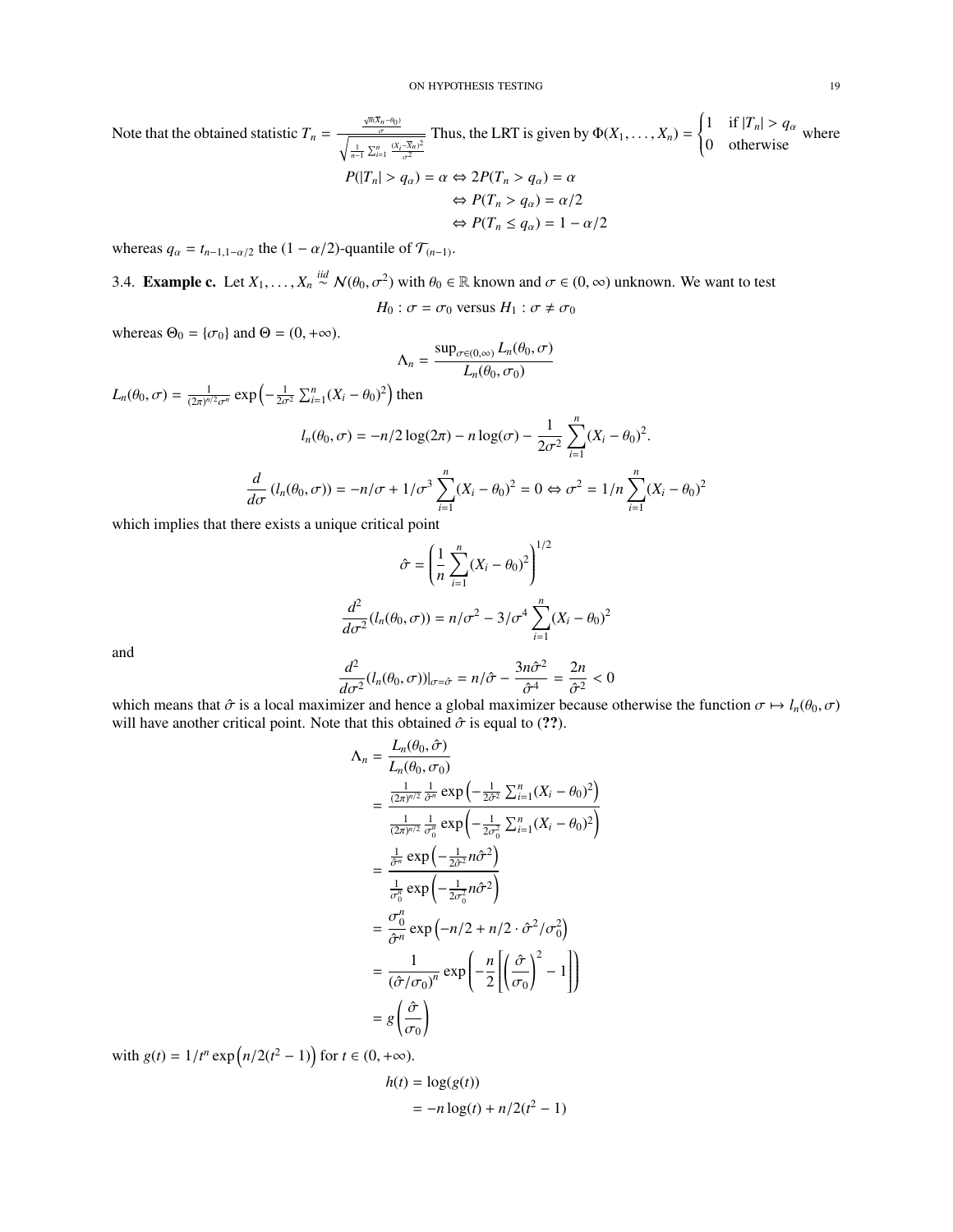20 ON HYPOTHESIS TESTING

$$
h'(t) = -n/t + nt = n\frac{t^2 - 1}{t}
$$

But we know that, by definition,  $\Lambda_n \ge 1$  and hence  $\Lambda_n = g\left(\frac{\partial}{\partial n}\right)$ which implies  $\frac{\hat{\sigma}}{\sigma_0} \in [1, +\infty)$ . Since *g* is strictly increasing on  $[1, +\infty)$ ,

$$
\Lambda_n \text{ is 'large'} \Leftrightarrow \frac{\hat{\sigma}}{\sigma_0} \text{ is 'large'}
$$
\n
$$
\Leftrightarrow \frac{\hat{\sigma}^2}{\sigma_0^2} \text{ is 'large'}
$$
\n
$$
\Leftrightarrow \frac{1/n \sum_{i=1}^n (X_i - \theta_0)^2}{\sigma_0^2} \text{ is 'large'}
$$
\n
$$
\Leftrightarrow \sum_{i=1}^n \frac{(X_i - \theta_0)^2}{\sigma_0^2} \text{ is 'large'}
$$
\n
$$
(1 \quad \text{is } \Sigma^n \quad \frac{(X_i - \theta_0)^2}{\sigma_0^2})
$$

The LRT is given by  $\Phi(X_1, \ldots, X_n) =$  $\left\{ \right.$  $\overline{\mathcal{L}}$ 1 if  $\sum_{i=1}^{n} \frac{(X_i - \theta_0)^2}{\sigma_0^2}$  $\frac{-\theta_0)^2}{\sigma_0^2}$  >  $q_\alpha$  $\frac{1}{\sigma_0^2} \cdot \frac{1}{\sigma_0^2} \cdot \frac{1}{\sigma_0^2} > q_\alpha$  with  $P_{\sigma_0} \left( \sum_{i=1}^n \frac{(X_i - \theta_0)^2}{\sigma_0^2} \right)$  $\frac{(-\theta_0)^2}{\sigma_0^2} > q_\alpha$  =  $\alpha$ .

 $\frac{X_1-\theta_0}{\sigma_0}, \ldots, \frac{X_n-\theta_0}{\sigma_0} \stackrel{iid}{\sim} \mathcal{N}(0, 1)$  under  $H_0 : \sigma = \sigma_0$  which implies  $\sum_{i=1}^n \frac{(X_i-\theta_0)^2}{\sigma_0^2}$  $\frac{-\theta_0^2}{\sigma_0^2} \sim \chi^2_{(n)}$  and  $q_\alpha$  the  $(1 - \alpha)$ -quantile of  $\chi^2_{(n)}$ .

<span id="page-19-0"></span>3.5. **Example d.** Let  $X_1, \ldots, X_n \stackrel{\textit{id}}{\sim} \mathcal{N}(\theta, \sigma^2)$  with  $\theta \in \mathbb{R}$  and  $\sigma \in (0, \infty)$  both unknown. Here  $\theta$  is acting as a nuisance parameter and we want to test

*H*<sub>0</sub> :  $\theta$  is something,  $\sigma = \sigma_0$  versus *H*<sub>1</sub> :  $\theta$  is something,  $\sigma \neq \sigma_0$ 

whereas  $\Theta_0 = \{(\theta, \sigma_0) : \theta \in \mathbb{R}\}\$ and  $\Theta = \mathbb{R} \times (0, +\infty)$ .

$$
\Lambda_n = \frac{\sup_{(\theta,\sigma)\in\Theta} L_n(\theta,\hat{\sigma})}{\sup_{\theta\in\mathbb{R}} L_n(\theta,\sigma_0)}
$$

$$
L_n(\theta,\sigma) = \frac{1}{(2\pi)^{n/2}\sigma^n} \exp\left(-\frac{1}{2\sigma^2} \sum_{i=1}^n (X_i - \theta)^2\right)
$$

We already know from example b that  $\sup_{(\theta,\sigma)\in\Theta} = L_n(\overline{X}_n, \hat{\sigma})$  with  $\hat{\sigma} = \left(\frac{1}{n} \sum_{i=1}^n (X_i - \overline{X}_n)^2\right)^{1/2}$  and also

$$
\Lambda_n = \frac{\frac{1}{(2\pi)^{n/2}} \frac{1}{\hat{\sigma}^n} \exp\left(-\frac{1}{2\hat{\sigma}^2} \sum_{i=1}^n (X_i - \overline{X}_n)^2\right)}{\frac{1}{(2\pi)^{n/2}} \frac{1}{\sigma_0^n} \exp\left(-\frac{1}{2\sigma_0^2} \sum_{i=1}^n (X_i - \overline{X}_n)^2\right)}
$$

$$
= \frac{1/\hat{\sigma}^n}{\hat{\sigma}_0^n} \exp\left(-n/2 + n/2 \cdot \hat{\sigma}^2/\sigma_0^2\right)
$$

 $\Lambda_n = g\left(\frac{\partial}{\partial n}\right)$  where *g* is the same function as before. Using similar arguments we show that  $\Lambda_n$  is 'large' if and only if  $\sum_{i=1}^{n} \frac{(X_i - \overline{X}_n)^2}{\sigma_0^2}$  $\begin{cases} 1 & \text{if } \sum_{i=1}^{n} \frac{(X_i - \overline{X}_n)^2}{\sigma_0^2} > q_\alpha \\ \end{cases} \text{ with } q_\alpha$  $\frac{\overline{X}_n}{2}$  is 'large'.  $\sum_{i=1}^n \frac{(X_i - \overline{X}_n)^2}{\sigma_n^2}$  $\frac{X_n^2}{2^n} \sim \chi^2_{(n-1)}$  as a result of Cochran's theorem. The LRT is given by  $\Phi(X_1, \ldots, X_n) =$  $\overline{\mathcal{L}}$ 1 if  $\sum_{i=1}^{n} \frac{(X_i - \overline{X}_n)^2}{\sigma_0^2}$  $\frac{-X_n)^2}{\sigma_0^2} > q_\alpha$ <sup>1</sup>  $\Delta i=1$   $\sigma_0^2$   $q\alpha$  with  $q_\alpha = (1-\alpha)$ -quantile of  $\chi^2_{(n-1)}$ .<br>
0 otherwise

## 4. F-tests and application in linear regression

<span id="page-19-2"></span><span id="page-19-1"></span>4.1. Regression model. A regression model aims at explaining the random behaviour of the response given the explanatory variables also called covariates/predictors. More specifically, a regression model assumes that  $Y = f(\theta, x) + \epsilon$ whereas *Y* is the response, *f* and  $\theta$  are unknown *x* are the covariate(s) and  $\epsilon$  is the noise/error.

There are two settings:

- (1) Random design: the covariate is random and the analysis is done conditionally on *X* but in the end randomness is taken into account.
- (2) Fixed design: We observe a realisation *x* of *X* and we do the analysis conditionally on  $X = x$ .

In this course we will place ourselves in the fixed design.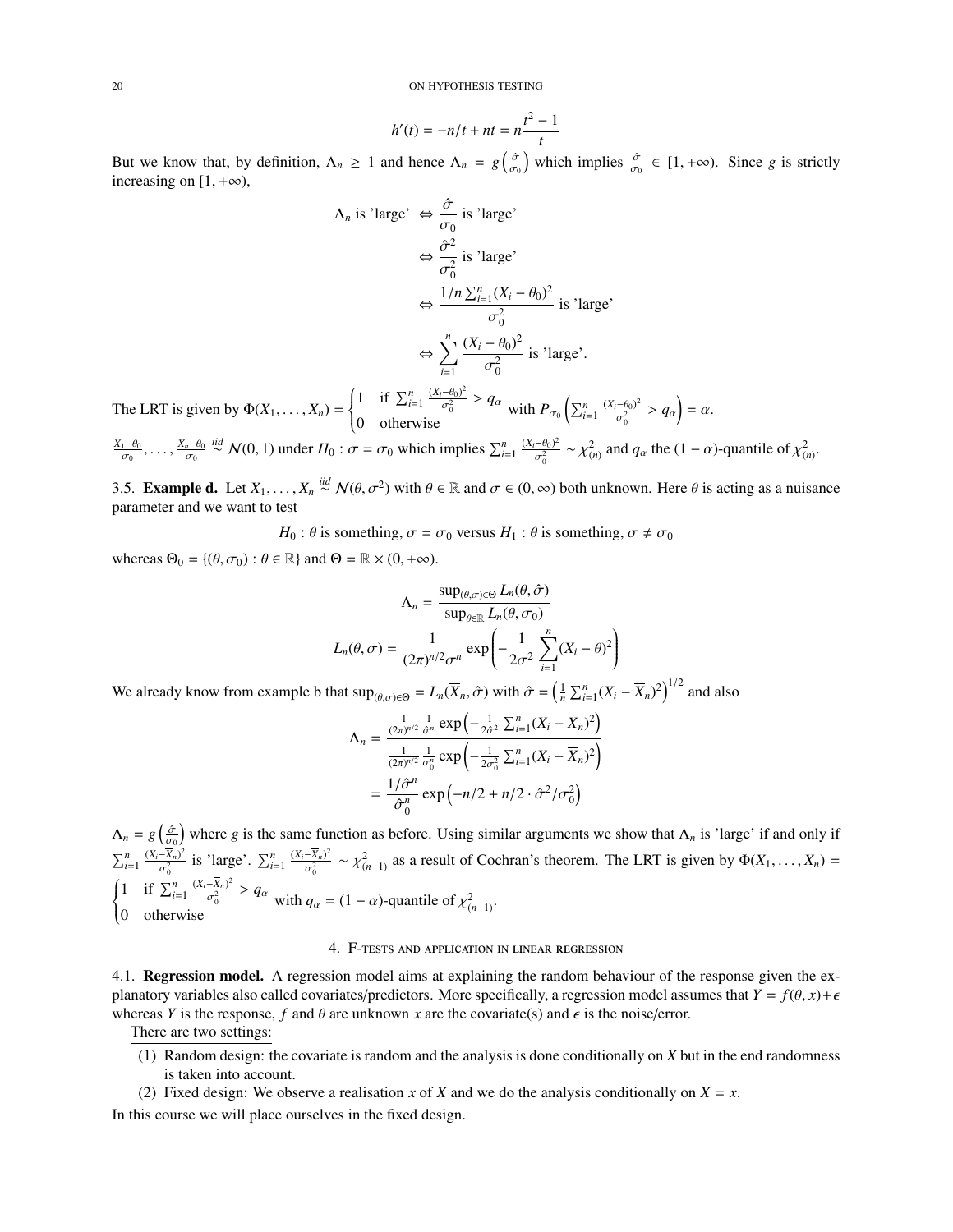<span id="page-20-0"></span>4.2. **Linear Regression.** When  $f(\theta, x) = \theta^T x$  with  $\theta, x \in \mathbb{R}^d$ , then we talk about linear regression. The model is  $Y - \theta^T x + \epsilon$  with  $F(\epsilon) = 0$  If  $\theta$ ,  $\theta$ , are the components of  $\theta$  and  $x$ ,  $\epsilon$ , are the componen  $Y = \theta^T x + \epsilon$  with  $E(\epsilon) = 0$ . If  $\theta_1, \ldots, \theta_d$  are the components of  $\theta$  and  $x_1, \ldots, x_d$  are the components of *x* then

$$
Y = x_1 \theta_1 + \ldots + \theta_d x_d + \epsilon.
$$

The main goal is to estimate the unknown regression vector  $\theta$  based on a random sample. We observe independent responses  $Y_1$ . responses  $Y_1, \ldots, Y_n$  and corresponding covariates  $x_1, \ldots, x_n \in \mathbb{R}^d$ . Let

$$
Y_i = \theta^\intercal x_i + \epsilon_i
$$

with 
$$
x_i = \begin{pmatrix} x_{i1} \\ x_{i2} \\ \vdots \\ x_{in} \end{pmatrix}
$$
 for  $i \in \{1, ..., n\}$ ,  $Y = \begin{pmatrix} Y_1 \\ Y_2 \\ \vdots \\ Y_n \end{pmatrix} \in \mathbb{R}^n$  and  $\epsilon = \begin{pmatrix} \epsilon_1 \\ \epsilon_2 \\ \vdots \\ \epsilon_n \end{pmatrix} \in \mathbb{R}^n$  and put  $D = \begin{pmatrix} x_{11} & x_{12} & \dots & x_{1d} \\ \vdots & & & \vdots \\ x_{i1} & \dots & x_{id} \\ \vdots & & & \vdots \\ x_{n1} & \dots & x_{nd} \end{pmatrix} \in \mathbb{R}^{n \times d}$ . The *i*th row of  $D = x^T = (x_1, ..., x_{i})$ . *D* is called the design-matrix. We can write the linear regression as

row of  $D = x_i^T$  $i = (x_{i1}, \dots, x_{id})$ . *D* is called the design-matrix. We can write the linear regression as

<span id="page-20-3"></span>
$$
Y = D\theta + \epsilon. \tag{9}
$$

# <span id="page-20-1"></span>4.3. Least Squares Estimator.

Definition 4.1. *LSE Consider the quadratic criterion*

<span id="page-20-2"></span>
$$
Q_n(t) = \sum_{i=1}^n (Y_i - t^\intercal x_i)^2
$$
\n(10)

for  $t\in\mathbb{R}^d$ .  $\hat{\theta}_n = argmin_{t\in\mathbb{R}^d}Q_n(t)$  is called (provided it exists) the least squares estimator if it minimizes  $Q_n$  over  $\mathbb{R}^d$ .

The rational behind  $\hat{\theta}_n$  is that we can take some random variable *Z* with  $\mu = E(Z) < \infty$  and  $\sigma^2 = \text{Var}(Z) < \infty$  then<br>reprints  $E[(Z - \alpha)^2]$  Indeed  $\mu = \text{argmin}_{a \in \mathbb{R}} E[(Z - a)^2]$ . Indeed

$$
E[(Z - a)^{2}] = E[(Z - \mu + \mu - a)^{2}]
$$
  
=  $E[(Z - \mu)^{2} + 2(Z - \mu)(\mu - a) + (\mu - a)^{2}]$   
=  $\sigma^{2} + 2(\mu - a)E[Z - \mu] + (\mu - a)^{2}$   
=  $\sigma^{2} + (\mu - a)^{2}$ .

Since argmin<sub>a</sub> $(\mu - a)^2 = \mu$  it follows that  $\mu = \operatorname{argmin}_a E[(Z - a)^2]$ . Let us go back to the regression problem and let us glog assume that  $Var(Y_i) \le \infty$  for  $i \in \{1, \ldots, n\}$ . Since  $E(\epsilon_i) = 0$  for  $i \in \{1, \ldots, n\}$ , this means th also assume that  $Var(Y_i) < \infty$  for  $i \in \{1, ..., n\}$ . Since  $E(\epsilon_i) = 0$  for  $i \in \{1, ..., n\}$ , this means that  $E(Y_i) = \theta^{\intercal} x_i = \mu_i$ .<br>We can also show as above that We can also show as above that

$$
(\mu_1,\ldots,\mu_n)^\top = \sum_{i=1}^n E[(Y_i-a_i)^2] \Rightarrow \theta = \operatorname{argmin}_{t \in \mathbb{R}^d} \sum_{i=1}^n E[(Y_i-t^\top x_i)^2].
$$

Since we only observe  $Y_1, \ldots, Y_n$  and  $x_1, \ldots, x_n$  we replace this criterion by [\(10\)](#page-20-2).

**Proposition 4.2.** *Assume that D*<sup> $\top$ </sup>*D is invertible. Then,*  $\hat{\theta}_n$  *exists and is unique. Furthermore* 

<span id="page-20-4"></span>
$$
\hat{\theta}_n = (D^{\mathsf{T}} D)^{-1} D^{\mathsf{T}} Y. \tag{11}
$$

*Proof.* Recall that for  $v = (v_1, \ldots, v_n) \in \mathbb{R}^n$  the euclidean norm is defined as  $\|\sqrt{\sum_{i=1}^n v_i}\|$  and  $\|v\|^2 = v^{\top}v$ . Hence

$$
Q_n(t) = \sum_{i=1}^n (Y_i - t^\intercal x_i)^2
$$
  
=  $||Y - Dt||^2$   
=  $(Y - Dt)^\intercal (Y - Dt)$   
=  $Y^\intercal Y - Y^\intercal Dt - t^\intercal D^\intercal Y + t^\intercal D^\intercal Dt$   
=  $Y^\intercal Y - 2t^\intercal D^\intercal Y + t^\intercal D^\intercal Dt$ 

We look now for a stationary point of  $Q_n$ :  $\nabla Q_n(t) = -2D^T Y + 2D^T Dt$ . Recall that for any differentiable function *g* defined on  $\mathbb{R}^d$  we have defined on  $\mathbb{R}^d$  we have

$$
g(t + h) = g(t) + h^{\dagger} \nabla g(t) + o(||h||).
$$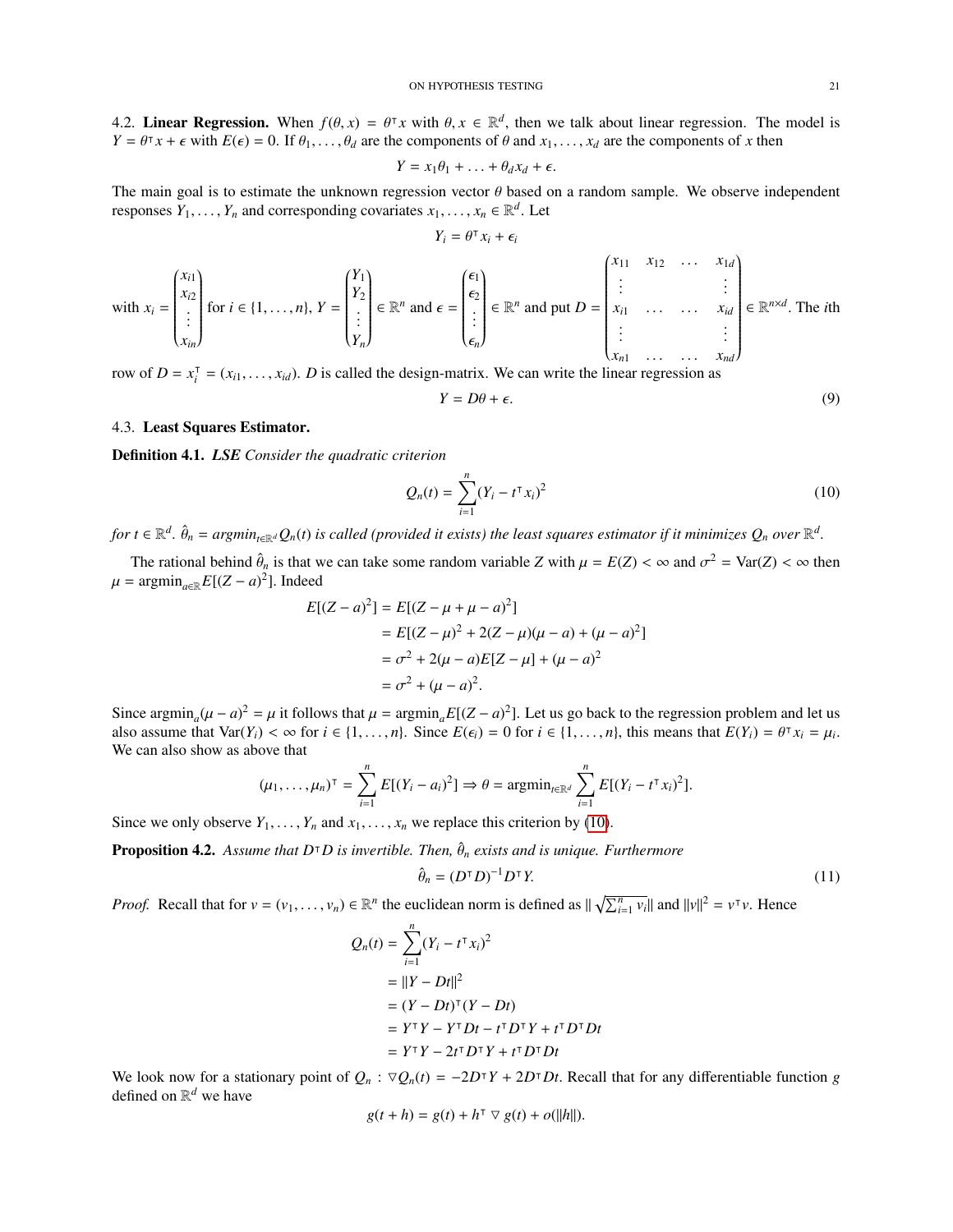Therefore

$$
\nabla Q_n(t) = 0 \Leftrightarrow D^{\mathsf{T}} D t = D^{\mathsf{T}} Y
$$

$$
\Leftrightarrow t = (D^{\mathsf{T}} D)^{-1} D^{\mathsf{T}} Y.
$$

The hessian of  $Q_n(t)$  is  $2D^\dagger D$ , which is positive definite because for  $a \in \mathbb{R}^d$ 

$$
a^{\mathsf{T}} D^{\mathsf{T}} D a = (D a)^{\mathsf{T}} D a
$$

$$
= ||D a||^2 \ge 0
$$

and

$$
a^{\mathsf{T}} D^{\mathsf{T}} D a = 0 \Leftrightarrow ||Da||^2 = 0
$$

$$
\Leftrightarrow Da = 0
$$

$$
\Rightarrow D^{\mathsf{T}} Da = 0
$$

$$
\Rightarrow a = 0.
$$

It follows that  $\hat{\theta}_n = (D^{\dagger}D)^{-1}D^{\dagger}Y$  is the unique minimizer of (the strictly convex function)  $Q_n$ .

<span id="page-21-0"></span>4.4. **Properties of the LSE.** In what follows we assume  $E[\epsilon \epsilon^T] = \sigma^2 \mathbb{1}_n$ . In other words  $E[\epsilon_i^2] = \text{Var}(\epsilon_i) = \sigma^2$  for  $i \in \{1, \ldots, n\}$  and  $E[\epsilon_i \epsilon_i] = \text{O}(i) + i \in \{1, \ldots, n\}$ *i* ∈ {1,...,*n*} and *E*[ $\epsilon_i \epsilon_j$ ] = 0∀*i* ≠ *j* ∈ {1,...,*n*}.

Proposition 4.3. *Assume that D*<sup>|</sup>*D is invertible. Then,*

 $(i)$   $E[\hat{\theta}_n] = \theta$  *and*<br>*ii*)  $F[\hat{\theta} - \theta](\hat{\theta})$  $(iii)$   $E[(\hat{\theta}_n - \theta)(\hat{\theta}_n - \theta)^{\dagger}] = \sigma^2 (D^{\dagger} D)^{-1}$ 

*Proof.* (*i*) Use [\(9\)](#page-20-3) to see that

$$
\hat{\theta}_n = (D^{\mathsf{T}} D)^{-1} D^{\mathsf{T}} Y
$$
\n
$$
= (D^{\mathsf{T}} D)^{-1} D^{\mathsf{T}} (D\theta + \epsilon)
$$
\n
$$
= (D^{\mathsf{T}} D)^{-1} D^{\mathsf{T}} D\theta + (D^{\mathsf{T}} D)^{-1} D^{\mathsf{T}} \epsilon
$$
\n
$$
= \theta + (D^{\mathsf{T}} D)^{-1} D^{\mathsf{T}} \epsilon
$$
\n(12)

Since  $E[\epsilon] = 0$  (*i*) follows. (*ii*) Use [\(12\)](#page-21-1) to see that

$$
E[(\hat{\theta}_n - \theta)(\hat{\theta}_n - \theta)^{\mathsf{T}}] = E[(D^{\mathsf{T}}D)^{-1}D^{\mathsf{T}}\epsilon\epsilon^{\mathsf{T}}D(D^{\mathsf{T}}D)^{-1}]
$$
  

$$
= (D^{\mathsf{T}}D)^{-1}D^{\mathsf{T}}E[\epsilon\epsilon^{\mathsf{T}}]D(D^{\mathsf{T}}D)^{-1}
$$
  

$$
= (D^{\mathsf{T}}D)^{-1}D^{\mathsf{T}}\sigma^2\mathbb{1}_nD(D^{\mathsf{T}}D)^{-1}
$$
  

$$
= \sigma^2(D^{\mathsf{T}}D)^{-1}D^{\mathsf{T}}D(D^{\mathsf{T}}D)^{-1}
$$
  

$$
= \sigma^2(D^{\mathsf{T}}D)^{-1}
$$

<span id="page-21-1"></span> $\Box$ 

**Proposition 4.4.** *Let us assume that*  $\epsilon \sim \mathcal{N}(0, \sigma^2 \mathbb{1}_n)$ *. Then,* 

<span id="page-21-3"></span>(i) 
$$
\hat{\theta}_n \sim \mathcal{N}(\theta, \sigma^2(D^\dagger D)^{-1})
$$
.  
\n(ii)  $Y - D\hat{\theta}_n$  and  $D(\hat{\theta}_n - \theta)$  are independent Gaussian vectors.  
\n(iii)  $\frac{||Y - D\hat{\theta}_n||^2}{\sigma^2} \sim \chi^2_{(n-d)}$  and  $\frac{||D(\hat{\theta}_n - \theta)||^2}{\sigma^2} \sim \chi^2_{(d)}$ .

<span id="page-21-2"></span>*Proof.* (*i*) Recall that *D* is the design matrix and  $Y = D\theta + \epsilon$ . Then,

$$
\hat{\theta}_n = (D^{\mathsf{T}} D)^{-1} D^{\mathsf{T}} Y = (D^{\mathsf{T}} D)^{-1} D^{\mathsf{T}} (D\theta + \epsilon)
$$

$$
= \theta + (D^{\mathsf{T}} D)^{-1} D^{\mathsf{T}} \epsilon
$$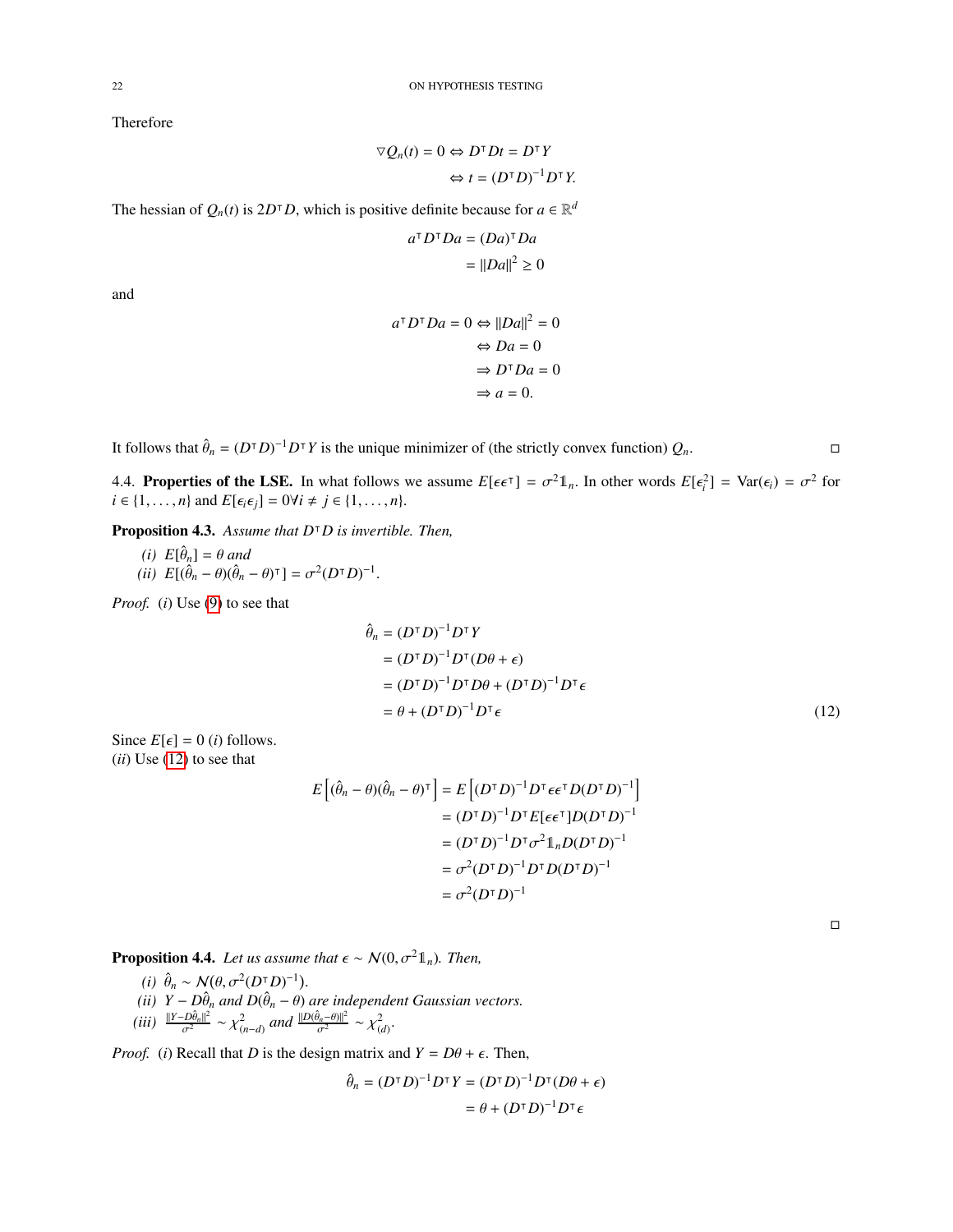whereas  $(D^T D)^{-1} D^T$  is a matrix and  $\epsilon$  is a gaussian vector. This means that  $\hat{\theta}_n$  is also a gaussian vector with  $E[\hat{\theta}_n] =$ <br> $\theta + 0 - \theta$  and covariance matrix  $E[\hat{\theta}_n - \theta(\hat{\theta}_n] - \theta(T) - \sigma^2(DT D)^{-1}]$  hence  $\hat{\theta} \approx N(\theta \$  $\theta + 0 = \theta$  and covariance matrix  $E[(\hat{\theta}_n - \theta)(\hat{\theta}_n - \theta)^T] = \sigma^2 (D^T D)^{-1}$  hence  $\hat{\theta}_n \sim N(\theta, \sigma^2 (D^T D)^{-1})$ .<br>(*ii*) We want to show that  $Y - D\hat{\theta}$  if  $D(\hat{\theta} - \theta)$  whereas  $Y - D\hat{\theta}$  denotes the estimated residuals (*ii*) We want to show that  $Y - D\hat{\theta}_n \perp D(\hat{\theta}_n - \theta)$  whereas  $Y - D\hat{\theta}_n$  denotes the estimated residuals.

$$
D(\hat{\theta}_n - \theta) = D((D^{\top}D)^{-1}D^{\top}Y - \theta)
$$
  
= 
$$
D((D^{\top}D)^{-1}D^{\top}(D\theta + \epsilon) - \theta)
$$
  
= 
$$
A\epsilon
$$

Note that  $A^{\dagger} = A$  and

$$
A2 = D(DT D)-1 DT D(DT D)-1 DT
$$
  
= D(D<sup>T</sup> D)<sup>-1</sup> D<sup>T</sup>  
= A

On the other hand

$$
Y - D\hat{\theta}_n = D\theta + \epsilon - D(D^{\mathsf{T}}D)^{-1}D^{\mathsf{T}}(D\theta + \epsilon)
$$
  
=  $\epsilon - D(D^{\mathsf{T}}D)^{-1}D^{\mathsf{T}}\epsilon$   
=  $(1 - A)\epsilon$ .

1 − *A* is symmetric and satisfies  $(1 - A)^2 = (1 - A)(1 - A) = 1 - A - A + A^2 = 1 - A$ . Furthermore,  $(1 - A)A =$  $A - A^2 = 0 = A(1 - A)$  and rank $(A) = d$  because  $D^T D$  is invertible (see in the notes on linear algebra) which implies that rank(1 − *A*) = *n* − *d*. Using Cochran's theorem, it follows that  $Y - D\hat{\theta}_n \perp D(\hat{\theta}_n - \theta)$  and

$$
\frac{\|D(\hat{\theta}_n - \theta)\|^2}{\sigma^2} = \left\|A\frac{\epsilon}{\sigma}\right\|^2 \sim \chi^2_{(\text{rank}(A))} \stackrel{d}{=} \chi^2_{(d)}
$$

$$
\frac{\|Y - D\hat{\theta}_n\|^2}{\sigma^2} = \left\|(1_n - A)\frac{\epsilon}{\sigma}\right\|^2 \sim \chi^2_{(n-d)},
$$
 which is also proof for (iii).

**Proposition 4.5.** *Consider the linear regression model Y = Dθ* +  $\epsilon$  with  $\epsilon \sim N(0, \sigma^2 \mathbb{1}_n)$ *. Consider also the testing problem*

<span id="page-22-0"></span>
$$
H_0: \theta = \theta_0 \quad versus \quad H_1: \theta \neq \theta_0. \tag{13}
$$

*If*  $\sigma = \sigma_0$  *is known then a test of level*  $\alpha$  *for this problem is given by* 

$$
\Phi(X_1,\ldots,X_n) = \begin{cases} 1 & \text{if } \frac{\|D(\hat{\theta}_n-\theta_0)\|^2}{\sigma_0^2} > q_{d,1-\alpha} \\ 0 & \text{otherwise} \end{cases}
$$
(14)

*where*  $q_{d,1-\alpha}$  *is the*  $(1-\alpha)$  *quantile of*  $\chi^2_{(d)}$ .

*Proof.* Under 
$$
H_0
$$
, we know from ((ii)) that  $\frac{\|D(\hat{\theta}_n - \theta_0)\|^2}{\sigma_0^2} = \chi^2_{(d)}$  so that  $P\left(\frac{\|D(\hat{\theta}_n - \theta_0)\|^2}{\sigma_0^2} > q_{d,1-\alpha}\right) = \alpha$ .

**Proposition 4.6.** *Let*  $Y = D\theta + \epsilon$  *with*  $\epsilon \sim N(0, \sigma^2 1_n)$  *and consider the problem* [\(13\)](#page-22-0)*. Suppose*  $\sigma$  *is known. Then a test of level* α *for this problem is given by*

$$
\Phi(X_1,\ldots,X_n)=\begin{cases}1 & \text{if }\frac{\|D(\hat{\theta}_n-\theta_0)\|/d}{\|Y-D\hat{\theta}_n\|^2/(n-d)} > q_{d,n-d,1-\alpha} \\ 0 & otherwise\end{cases}
$$

*where*  $q_{d,n-d,1-a}$  *is the*  $(1 - \alpha)$  *quantile of the F-distribution* [\(5\)](#page-12-9) *of d and n* − *d degrees of freedom.* 

*Proof.*

$$
\frac{\frac{\|D(\hat{\theta}_n-\theta_0)\|^2}{\sigma^2}/d}{\frac{\|Y-D\hat{\theta}_n\|^2}{\sigma^2}/(n-d)} \sim F_{(d,n-d)}
$$

under  $H_0$  because|| $D(\hat{\theta}_n - \theta_0)$ ||<sup>2</sup> ⊥ || $Y - D\hat{\theta}_n$ ||<sup>2</sup>, [\(\(ii\)\)](#page-21-3) and [\(\(iii\)\)](#page-21-2).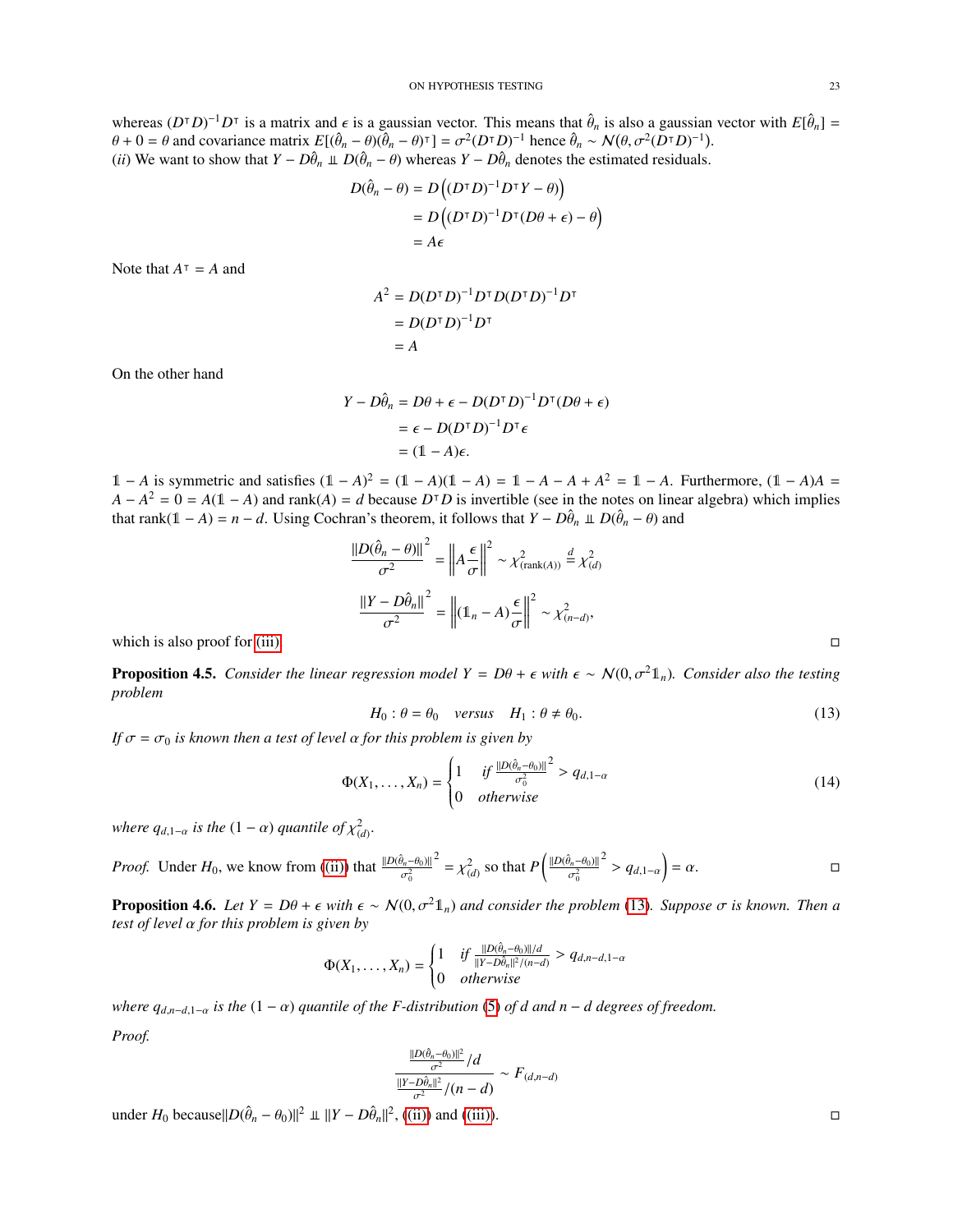<span id="page-23-0"></span>4.5.  $\chi^2$ **- and F-tests for variable selection.** The question we want to answer is: Which of the covariates are significant (have a non-trivial effect on the response). More formally the question can be put in the conte (have a non-trivial effect on the response). More formally, the question can be put in the context of testing. We want a test where  $\theta$  is of the form  $(\theta_1, \ldots, \theta_{d-m}, 0, \ldots, 0)^\top$ . Even more formally, we want to test

$$
H_0: G\theta = 0 \quad \text{versus} \quad H_1: G\theta \neq 0
$$

where  $G =$  $\begin{pmatrix} 0 & \dots & 0 & 1 & 0 & \dots & 0 \\ 0 & 0 & 0 & 0 & \dots & 0 \\ 0 & 0 & 0 & 0 & 0 & 0 \\ 0 & 0 & 0 & 0 & 0 & 0 \\ 0 & 0 & 0 & 0 & 0 & 0 \\ 0 & 0 & 0 & 0 & 0 & 0 \\ 0 & 0 & 0 & 0 & 0 & 0 \\ 0 & 0 & 0 & 0 & 0 & 0 \\ 0 & 0 & 0 & 0 & 0 & 0 \\ 0 & 0 & 0 & 0 & 0 & 0 \\ 0 & 0 & 0 & 0 & 0 & 0 \\ 0 & 0 & 0 & 0 &$   $\vdots$   $\vdots$  0  $\vdots$   $\vdots$   $\vdots$  $\begin{array}{ccccccccccccc}\n\vdots & & \vdots & \vdots & \ddots & \ddots & 0 \\
\hline\n0 & & 0 & 0 & & 0 & 1\n\end{array}$  $0 \dots 0 0 \dots 0 1$ Í  $\sqrt{\frac{1}{2}}$ and  $\theta =$  $\int_{0}^{\theta_1}$  $\overline{\phantom{a}}$ . . . θ*d* Í  $\begin{array}{c} \hline \end{array}$ . Note that *H*<sub>1</sub> means that there exists  $j \in \{d - m + 1, \ldots, d\}$ 

$$
\theta_j \neq 0 \text{ and }
$$

$$
G\theta = \begin{pmatrix} 0 & \dots & 0 & 1 & 0 & \dots & 0 \\ \vdots & & \vdots & 0 & \ddots & \ddots & \vdots \\ \vdots & & & \vdots & \ddots & \ddots & 0 \\ \vdots & & & & \vdots & \ddots & \ddots & 0 \\ 0 & \dots & 0 & 0 & \dots & 0 & 1 \end{pmatrix} \begin{pmatrix} \theta_1 \\ \vdots \\ \theta_{d-m} \\ \vdots \\ \theta_d \end{pmatrix} = \begin{pmatrix} \theta_{d-m+1} \\ \vdots \\ \theta_d \end{pmatrix} = \begin{pmatrix} 0 \\ \vdots \\ \vdots \\ \theta_d \end{pmatrix}
$$

4.5.1. *LRT for variable selection*. Let us assume that  $\epsilon \sim N(0, \sigma_0^2 \mathbb{1}_n)$  where  $\sigma_0^2$  is known.

$$
\Theta_0 = \{ \theta \in \mathbb{R}^d : G\theta = 0 \} = \{ \theta \in \mathbb{R}^d \theta_{d-m+1} = \dots = \theta_d = 0 \}
$$

$$
\Theta = \mathbb{R}^d
$$

$$
L_n(\theta) = \frac{1}{(2\pi)^{n/2} \sigma_0^n} \exp\left(-\frac{1}{2\sigma_0^2} \sum_{i=1}^n (Y_i - \theta^\top x_i)^2\right) = \frac{1}{(2\pi)^{n/2} \sigma_0^n} \exp\left(-\frac{1}{2\sigma_0^2} ||Y - D\theta||^2\right)
$$

$$
l_n(\theta) = -n/2 \log(2\pi) - n \log(\sigma_0) - 1/(2\sigma_0) ||Y - D\theta||^2.
$$

Maximizing  $\theta \mapsto l_n(\theta)$  over  $\mathbb{R}^d$  is equivalent to minimizing  $\theta \mapsto ||Y - D\theta||^2$  over  $\mathbb{R}^d$ . We know that the solution is the <br>*I* SE (22). Hence sup *L* ( $\theta$ ) = sup *L* ( $\theta$ ) = *L* ( $\hat{\theta}$ ) LSE (??). Hence  $\sup_{\theta \in \Theta} L_n(\theta) = \sup_{\theta \in \mathbb{R}^d} L_n(\theta) = L_n(\hat{\theta}_n)$ .<br>Now we need to maximize  $\theta \mapsto L(\theta)$  over  $\Theta_0$ . But this

Now, we need to maximize  $\theta \mapsto l_n(\theta)$  over  $\Theta_0$ . But this is equivalent to minimize  $\theta \mapsto ||Y - D\theta||^2$  over  $\Theta_0$ . Under  $H_0$ <br>we have we have

$$
D\theta = \begin{pmatrix} x_{11} & \cdots & x_{1d} \\ \vdots & & \vdots \\ x_{i1} & \cdots & x_{id} \\ \vdots & & \vdots \\ x_{n1} & \cdots & x_{nd} \end{pmatrix} \begin{pmatrix} \theta_1 \\ \vdots \\ \theta_{d-m} \\ \vdots \\ \theta_d \end{pmatrix}
$$

$$
= \begin{pmatrix} x_{11} & \cdots & x_{1(d-m)} \\ \vdots & & \vdots \\ x_{i1} & \cdots & x_{i(d-m)} \\ \vdots & & \vdots \\ x_{n1} & \cdots & x_{n(d-m)} \end{pmatrix} \begin{pmatrix} \theta_1 \\ \vdots \\ \vdots \\ \theta_d \end{pmatrix}
$$

$$
= \tilde{D}\tilde{\theta}.
$$
(15)

Í

 $\int$ 

<span id="page-23-1"></span>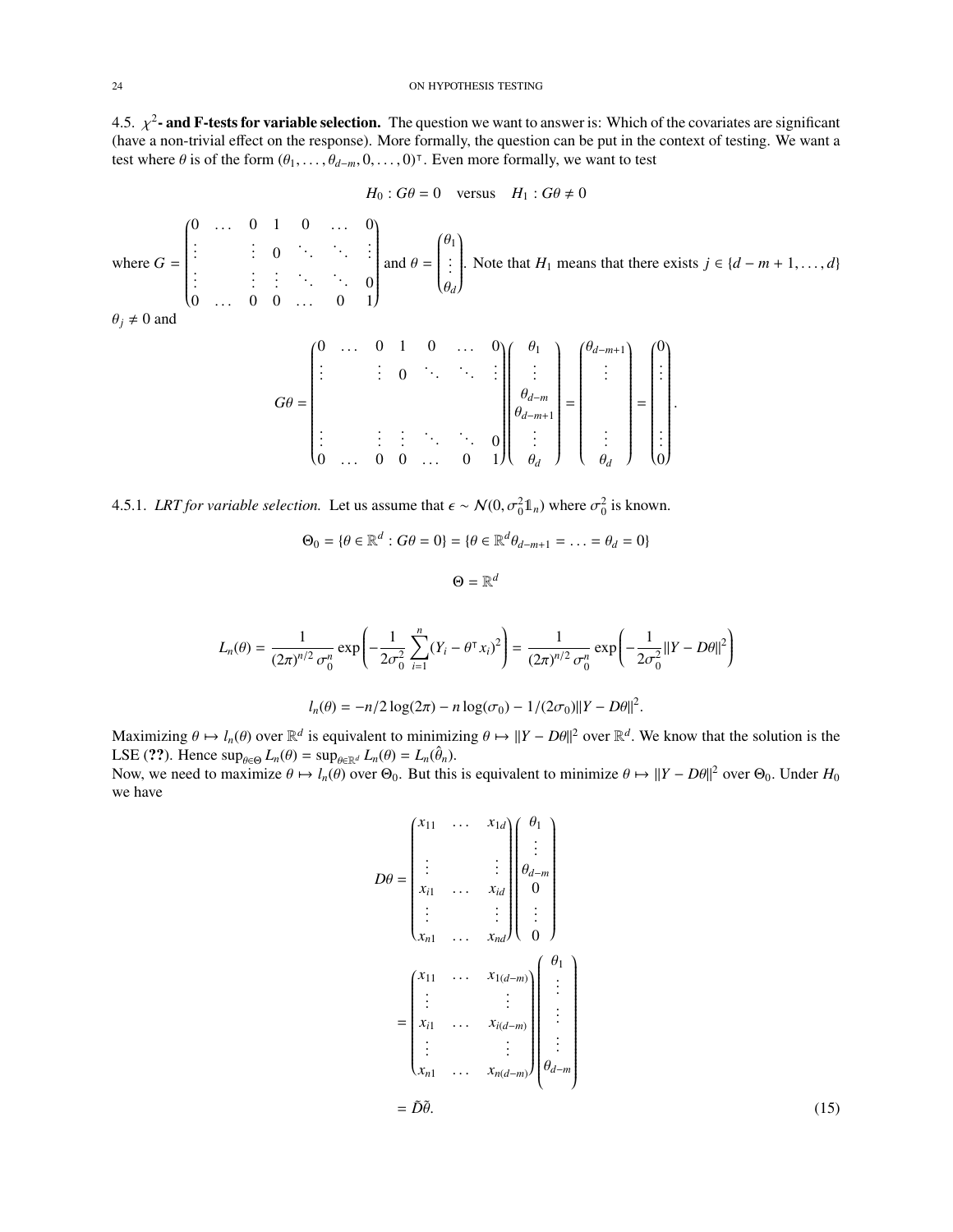This problem is equivalent to minimizing  $\tilde{\theta} \mapsto ||Y - \tilde{D}\tilde{\theta}||^2$ . We only need to check that  $\tilde{D}^T\tilde{D}$  is invertible. Note that  $\tilde{D} = D\tilde{G}$  with  $\tilde{G} = \begin{pmatrix} 1_{d-m} \\ 0 \end{pmatrix}$ 0*m* ). Let *a* ∈ ℝ<sup>*d*−*m*</sup>. We want to show that  $\tilde{D}^\text{T} \tilde{D}a = 0$  implies *a* = 0.

$$
\tilde{D}^{\dagger} \tilde{D} a = 0 \Rightarrow a^{\dagger} \tilde{D}^{\dagger} \tilde{D} = 0
$$
  

$$
\Leftrightarrow (\tilde{D} a)^{\dagger} \tilde{D} a = ||\tilde{D} a||^2 = 0
$$
  

$$
\Leftrightarrow \tilde{D} a = 0
$$
  

$$
\Leftrightarrow D\tilde{G} a = 0
$$
  

$$
\Leftrightarrow Db = 0
$$

because  $D^{\dagger}D$  is invertible if and only if rank(*D*) = *d*. Hence  $\tilde{G}a = 0$  if and only if  $a = 0$ .  $\tilde{D}^{\dagger}\tilde{D}$  is invertible and therefore we are in the same setting as in the least squares problem. Hence the minimizer of  $\tilde{\theta} \mapsto ||Y - \tilde{D}\tilde{\theta}||^2$  is given by  $(\tilde{D}^\top \tilde{D})^{-1} \tilde{D}^\top Y$  if and only if the minimizer of  $\theta \mapsto ||Y - D\theta||^2$  under  $H_0$  is given by  $\hat{\theta}_n^0 = \begin{pmatrix} (\tilde{D}^\top \tilde{D})^{-1} \tilde{D}^\top Y \\ 0_m \end{pmatrix}$ 0*m*  $\left\vert \theta \mapsto l_n(\theta)\right\vert$ is maximized by  $\hat{\theta}_n^0$  under  $H_0$  and

$$
\begin{split} \Lambda_n &= \frac{\sup_{\theta \in \Theta} L_n(\theta)}{\sup_{\theta \in \Theta_0} L_n(\theta)} \\ &= \frac{\frac{1}{(2\pi)^{n/2} \sigma_0^n} \exp\left(-\frac{1}{2\sigma_0^2} ||Y - D\hat{\theta}_n||^2\right)}{\frac{1}{(2\pi)^{n/2} \sigma_0^n} \exp\left(-\frac{1}{2\sigma_0^2} ||Y - D\hat{\theta}_n^0||^2\right)} \\ &= \exp\left[\frac{1}{2\sigma_0^2} \left(||Y - D\hat{\theta}_n^0||^2 - ||Y - D\hat{\theta}_n||^2\right)\right]. \end{split}
$$

We reject if  $\Lambda_n$  is 'large' which means that if  $||Y - D\hat{\theta}_n||^2 - ||Y - D\hat{\theta}_n||^2$  is large.

$$
||Y - D\hat{\theta}_n^0||^2 = ||Y - D\hat{\theta}_n + D(\hat{\theta}_n - \hat{\theta}_n^0)||^2
$$
  
= 
$$
||Y - D\hat{\theta}_n||^2 + 2(Y - D\hat{\theta}_n)^{\mathsf{T}}D(\hat{\theta}_n - \hat{\theta}_n^0) + ||D(\hat{\theta}_n - \hat{\theta}_n^0)||^2.
$$

Now we show that  $2(Y - D\hat{\theta}_n)^T D(\hat{\theta}_n - \hat{\theta}_n^0) = 0$ . We know that  $\hat{\theta}_n$  is a zero of the gradient of the function  $Q_n(t) = ||Y - Dt||^2$ ,  $t \in \mathbb{R}^d$  In other words  $t \in \mathbb{R}^d$ . In other words

$$
D^{\dagger} D\hat{\theta}_n - D^{\dagger} Y = 0 \Leftrightarrow D^{\dagger} (D\hat{\theta}_n - Y) = 0
$$

$$
\Leftrightarrow (Y - D\hat{\theta}_n)^{\dagger} D = 0
$$

$$
\Leftrightarrow (Y - D\hat{\theta}_n)^{\dagger} Dv = 0
$$

for all  $v \in \mathbb{R}^d$ . In particular this holds true for  $v = \hat{\theta}_n - \hat{\theta}_n^0$ .  $\Lambda_n$  is 'large' if and only if  $||D(\hat{\theta}_n - \hat{\theta}_n^0)||^2$  is 'large'. What is the distribution of  $||D(\hat{\theta}_n - \hat{\theta}_n^0)||^2$  under  $H_2$ ? the distribution of  $||D(\hat{\theta}_n - \hat{\theta}_n^0)||^2$  under  $H_0$ ?

4.5.2. *The LRT for variable selection.*  $\sigma = \sigma_0$  is known.

$$
\Lambda_n \text{ 'is large'} \Leftrightarrow ||D(\hat{\theta}_n - \hat{\theta}_n^0)||^2 \text{ 'is large'}\n\Leftrightarrow \frac{||D(\hat{\theta}_n - \hat{\theta}_n^0)||^2}{\sigma_0^2} \text{ 'is large'}
$$

where  $\hat{\theta}_n = (D^{\dagger} D)^{-1} D^{\dagger} Y$  and  $\hat{\theta}_n^0 = (\tilde{D}^{\dagger} \tilde{D})^{-1} \tilde{D}^{\dagger} Y$ 

Question: What is the distribution of  $\frac{\|D(\hat{\theta}_n - \hat{\theta}_n^0)\|^2}{\sigma^2}$  $\frac{d^{n-\theta_n||}}{\sigma_0^2}$  under  $H_0$ :  $G\theta = 0$ ?

$$
D(\hat{\theta}_n - \hat{\theta}_n^0) = D(\hat{\theta}_n - \theta) - D(\hat{\theta}_n^0 - \theta)
$$
  
= 
$$
\left( \underbrace{D(D^\top D)^{-1} D^\top}_{=:A} - \underbrace{\tilde{D}(\tilde{D}^\top \tilde{D})^{-1} \tilde{D}^\top}_{=:B} \right) \epsilon
$$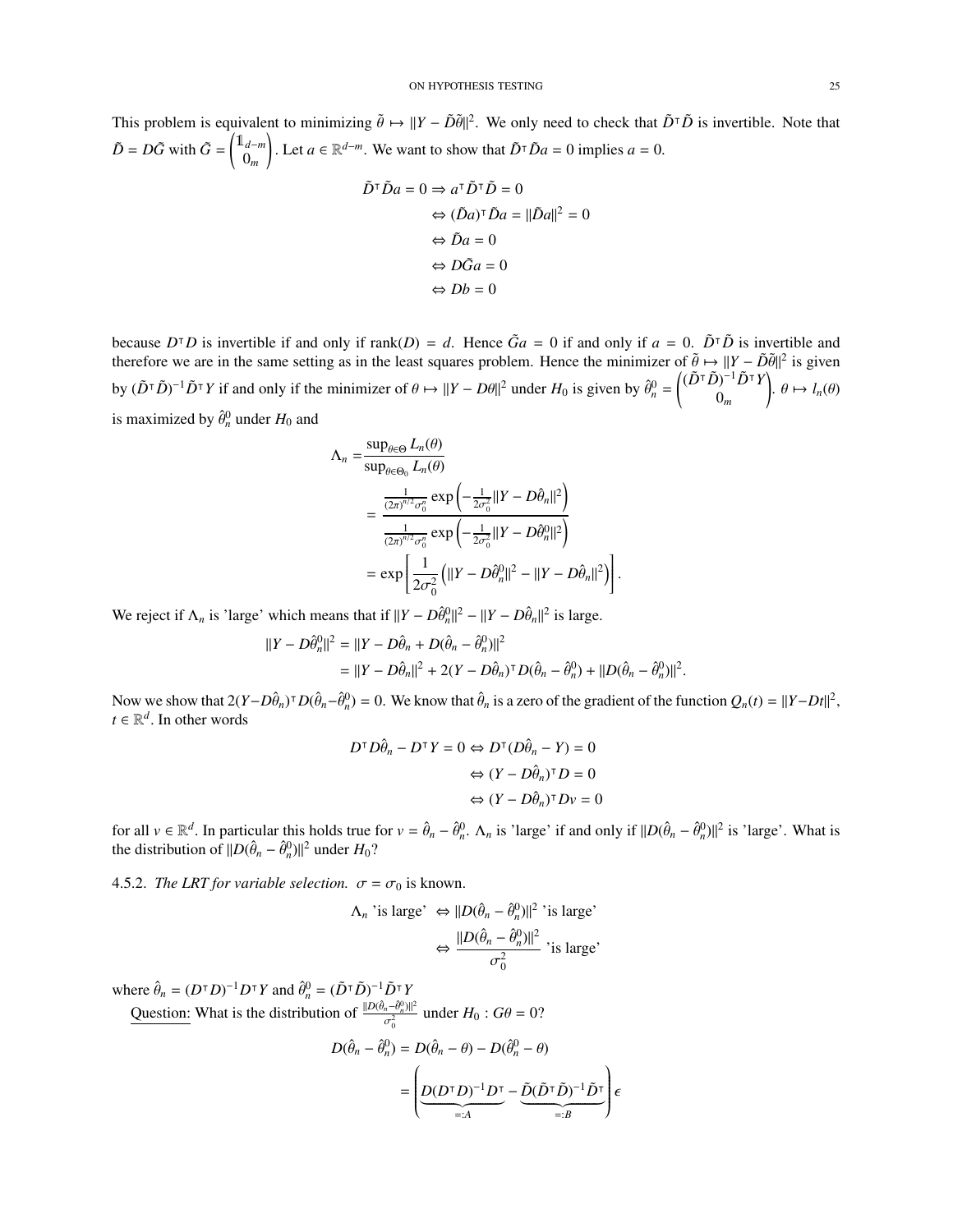whereas 
$$
Y = D\theta + \epsilon = \tilde{D}\tilde{\theta} + \epsilon
$$
 under  $H_0$  and  $\epsilon \sim N(0, \sigma_0 \mathbb{1}_n)$ . Recall 15 and observe that  
\n
$$
AB = D(D^{\top}D)^{-1}D^{\top}\tilde{D}(\tilde{D}^{\top}\tilde{D})^{-1}\tilde{D}^{\top}
$$
\n
$$
= D(D^{\top}D)^{-1}D^{\top}D\tilde{G}(\tilde{D}^{\top}\tilde{D})^{-1}\tilde{D}^{\top}
$$
\n
$$
= D\tilde{G}(\tilde{D}^{\top}\tilde{D})^{-1}\tilde{D}^{\top}
$$
\n
$$
= \tilde{D}(\tilde{D}^{\top}\tilde{D})^{-1}\tilde{D}^{\top}
$$
\n
$$
= B
$$
\nand

$$
BA = \tilde{D}(\tilde{D}^\top \tilde{D})^{-1} \tilde{D}^\top D (D^\top D)^{-1} D^\top
$$
  
=  $\tilde{D}(\tilde{D}^\top \tilde{D})^{-1} \tilde{G}^\top D^\top D (D^\top D)^{-1} D^\top$   
=  $\tilde{D}(\tilde{D}^\top \tilde{D})^{-1} \tilde{G}^\top D^\top$   
=  $\tilde{D}(\tilde{D}^\top \tilde{D})^{-1} \tilde{D}^\top$ .  
=  $B$ 

I.e.  $BA = AB$  if and only if *A* and *B* commute  $(A^T = A$  and  $B^T = B)$ . Furthermore, the matrices are projections meaning  $A^2 = A$  and  $B^2 = B$ . Hence, we can find an orthogonal matrix P such that

$$
A = P^{\mathsf{T}} \begin{pmatrix} \mathbb{1}_d & 0 \\ 0 & 0 \end{pmatrix} P \text{ and } B = P^{\mathsf{T}} \begin{pmatrix} \mathbb{1}_{d-m} & 0 \\ 0 & 0 \end{pmatrix} P
$$

because rank(*A*) = rank( $D^{\dagger}D$ ) = *d* and rank( $B$ ) = rank( $\tilde{D}^{\dagger} \tilde{D}$ ) (see notes on linear algebra). Moreover

$$
A - B = P^{\top} \begin{pmatrix} 0 & 0 & 0 \\ 0 & 1_m & 0 \\ 0 & 0 & 0 \end{pmatrix} P
$$

which implies rank $(A - B) = m$ . Hence we can write  $\frac{\|D(\hat{\theta}_n - \theta_0)\|}{\sigma_0^2}$ σ  $2^{2} = ||(A - B)\frac{\epsilon}{\sigma_0}$  $\parallel^2$  with  $\frac{\epsilon}{\sigma_0}$  ∼ N(0, 1<sup>n</sup><sub>n</sub>). Using Cochran's theorem, it follows that  $||(A - B) \frac{\epsilon}{\sigma_0}$  $||^2 \sim \chi^2_{\text{rank}(A-B)}$ , that is under  $H_0 \frac{||D(\hat{\theta}_n - \hat{\theta}_n^0)||}{\sigma_0^2}$  $\frac{\partial_n - \partial_n^0}{\partial \sigma_0^2} \sim \chi^2_{(m)}$  with  $\hat{\theta}_n^0 = \begin{pmatrix} (\tilde{\theta}^\top \tilde{D})^{-1} \tilde{D}_d^\top \\ 0_m \end{pmatrix}$  $\sum_{m}$   $\sum_{d-n}$ ! The LRT of level  $\alpha$  can be given by

$$
\Phi(Y_1,\ldots,Y_n) = \begin{cases} 1 & \text{if } \frac{\|D(\hat{\theta}_n-\hat{\theta}_n^0)\|}{\sigma_0^2} > q_{m,1-\alpha} \\ 0 & \text{otherwise} \end{cases}
$$

with  $q_{m,1-\alpha} = (1 - \alpha)$ -quantile of  $\chi^2_{(m)}$ .

 $\sigma$  is unknown

The likelihood is

$$
L_n = \frac{1}{(2\pi)^{n/2} \sigma^n} \exp\left(-\frac{1}{2\sigma^2} ||Y - D\theta||^2\right)
$$

with

$$
\Theta = \{(\theta, \sigma) \in \mathbb{R}^d \times (0, +\infty)\} = \mathbb{R}^d \times (0, +\infty)
$$

and

$$
\Theta_0 = \{(\theta, \sigma) : G\theta = 0 \text{ and } \sigma \in (0, +\infty)\}
$$

$$
= \{\theta \in \mathbb{R}^d : \theta_{d-m+1} = \dots = \theta_d = 0\} \times (0, +\infty).
$$

The log-likelihood is

$$
l_n(\theta) = -n/2 \log(2\pi) - n \log(\sigma) - 1/(2\sigma^2) ||Y - D\theta||^2
$$

To maximize  $(\theta, \sigma) \mapsto l_n(\theta, \sigma)$  over  $\Theta$  we can use the profiling approach:

- Fix  $\sigma \in (0, +\infty)$  and maximize  $\theta \mapsto l_n(\theta, \sigma)$  over  $\mathbb{R}^d$ . It is clear, for a fixed  $\sigma$ , the solution  $\hat{\theta}_n$  is the one minimizing  $\theta \mapsto ||Y D\theta||^2$  on  $\mathbb{R}^d$  that is (11) the I SE minimizing  $\theta \mapsto ||Y - D\theta||^2$  on  $\mathbb{R}^d$ , that is [\(11\)](#page-20-4) the LSE.<br>We plug the obtained solution  $\hat{\theta}$ , and maximize the function
- We plug the obtained solution  $\hat{\theta}_n$  and maximize the function

$$
\sigma \mapsto l_n(\hat{\theta}_n, \sigma) = -n/2 \log(2\pi) - n \log(\sigma) - 1/(2\sigma^2) ||Y - D\hat{\theta}||^2
$$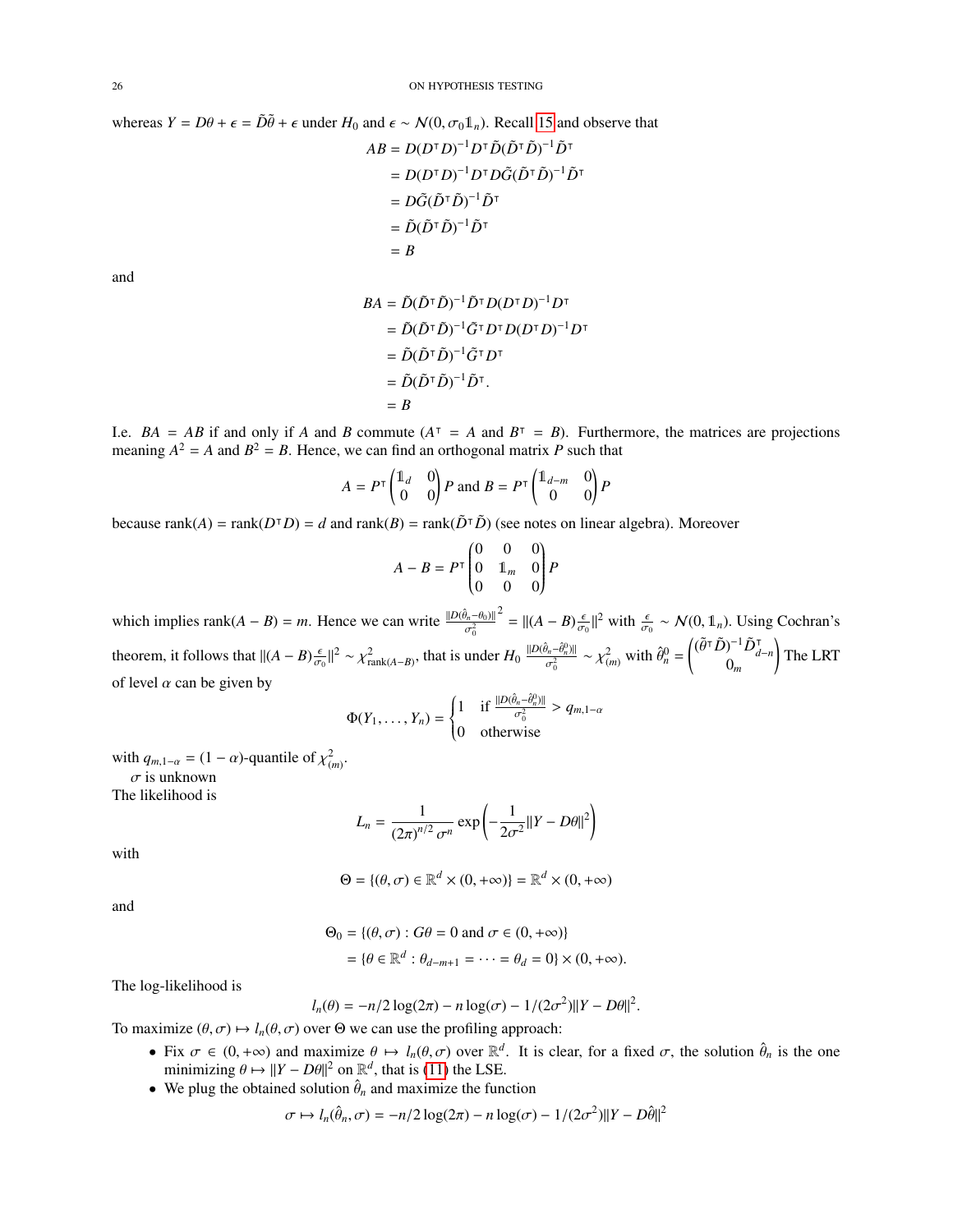ON HYPOTHESIS TESTING 27

$$
\frac{d}{d\sigma}l_n(\hat{\theta}_n, \sigma) = -n/\sigma + 1/(\sigma^3)||Y - D\hat{\theta}_n||^2 = 0
$$

$$
\Leftrightarrow \sigma^2 = 1/n||Y - D\hat{\theta}_n||^2
$$

$$
\Leftrightarrow \sigma = 1/\sqrt{n}||Y - D\hat{\theta}_n||^2
$$

whereas  $\sigma$  is the unique critical point of  $\sigma \mapsto l_n(\hat{\theta}_n, \sigma)$ .

$$
\frac{d^2}{d\sigma^2} l_n(\hat{\theta}_n, \sigma)|_{\sigma = \hat{\sigma}_n} = -n/\hat{\sigma}^2 - 3/\hat{\sigma}^4 ||Y - D\hat{\theta}_n||^2
$$

$$
= -n/\hat{\sigma}^2 - 3/\hat{\sigma}^4 n \hat{\sigma}_n^2
$$

$$
= -\frac{2n}{\hat{\sigma}_n^2} < 0.
$$

Using the same arguments as for example b (for testing the mean of a Gaussian with unknown variance) we can show that  $\hat{\sigma}_n$  gives the global maximum and also that

$$
\sup_{(\theta,\sigma)\in\Theta} l_n(\theta,\sigma) = l_n(\hat{\theta}_n,\hat{\sigma}_n) \Leftrightarrow \sup_{(\theta,\sigma)\in\Theta} L_n(\theta,\sigma) = L_n(\hat{\theta}_n,\hat{\sigma}_n).
$$

Now we need to find  $\sup_{(\sigma,\theta)\in\Theta_0} L_n(\sigma,\theta)$ . Similar arguments can be used to show that  $\sup_{(\sigma,\theta)\in\Theta_0} L_n(\sigma,\theta) = L_n(\hat{\theta}_n^0, \hat{\sigma}_n^0)$ with  $\sigma_n^0 = \begin{pmatrix} (\tilde{D}^\top \tilde{D})^{-1} \tilde{D}^\top Y \\ 0_m \end{pmatrix}$ 0*m* and  $\hat{\sigma}_n^0 = \frac{1}{\sqrt{n}} ||Y - D\hat{\theta}_n^0||$ .  $\Lambda_n = \frac{\sup_{(\theta,\sigma)\in\Theta} L_n(\theta,\sigma)}{\sup_{\theta,\sigma\in\Theta} L_n(\theta,\sigma)}$  $\sup_{(\theta,\sigma)\in\Theta_0} L_n(\theta,\sigma)$  $=\frac{L_n(\hat{\theta}_n, \hat{\sigma}_n)}{L_n(\hat{\theta}_n, \hat{\sigma}_n)}$  $L_n(\hat{\theta}_n^0, \hat{\sigma}_n^0)$  $,\hat{\sigma}$ <sup>1</sup> =  $\frac{1}{(2\pi)^{n/2}\hat{\sigma}^n} \exp\left(-\frac{1}{2\hat{\sigma}^2}||Y-D\hat{\theta}_n||\right)$  $\frac{1}{(2\pi)^{n/2}} \frac{1}{(\hat{\sigma}_n^0)^n} \exp \left(-\frac{1}{2(\hat{\sigma}_n^0)} ||Y - D\hat{\theta}_n^0||\right)$  $=\left(\frac{\hat{\sigma}_{n}^{0}}{2}\right)$  $\hat{\sigma}_n$ !*n* =  $\left(\frac{\hat{\sigma}_n^0}{n}\right)^2$  $\overline{\phantom{a}}$  $\hat{\sigma}_n^2$  $\bigg\}^{n/2}$  $\begin{array}{c} \hline \end{array}$  $\Lambda_n$  'is large'  $\Leftrightarrow$  $\left(\hat{\sigma}_n^0\right)^2$  $\hat{\sigma}_n^2$ 'is large'  $\Leftrightarrow \frac{1/n||Y - D\hat{\theta}_n^0||^2}{1 + |\mathbf{W} - \mathbf{D}\hat{\theta}_n^0||^2}$  $\frac{2|\partial_n u|^2}{1/n||Y - D\hat{\theta}_n||^2}$  'is large'.  $||Y - D\hat{\theta}_n^0||^2 = ||Y - D\hat{\theta}_n||^2 + 2(\underline{Y - D\hat{\theta}_n})^{\dagger}D(\hat{\theta}_n - \hat{\theta}_n^0)$  $\underbrace{(Y-D\hat{\theta}_n)^\mathsf{T}D(\hat{\theta}_n-\hat{\theta}_n^0)}_{=0} + ||D(\hat{\theta}_n-\hat{\theta}_n^0)||^2$  $\Lambda_n$  'is large'  $\Leftrightarrow 1 + \frac{||Y - D\hat{\theta}_n^0||^2}{||Y - D\hat{\theta}_n||^2}$  $\frac{d\mathbf{r} - \mathbf{p}\hat{\theta}_n}{||\mathbf{Y} - \mathbf{D}\hat{\theta}_n||^2}$ 'is large'  $\Leftrightarrow \frac{\|Y - D\hat{\theta}_n^0\|^2}{\|X - D\hat{\theta}_n\|^2}$  $\frac{d\mathbf{r} - \mathbf{p} \cdot \mathbf{v}_{n}}{||\mathbf{Y} - \mathbf{D} \hat{\theta}_{n}||^2}$  'is large'. We know that  $D(\hat{\theta}_n - \hat{\theta}_n^0) = (A - B)\epsilon$ . Also  $Y - D\hat{\theta}_n = D\theta + \epsilon - D(D^{\mathsf{T}}D)^{-1}D^{\mathsf{T}}(D\theta + \epsilon) = (\mathbb{1}_n - A)\epsilon$ .  $(A - B)(\mathbb{1}_n - A) = A - B - (A - B)A$  $= A - B - (A - B) = 0$